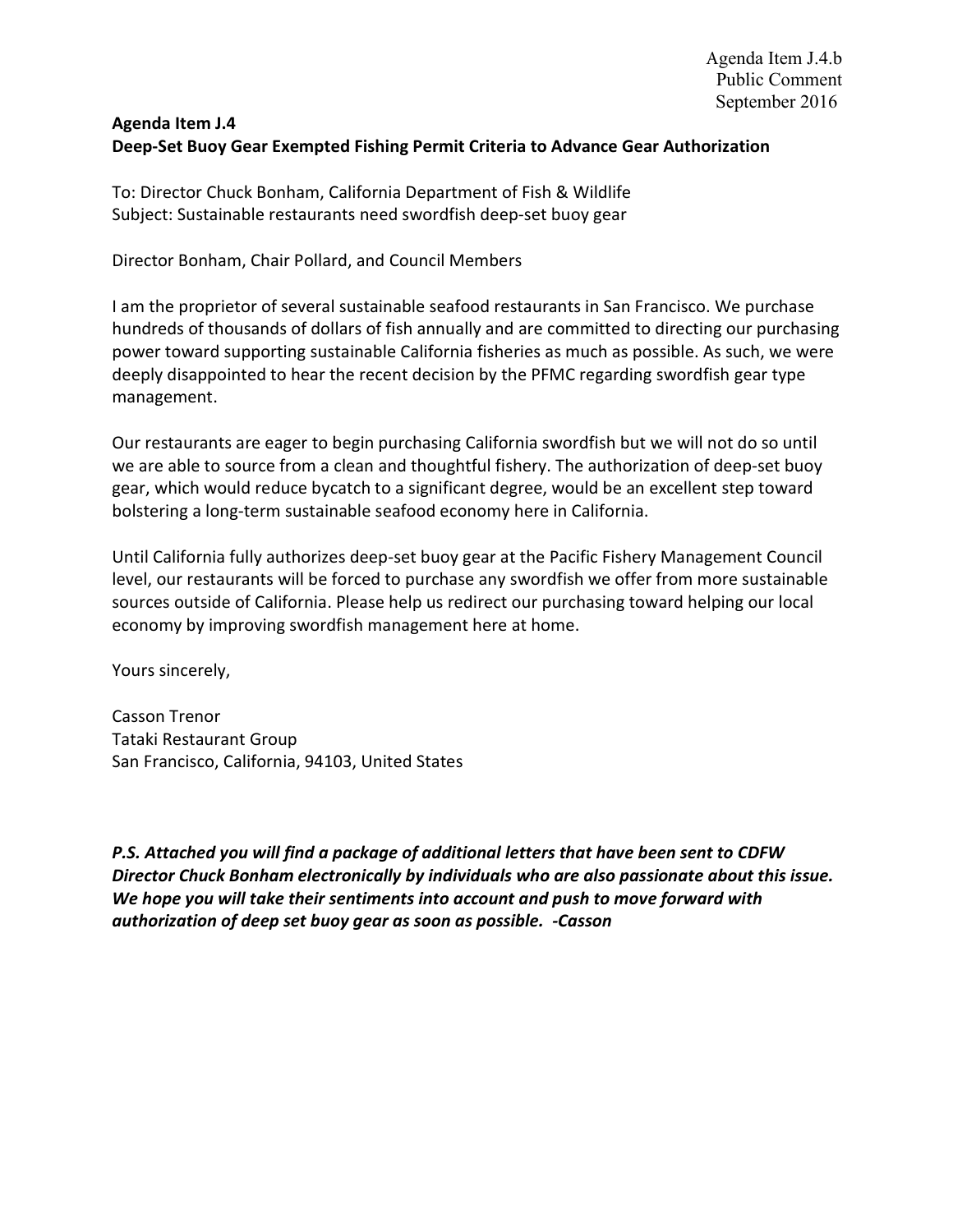Dear Director Bonham,

SandyHook SeaLife Foundation(SSF) strongly supports the use of deep-set buoy gear; it saves by-catch and helps to maintain a healthy marine balance.

I'm writing to voice my support for CDFW getting authorization of deep-set buoy gear for swordfish back on track. Buoy gear dramatically reduces the unwanted catch of marine life. It's clean, profitable and provides California with a local, sustainable seafood option.

I understand that in June, efforts were made by CDFW to slow down this process.

I strongly encourage the Department to change this approach by working to get a firm calendar in place to fully authorize deep-set buoy gear at the Pacific Fishery Management Council including the development of a range of alternatives for the November council meeting. Thank you for your time.

For the Ocean,

Dr. Thomas Armbruster

Medford, New Jersey, 08055, United States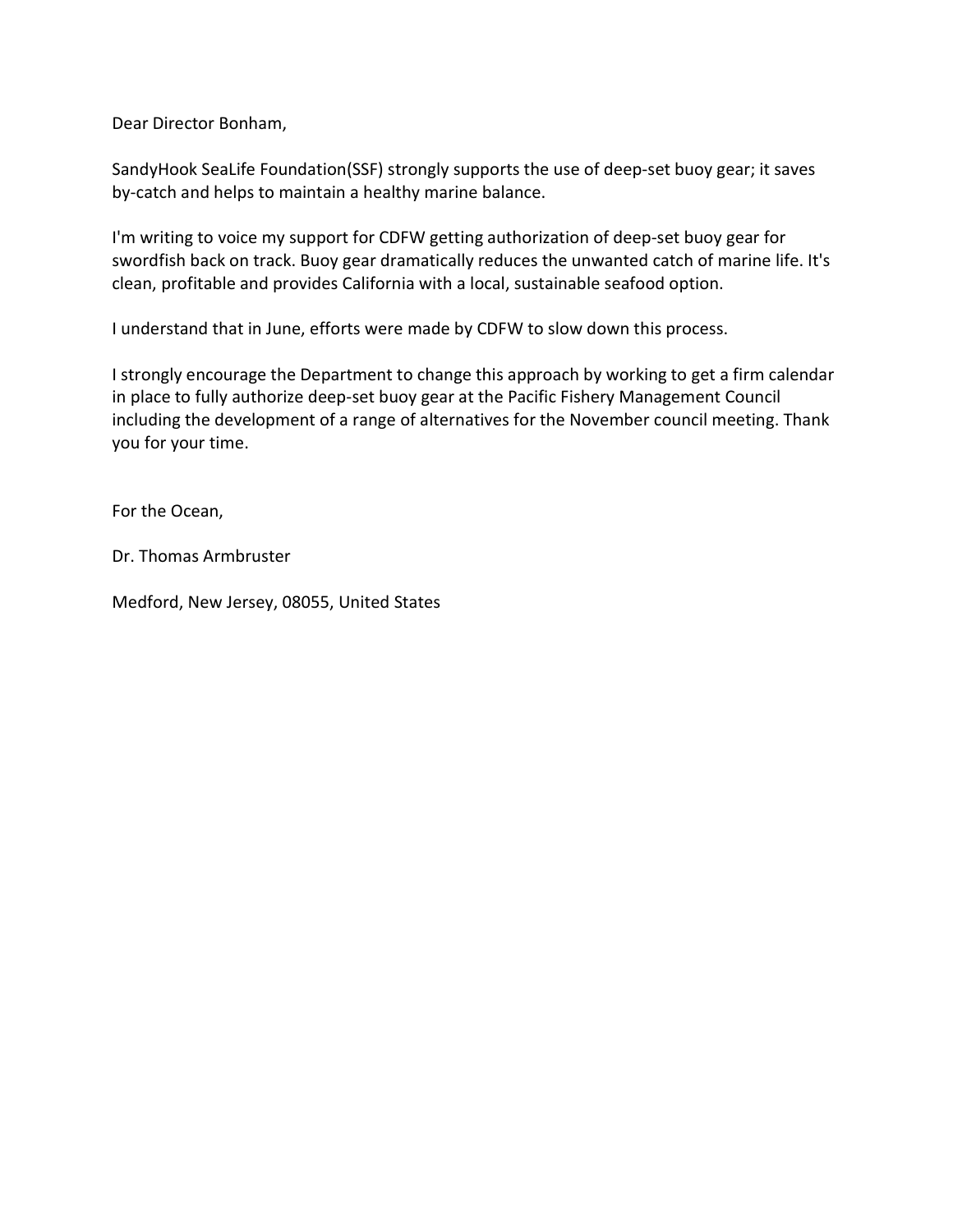I'm puzzled why the DFW would not want to transition to the deep set buoy gear and away from the indiscriminate drift gill nets?

I personally am not anti-commercial fisherman but I am against using bad gear. (And, as a sportfisherman, I wholeheartedly supported the changes in size limits and bag limits for our saltwater basses.)

Thank you for listening to me.

Sincerely,

Michael Gilmour

Huntington Beach, California, 92648, United States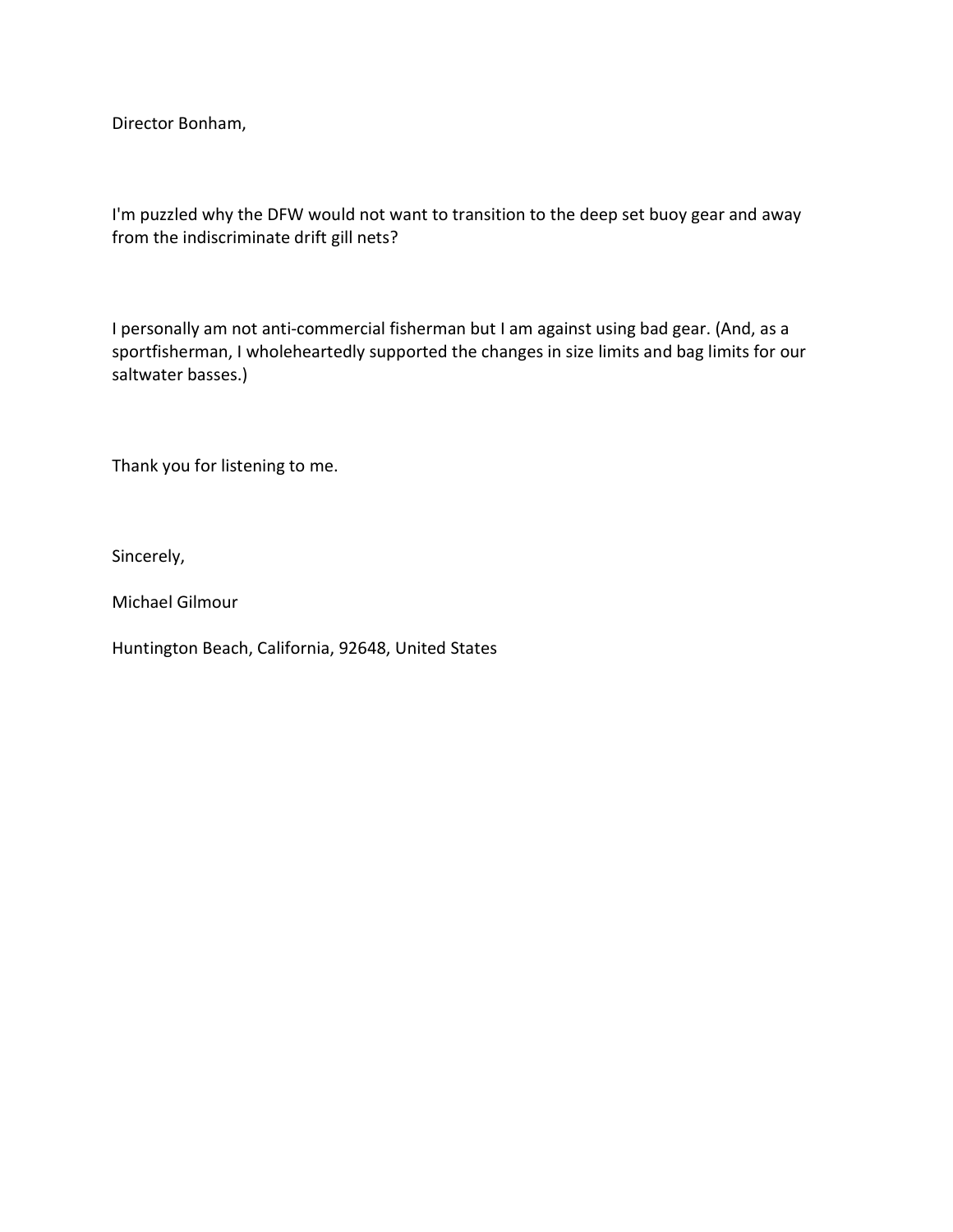We are avid recreational anglers and divers and see many of the tragedies inflicted on our marine habitats and wildlife first hand, up close and personal. Long lines are irresponsible and MUST be REPLACED by more efficient and more environmentally responsible fishing gear. We must end longlines and replace them with deep-set buoy gear for the swordfish fishery. Buoy gear dramatically reduces the unwanted bycatch of marine life. It's clean, profitable and provides California with a local, sustainable seafood option.

I was extremely disappointed and frustrated in June when CDFW made efforts to slow down this transition from longlines to buoy gear.

We are strongly urging the CDFW to establish a firm calendar to fully authorize and establish deep-set buoy gear at the Pacific Fishery Management Council.

Thank You,

Larry and Marie Brown

Playa Del Rey, Ca, 90293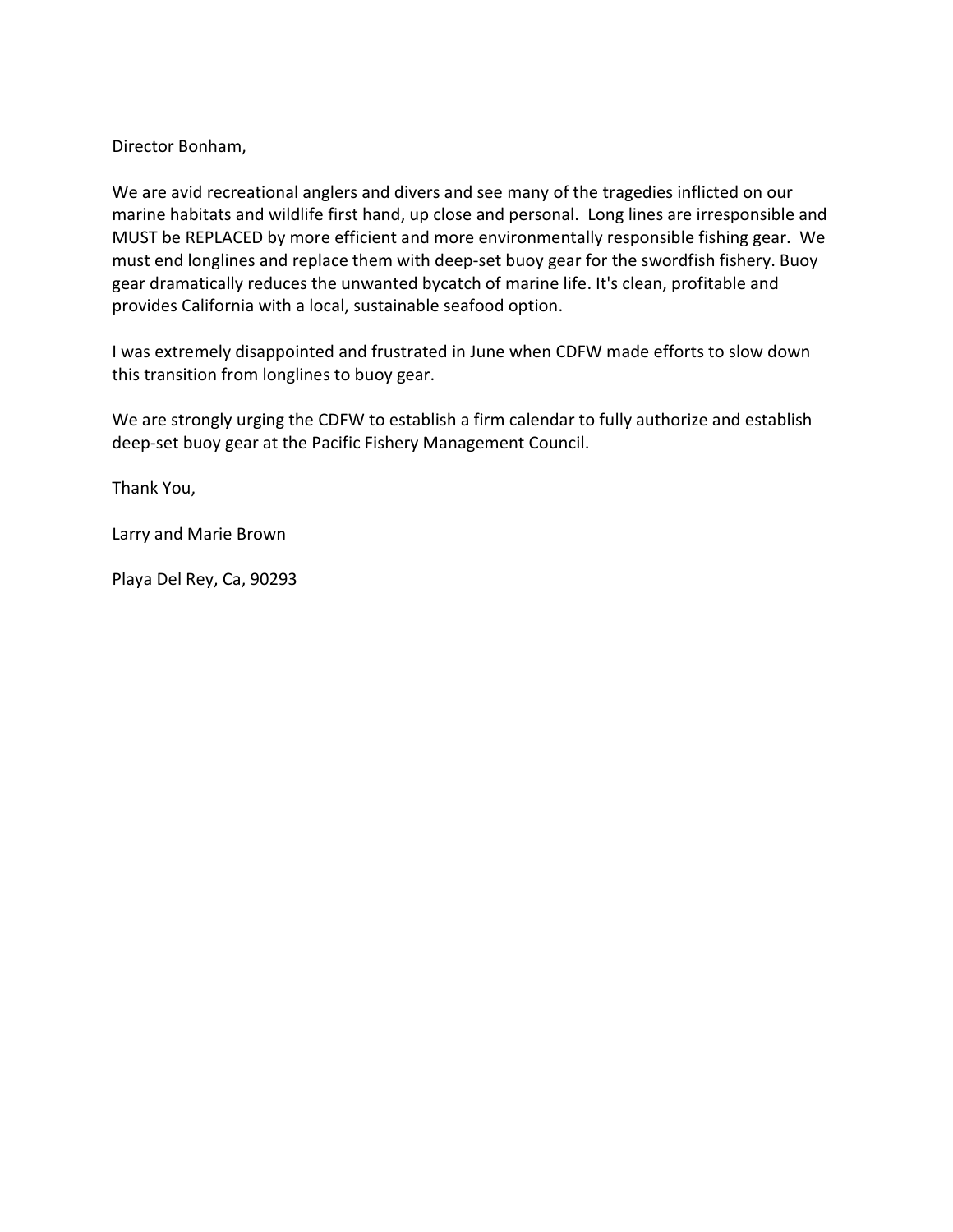I'm writing to voice my support for CDFW getting authorization of deep-set buoy gear for swordfish back on track. Buoy gear dramatically reduces the unwanted catch of marine life. It's clean, profitable and provides California with a local, sustainable seafood option.

I understand that in June, efforts were made by CDFW to slow down this process.

I strongly encourage the Department to change this approach by working to get a firm calendar in place to fully authorize deep-set buoy gear at the Pacific Fishery Management Council including the development of a range of alternatives for the November council meeting.

Yours sincerely,

Mary Sue MIlliken Chef and Owner, Border Grill Restaurants Los Angeles, California, 90066, United States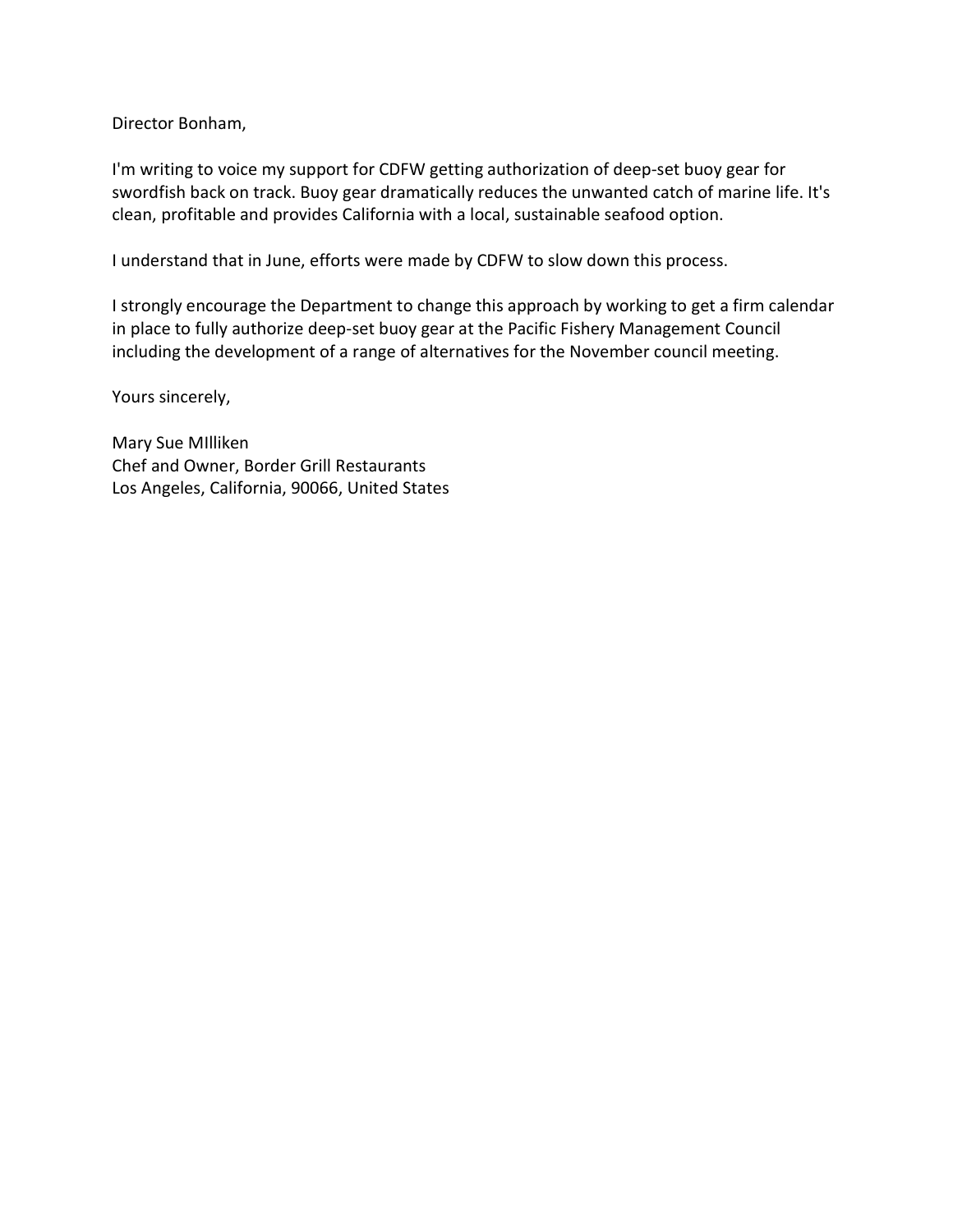I'm writing to voice my support for CDFW getting authorization of deep-set buoy gear for swordfish back on track. Buoy gear dramatically reduces the unwanted catch of marine life. It's clean, profitable and provides California with a local, sustainable seafood option.

I understand that in June, efforts were made by CDFW to slow down this process.

I strongly encourage the Department to change this approach by working to get a firm calendar in place to fully authorize deep-set buoy gear at the Pacific Fishery Management Council including the development of a range of alternatives for the November council meeting.

Yours sincerely,

Randy Repass Founder and Chairman, West Marine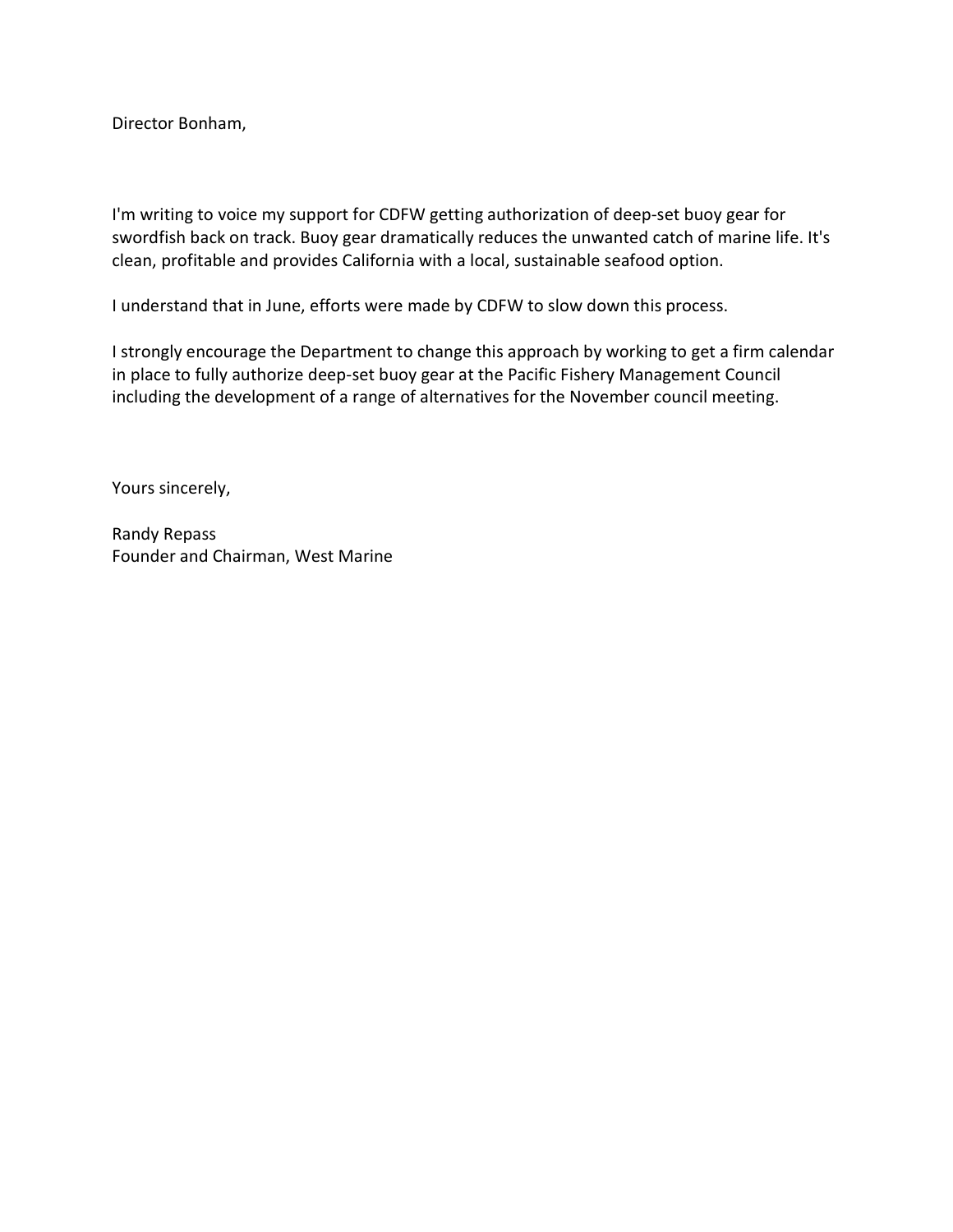I'm writing to voice my support for CDFW getting authorization of deep-set buoy gear for swordfish back on track. Buoy gear dramatically reduces the unwanted catch of marine life. It's clean, profitable and provides California with a local, sustainable seafood option.

I understand that in June, efforts were made by CDFW to slow down this process.

I strongly encourage the Department to change this approach by working to get a firm calendar in place to fully authorize deep-set buoy gear at the Pacific Fishery Management Council including the development of a range of alternatives for the November council meeting.

Yours sincerely,

Oscar Tostado Santa Monica Seafood Santa Fe Springs, California, 90670, United States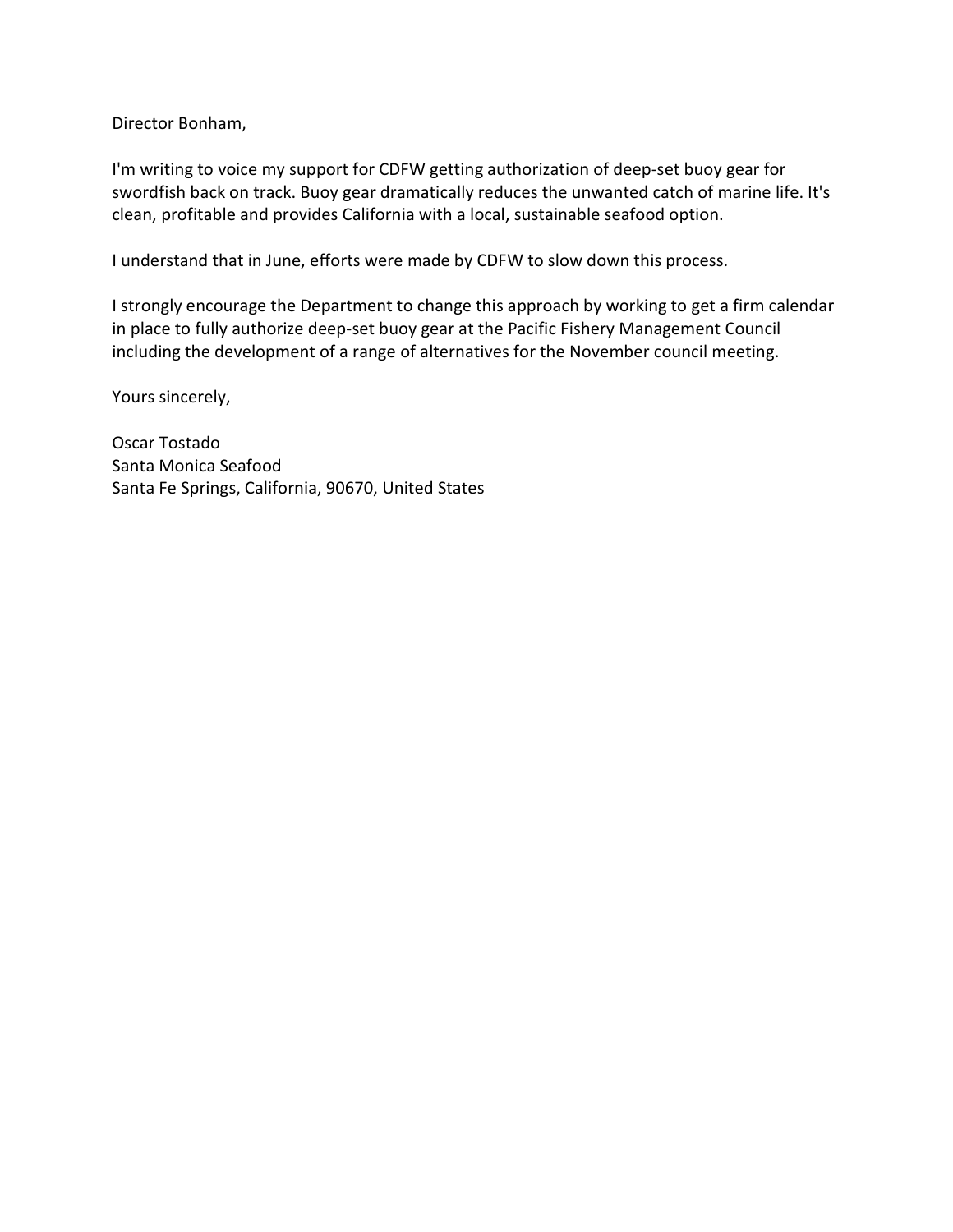Dear Director Bonham,

I'm writing to voice my support for CDFW getting authorization of deep-set buoy gear for swordfish back on track. Buoy gear dramatically reduces the unwanted catch of marine life. It's clean, profitable and provides California with a local, sustainable seafood option.

I understand that in June, efforts were made by CDFW to slow down this process.

I strongly encourage the Department to change this approach by working to get a firm calendar in place to fully authorize deep-set buoy gear at the Pacific Fishery Management Council including the development of a range of alternatives for the November council meeting.

Much is at stake, and it is imperative to get the buoy gear back on track. Thank you for your thoughtful consideration.

With Best Regards,

Diane Glim

Pacific Grove, California, 93950, United States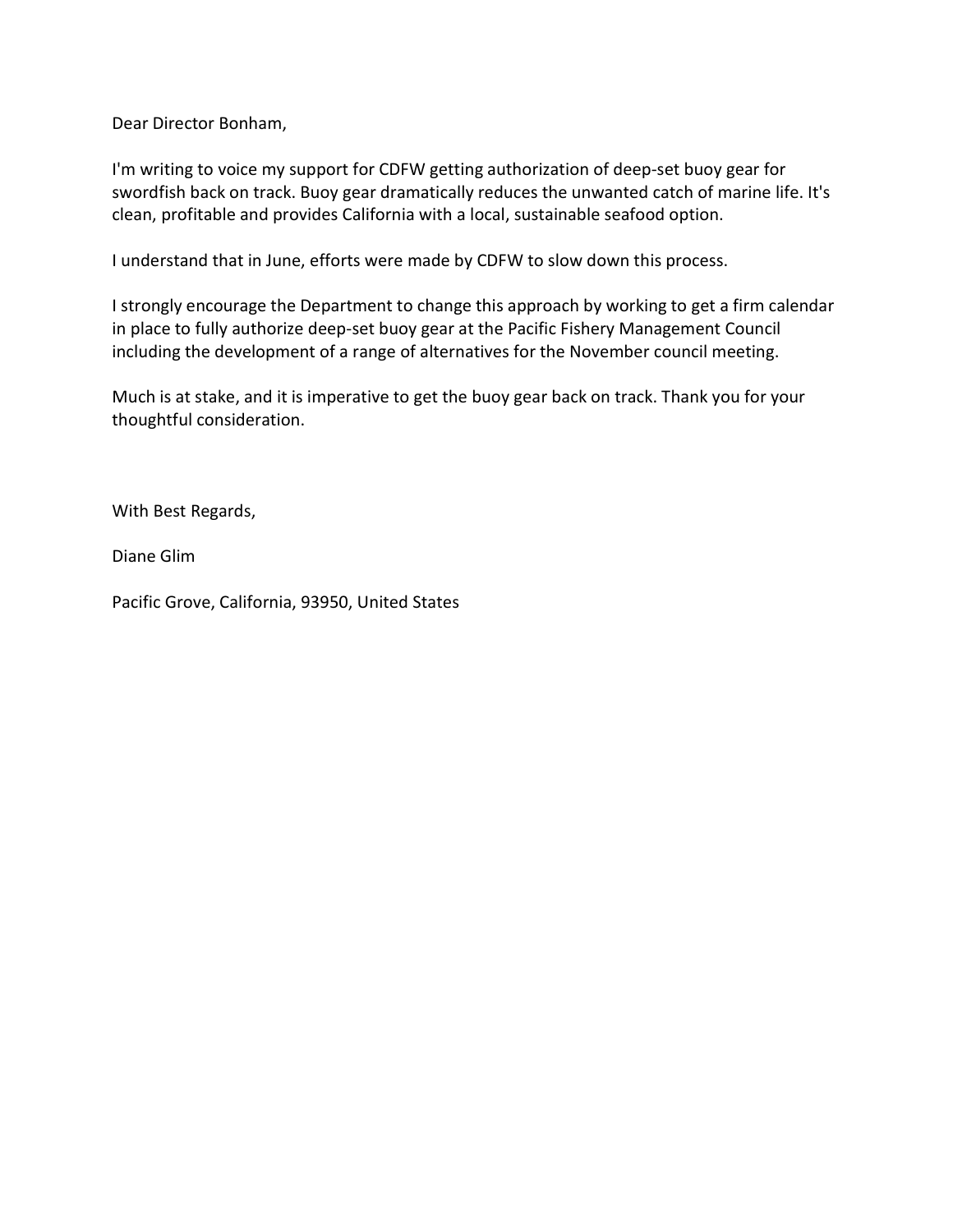I'm writing to voice my support for CDFW getting authorization of deep-set buoy gear for swordfish back on track. Buoy gear dramatically reduces the unwanted catch of marine life. It's clean, profitable and provides California with a local, sustainable seafood option.

I understand that in June, efforts were made by CDFW to slow down this process.

I strongly encourage the Department to change this approach by working to get a firm calendar in place to fully authorize deep-set buoy gear at the Pacific Fishery Management Council including the development of a range of alternatives for the November council meeting.

Yours sincerely,

Patricia Unterman Owner and Chef, Hayes Street Grill

San Francisco, California, 94115, United States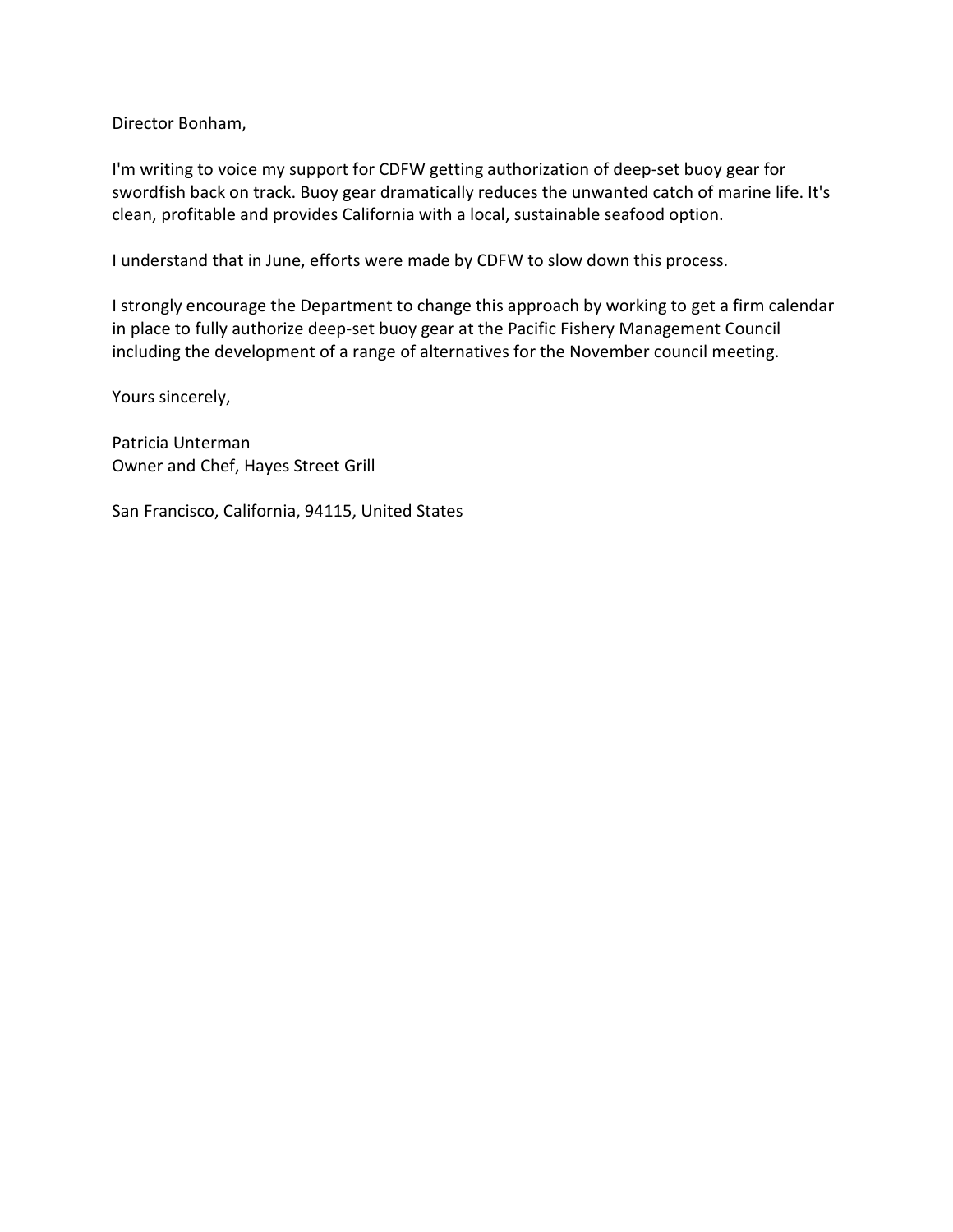I'm writing to voice my support for CDFW getting authorization of deep-set buoy gear for swordfish back on track. Buoy gear dramatically reduces the unwanted catch of marine life. It's clean, profitable and provides California with a local, sustainable seafood option.

I understand that in June, efforts were made by CDFW to slow down this process.

I strongly encourage the Department to change this approach by working to get a firm calendar in place to fully authorize deep-set buoy gear at the Pacific Fishery Management Council including the development of a range of alternatives for the November council meeting.

\*\*The more responsible we are now, is the more abundant we will be in the future.

Yours sincerely,

Mark Armen

Orange, California, 92868, United States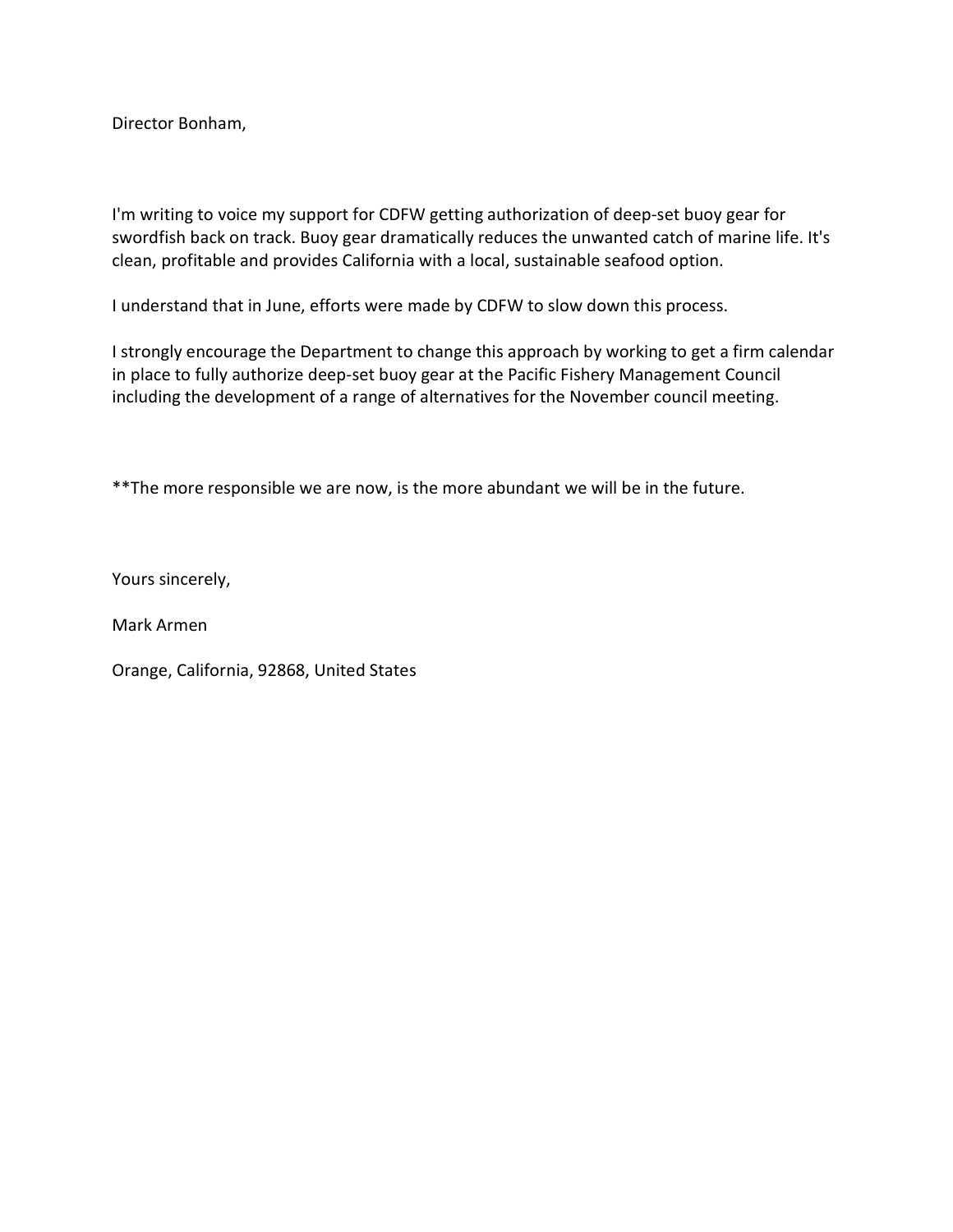The decisions you make now and their impact on the future will decide the health and survival of the marine life in the immediate and surrounding areas. I'm writing to voice my support for CDFW getting authorization of deep-set buoy gear for swordfish back on track. Buoy gear dramatically reduces the unwanted catch of marine life. It's clean, profitable and provides California with a local, sustainable seafood option.

I understand that in June, efforts were made by CDFW to slow down this process.

I strongly encourage the Department to change this approach by working to get a firm calendar in place to fully authorize deep-set buoy gear at the Pacific Fishery Management Council including the development of a range of alternatives for the November council meeting.

Yours sincerely,

Saran Kirschbaum

Los Angeles, California, 90035, United States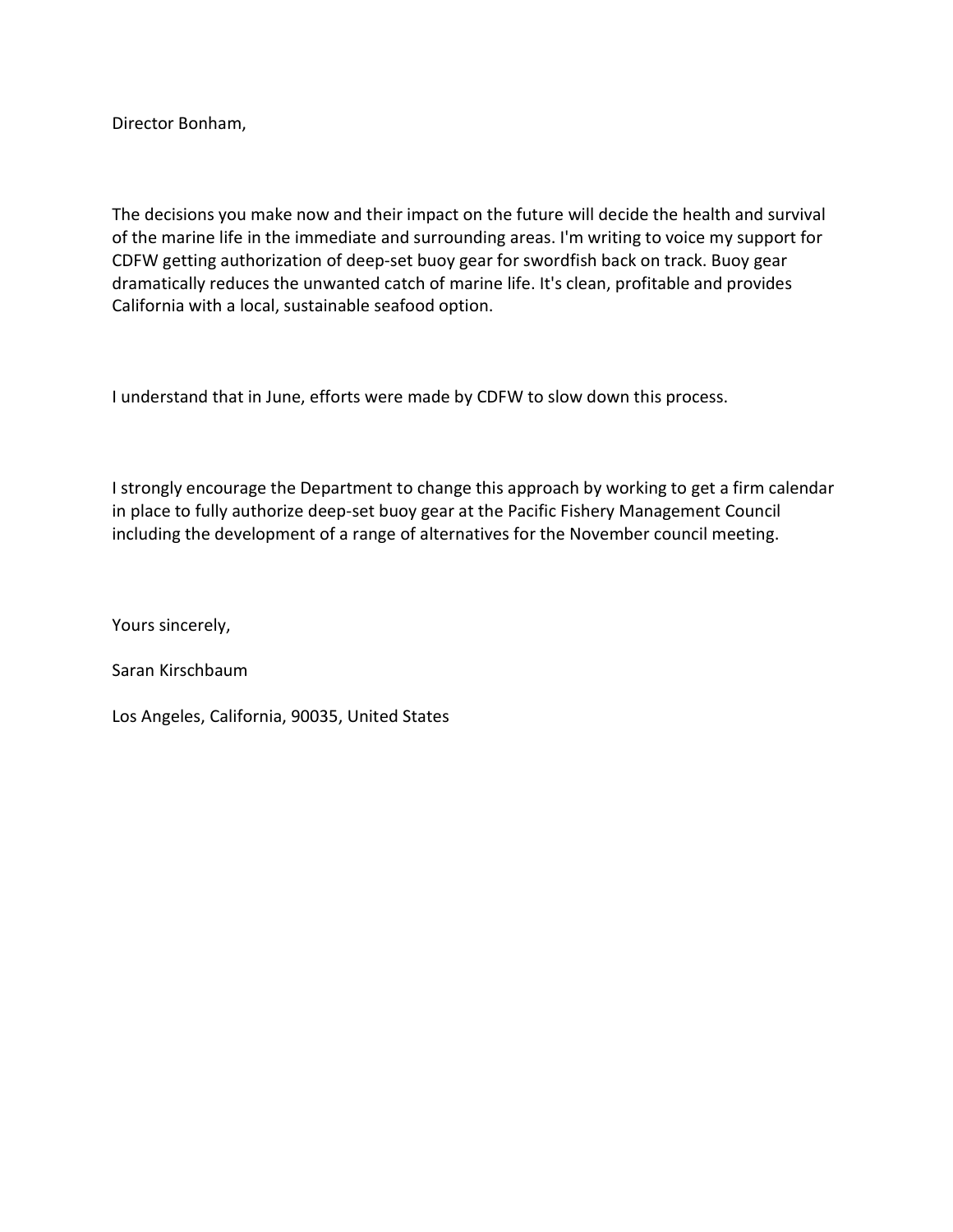I'm writing to voice my support for CDFW getting authorization of deep-set buoy gear for swordfish back on track. Buoy gear dramatically reduces the unwanted catch of marine life. It's clean, profitable and provides California with a local, sustainable seafood option.

I understand that in June, efforts were made by CDFW to slow down this process.

I strongly encourage the Department to change this approach by working to get a firm calendar in place to fully authorize deep-set buoy gear at the Pacific Fishery Management Council including the development of a range of alternatives for the November council meeting.

Yours sincerely,

Lisa Hogan

San Clemente, California, 92673, United States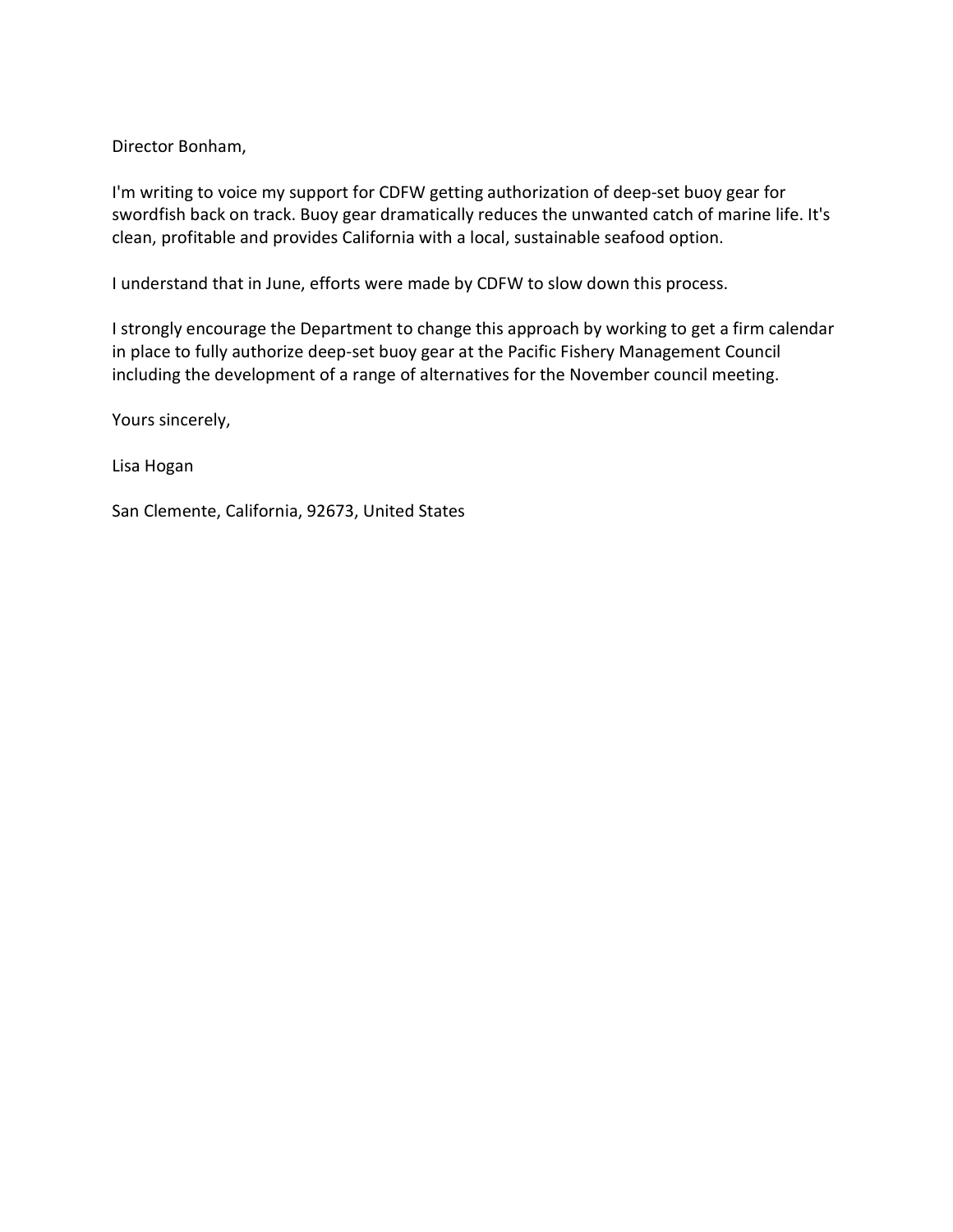I'm writing to voice my support for CDFW getting authorization of deep-set buoy gear for swordfish back on track. Buoy gear dramatically reduces the unwanted catch of marine life. It's clean, profitable and provides California with a local, sustainable seafood option.

I understand that in June, efforts were made by CDFW to slow down this process.

I strongly encourage the Department to change this approach by working to get a firm calendar in place to fully authorize deep-set buoy gear at the Pacific Fishery Management Council including the development of a range of alternatives for the November council meeting.

Yours sincerely,

Bob Diefenderfer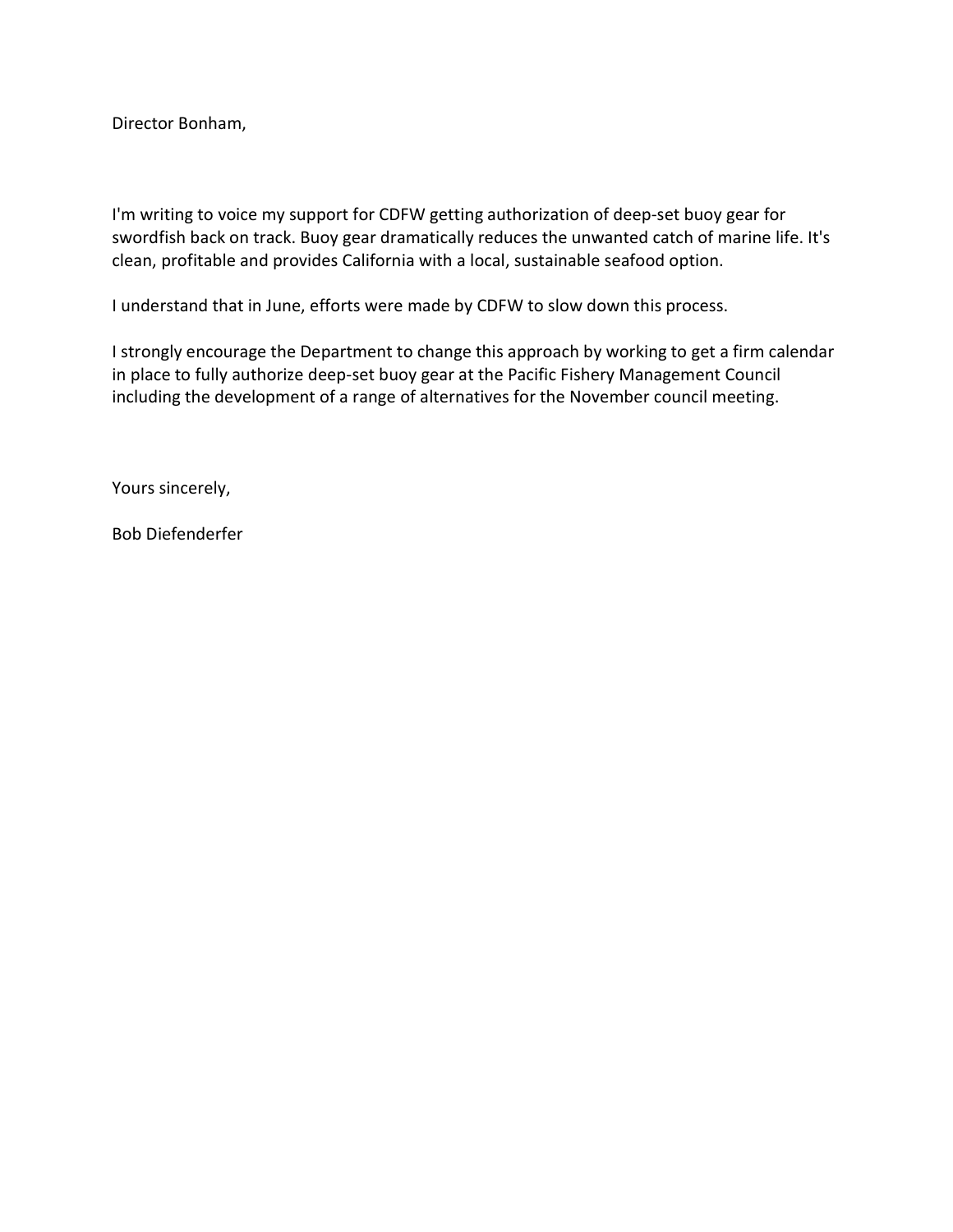I'm writing to voice my support for CDFW getting authorization of deep-set buoy gear for swordfish back on track. Buoy gear dramatically reduces the unwanted catch of marine life. It's clean, profitable and provides California with a local, sustainable seafood option.

I understand that in June, efforts were made by CDFW to slow down this process.

I strongly encourage the Department to change this approach by working to get a firm calendar in place to fully authorize deep-set buoy gear at the Pacific Fishery Management Council including the development of a range of alternatives for the November council meeting.

Yours sincerely,

Brandie Roberts

Albany, California, 94706, United States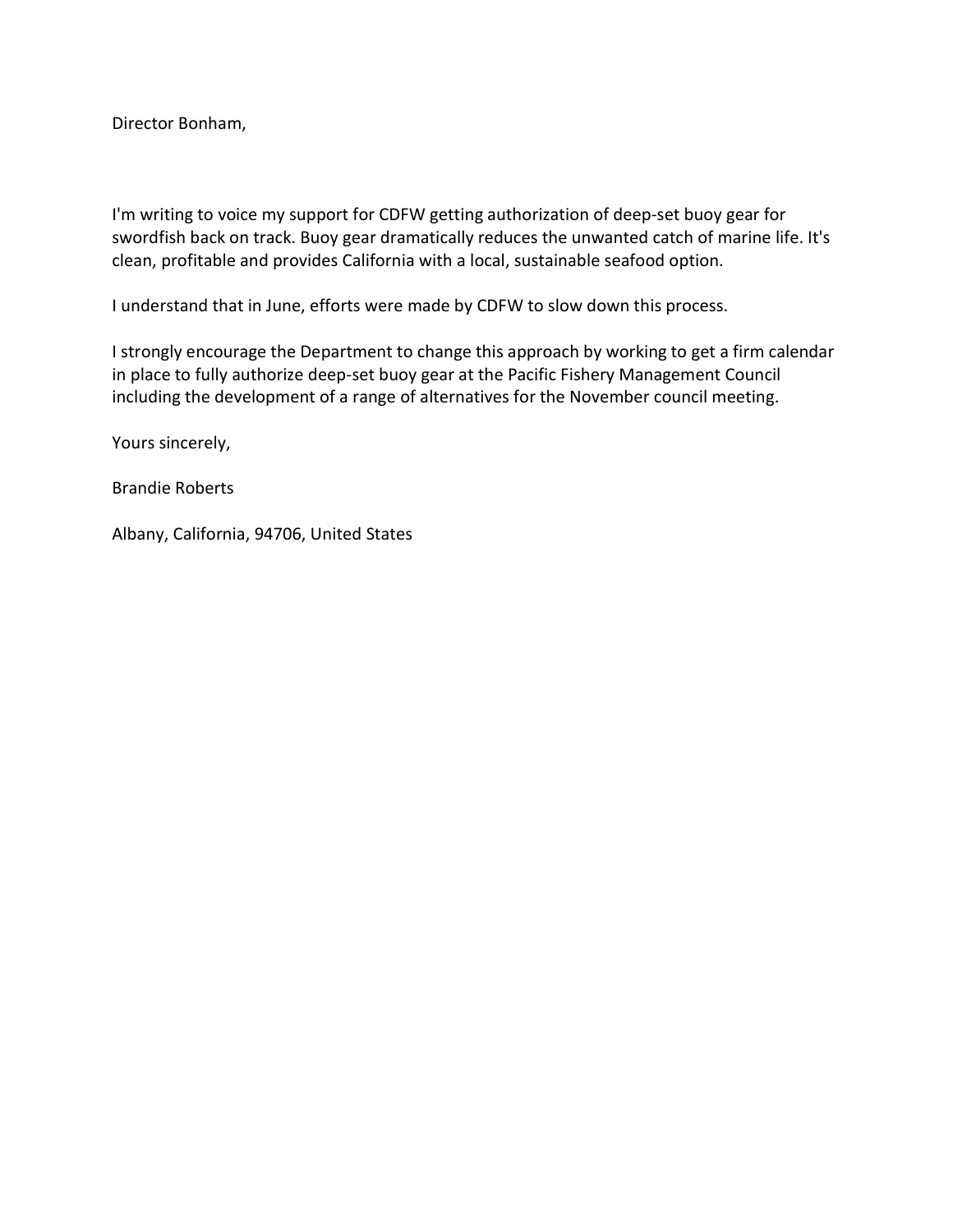I'm writing to voice my support for CDFW getting authorization of deep-set buoy gear for swordfish back on track. Buoy gear dramatically reduces the unwanted catch of marine life. It's clean, profitable and provides California with a local, sustainable seafood option.

I understand that in June, efforts were made by CDFW to slow down this process.

I strongly encourage the Department to change this approach by working to get a firm calendar in place to fully authorize deep-set buoy gear at the Pacific Fishery Management Council including the development of a range of alternatives for the November council meeting.

Yours sincerely,

Mal Gaff

Lompoc, California, 93436, United States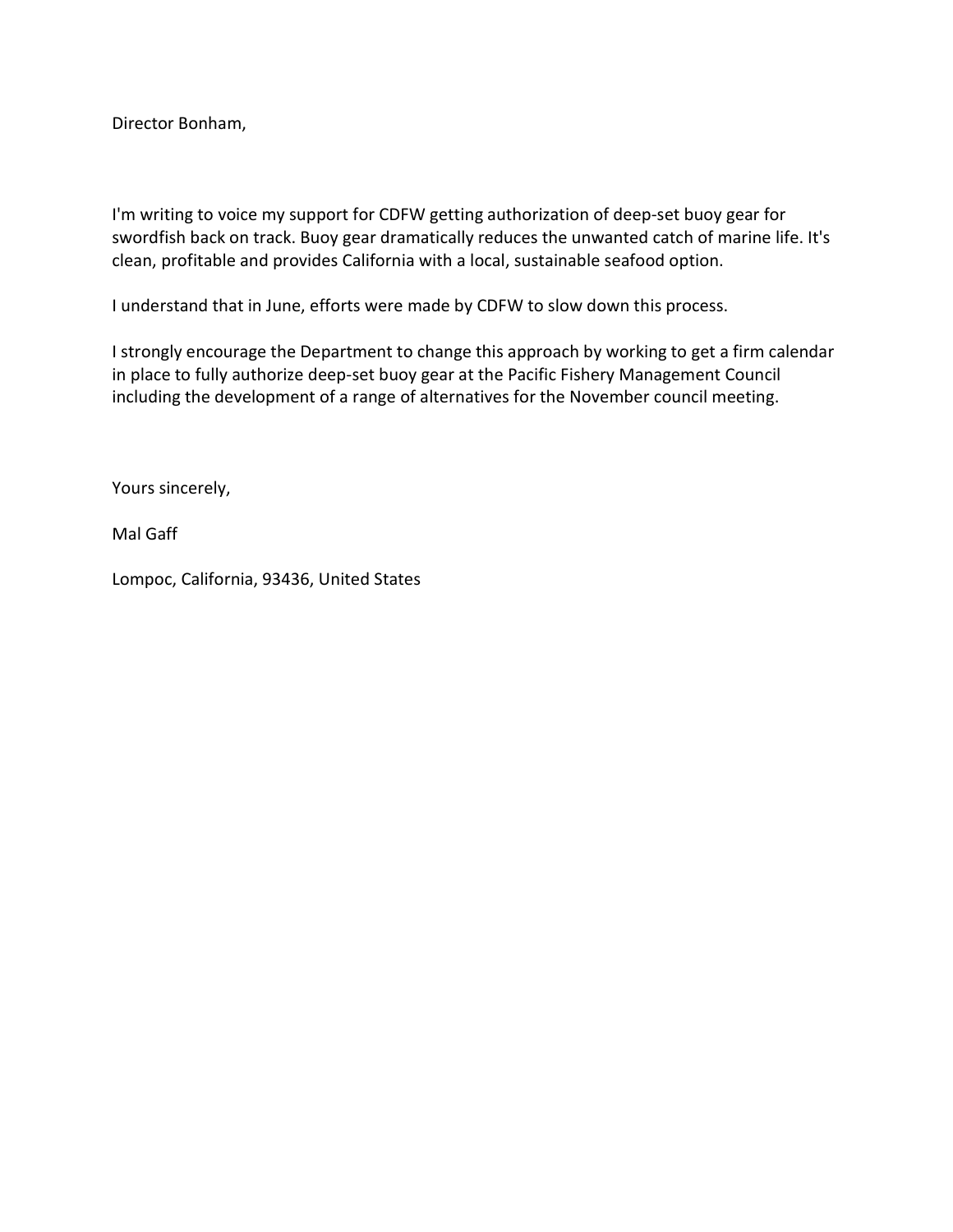I'm writing to voice my support for CDFW getting authorization of deep-set buoy gear for swordfish back on track. Buoy gear dramatically reduces the unwanted catch of marine life. It's clean, profitable and provides California with a local, sustainable seafood option.

I understand that in June, efforts were made by CDFW to slow down this process.

I strongly encourage the Department to change this approach by working to get a firm calendar in place to fully authorize deep-set buoy gear at the Pacific Fishery Management Council including the development of a range of alternatives for the November council meeting.

Yours sincerely,

Caryn Graves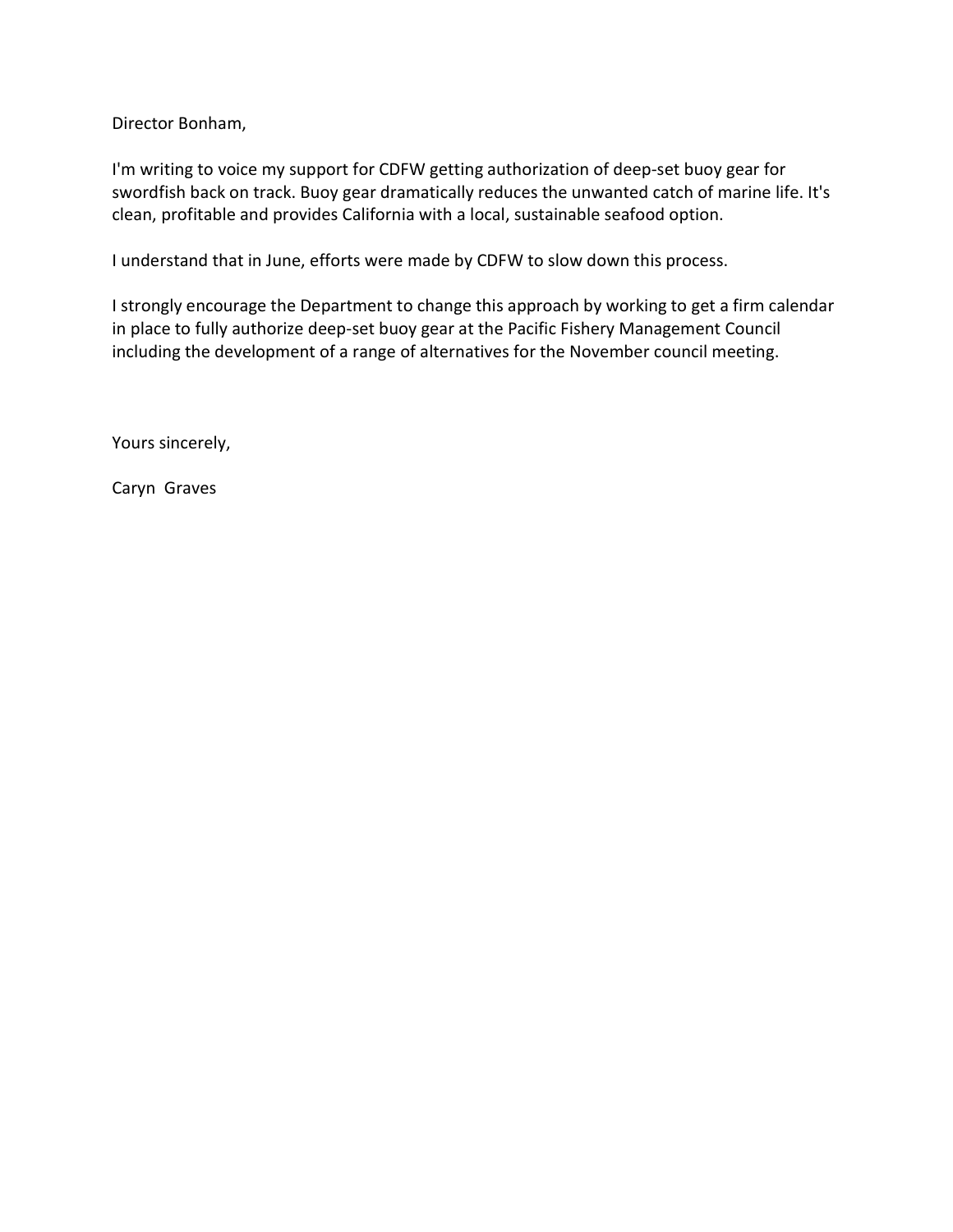I'm writing to voice my support for CDFW getting authorization of deep-set buoy gear for swordfish back on track. Buoy gear dramatically reduces the unwanted catch of marine life. It's clean, profitable and provides California with a local, sustainable seafood option.

I understand that in June, efforts were made by CDFW to slow down this process.

I strongly encourage the Department to change this approach by working to get a firm calendar in place to fully authorize deep-set buoy gear at the Pacific Fishery Management Council including the development of a range of alternatives for the November council meeting.

Yours sincerely,

Christopher Lynch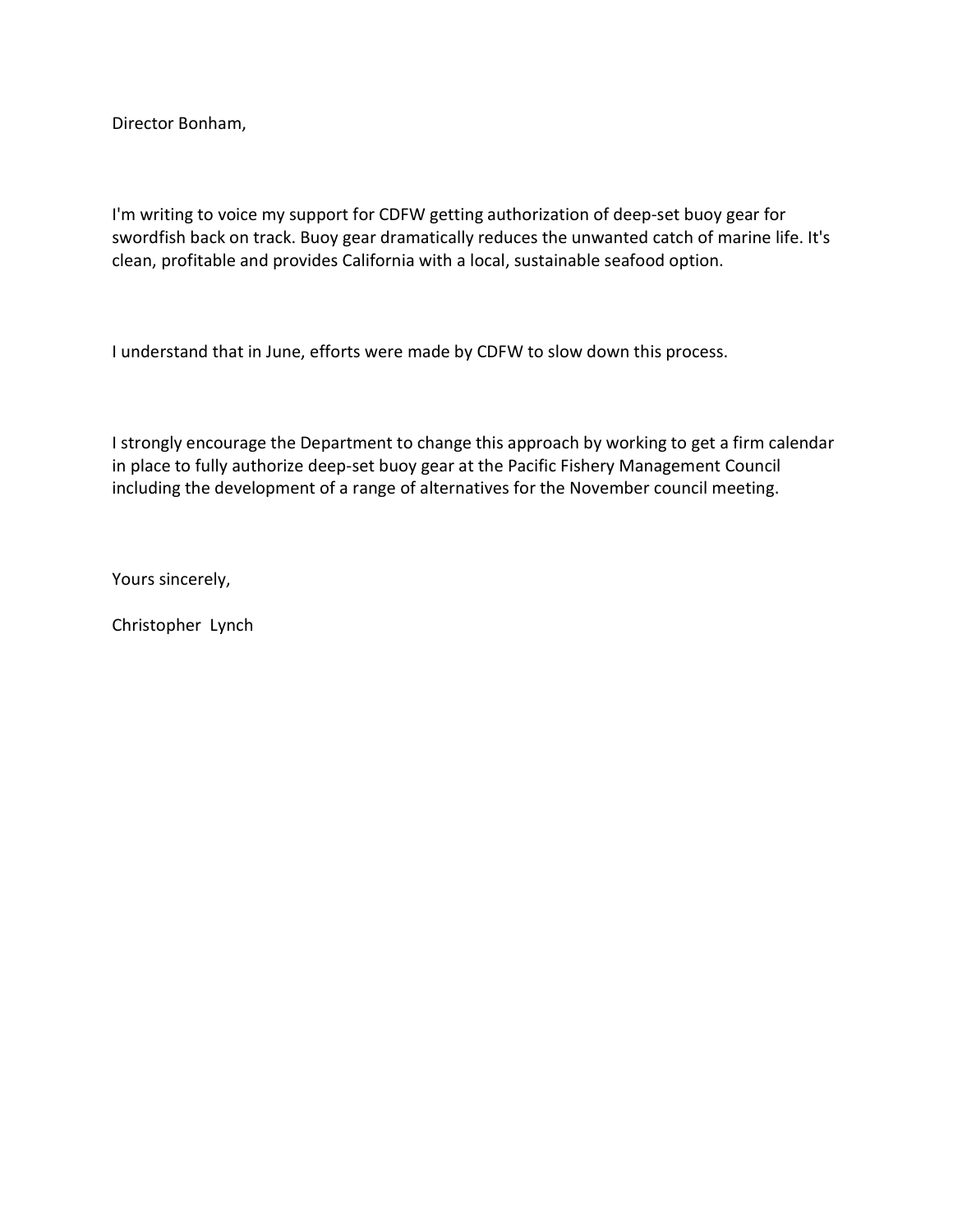I'm writing to voice my support for CDFW getting authorization of deep-set buoy gear for swordfish back on track. Buoy gear dramatically reduces the unwanted catch of marine life. It's clean, profitable and provides California with a local, sustainable seafood option.

I understand that in June, efforts were made by CDFW to slow down this process.

I strongly encourage the Department to change this approach by working to get a firm calendar in place to fully authorize deep-set buoy gear at the Pacific Fishery Management Council including the development of a range of alternatives for the November council meeting.

Yours sincerely,

Matt Meier

San Diego, California, 92117, United States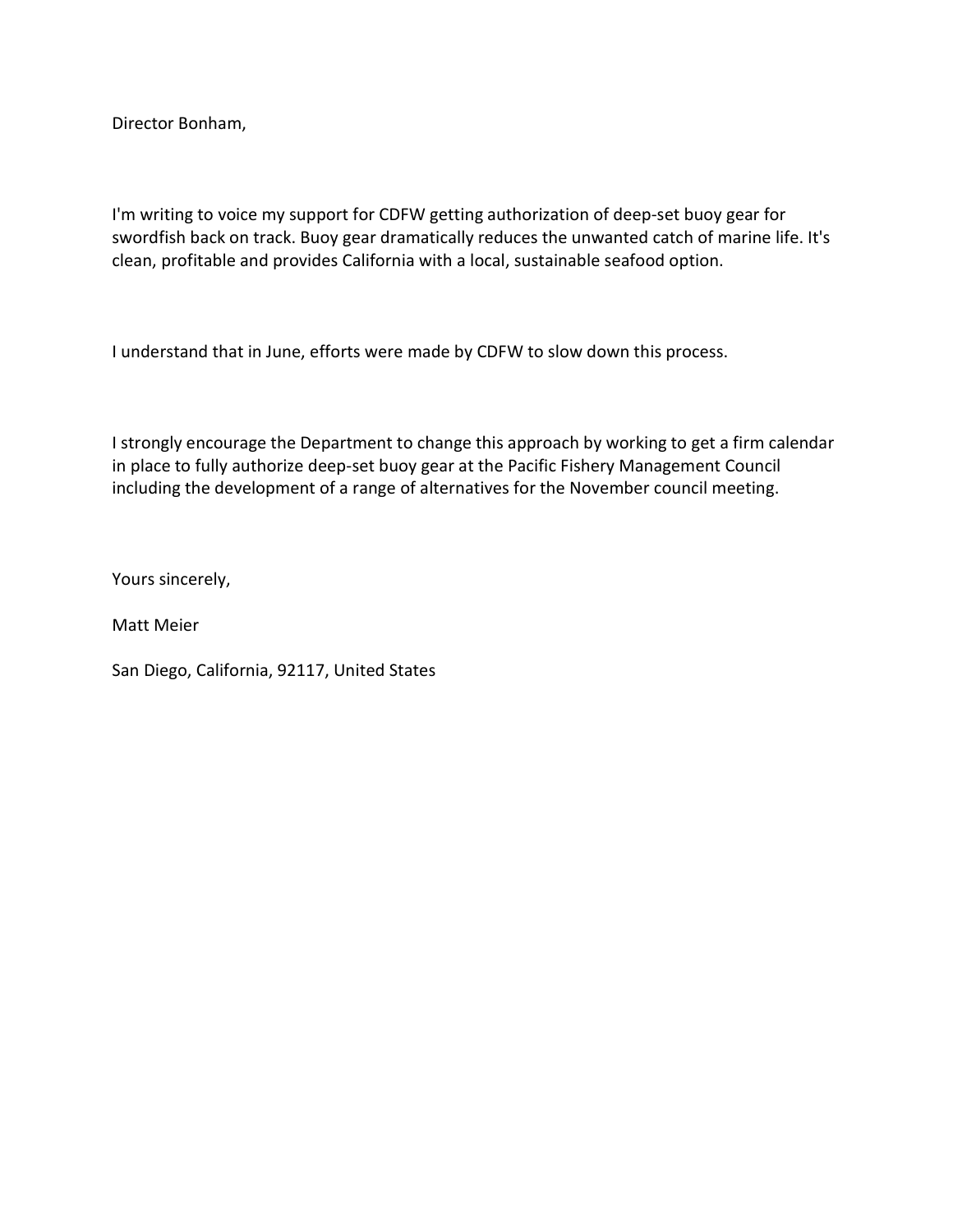I'm writing to voice my support for CDFW getting authorization of deep-set buoy gear for swordfish back on track. Buoy gear dramatically reduces the unwanted catch of marine life. It's clean, profitable and provides California with a local, sustainable seafood option.

I understand that in June, efforts were made by CDFW to slow down this process.

I strongly encourage the Department to change this approach by working to get a firm calendar in place to fully authorize deep-set buoy gear at the Pacific Fishery Management Council including the development of a range of alternatives for the November council meeting.

Yours sincerely,

Gemma Geluz Fairfield, CA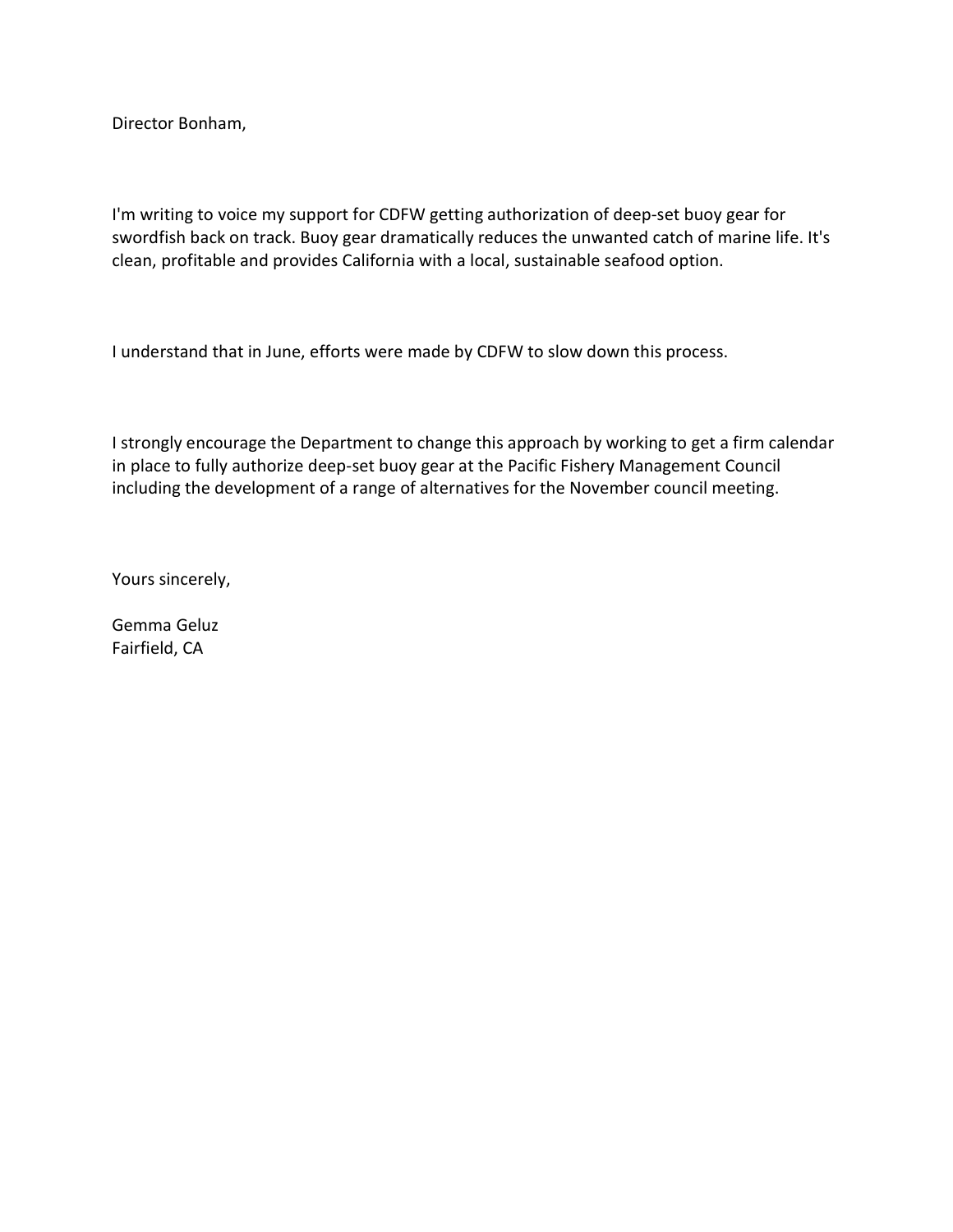I'm writing to voice my support for CDFW getting authorization of deep-set buoy gear for swordfish back on track. Buoy gear dramatically reduces the unwanted catch of marine life. It's clean, profitable and provides California with a local, sustainable seafood option.

I understand that in June, efforts were made by CDFW to slow down this process.

I strongly encourage the Department to change this approach by working to get a firm calendar in place to fully authorize deep-set buoy gear at the Pacific Fishery Management Council including the development of a range of alternatives for the November council meeting.

Yours sincerely,

John Cigliano

Rancho Palos Verdes, California, 90275, United States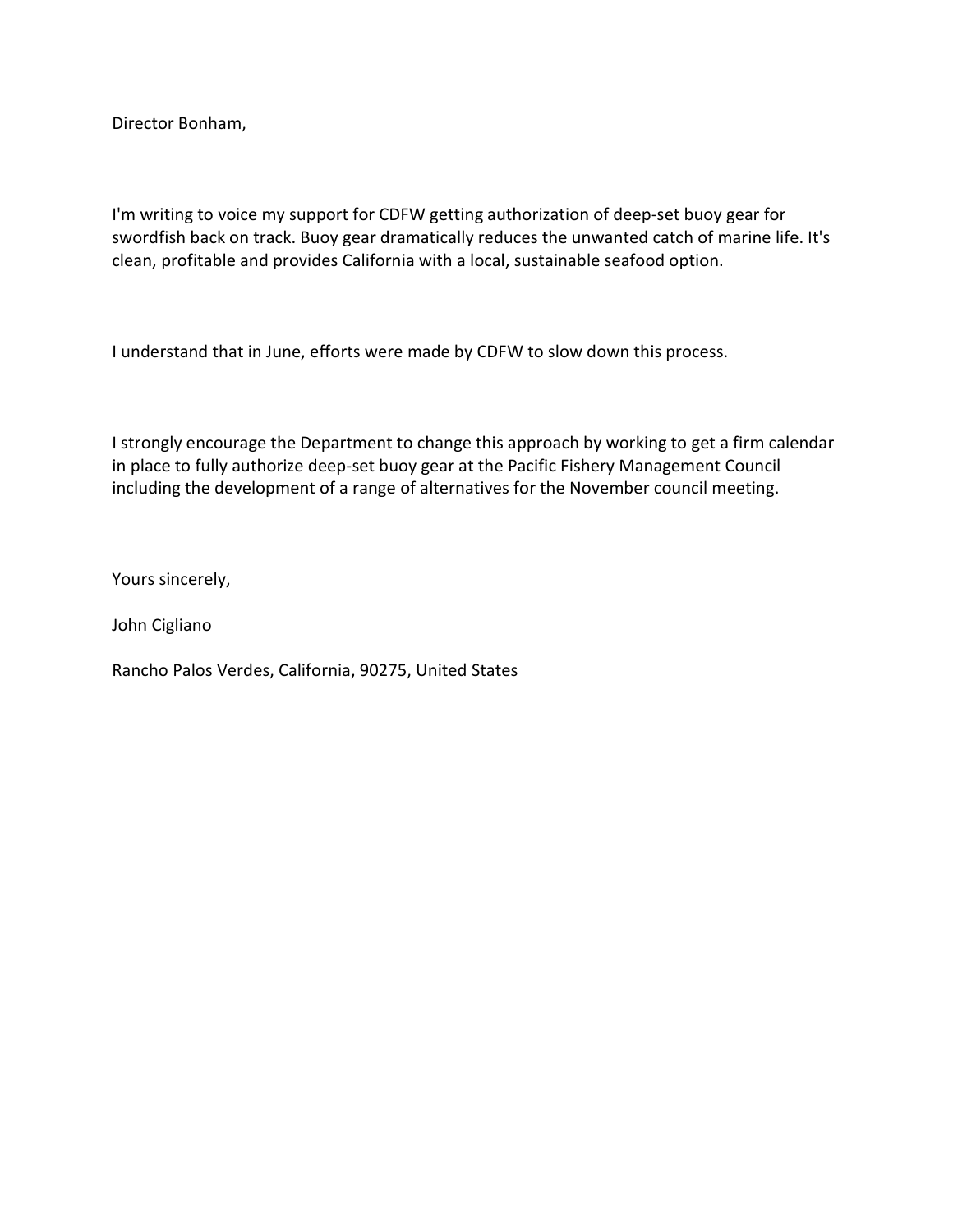I'm writing to voice my support for CDFW getting authorization of deep-set buoy gear for swordfish back on track. Buoy gear dramatically reduces the unwanted catch of marine life. It's clean, profitable and provides California with a local, sustainable seafood option.

I understand that in June, efforts were made by CDFW to slow down this process.

I strongly encourage the Department to change this approach by working to get a firm calendar in place to fully authorize deep-set buoy gear at the Pacific Fishery Management Council including the development of a range of alternatives for the November council meeting.

Yours sincerely,

Cyrle Perry

Orinda, California, 94563, United States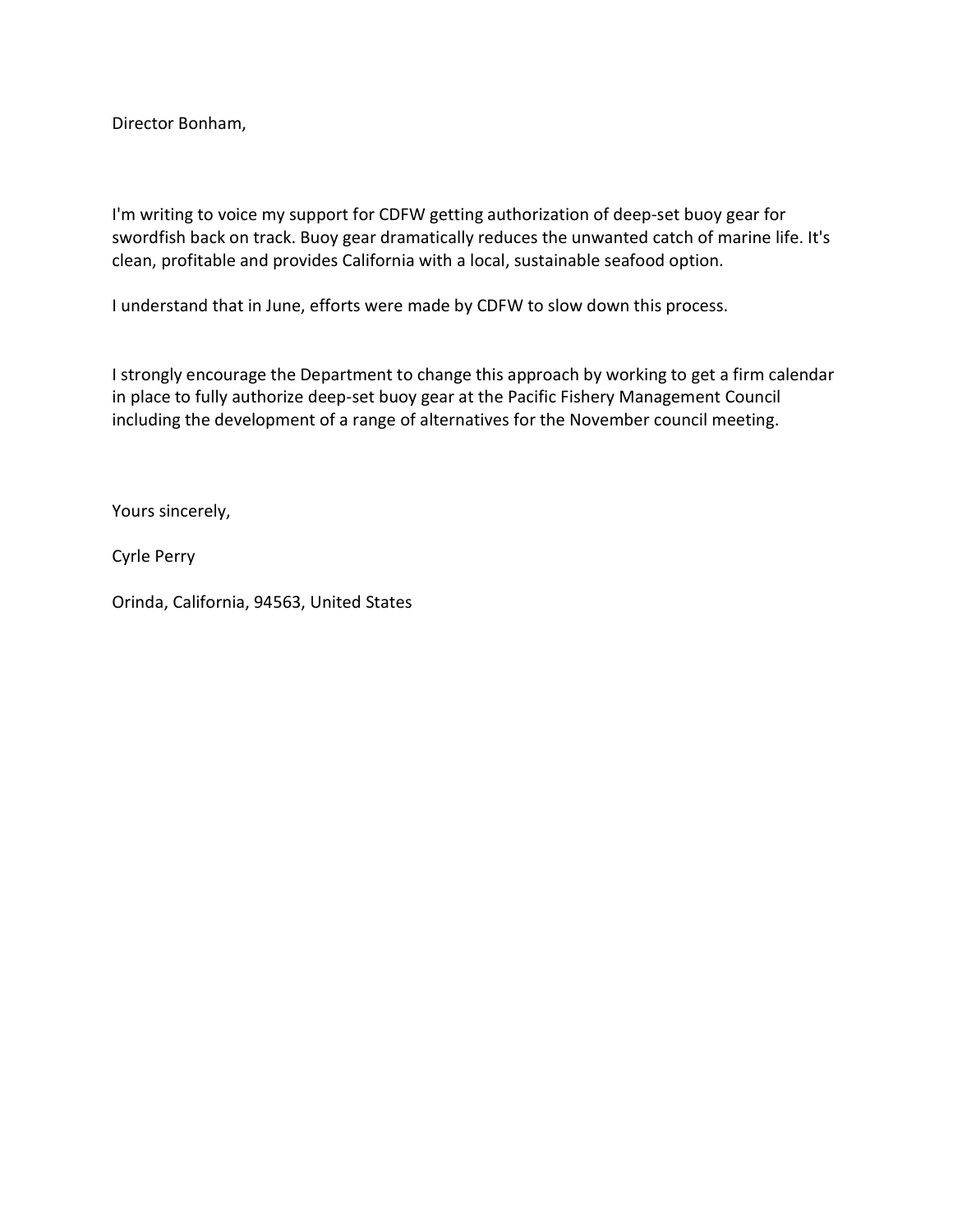I'm writing to voice my support for CDFW getting authorization of deep-set buoy gear for swordfish back on track. Buoy gear dramatically reduces the unwanted catch of marine life. It's clean, profitable and provides California with a local, sustainable seafood option.

I understand that in June, efforts were made by CDFW to slow down this process.

I strongly encourage the Department to change this approach by working to get a firm calendar in place to fully authorize deep-set buoy gear at the Pacific Fishery Management Council including the development of a range of alternatives for the November council meeting.

Yours sincerely,

M Hempel

Yucaipa, California, 92399, United States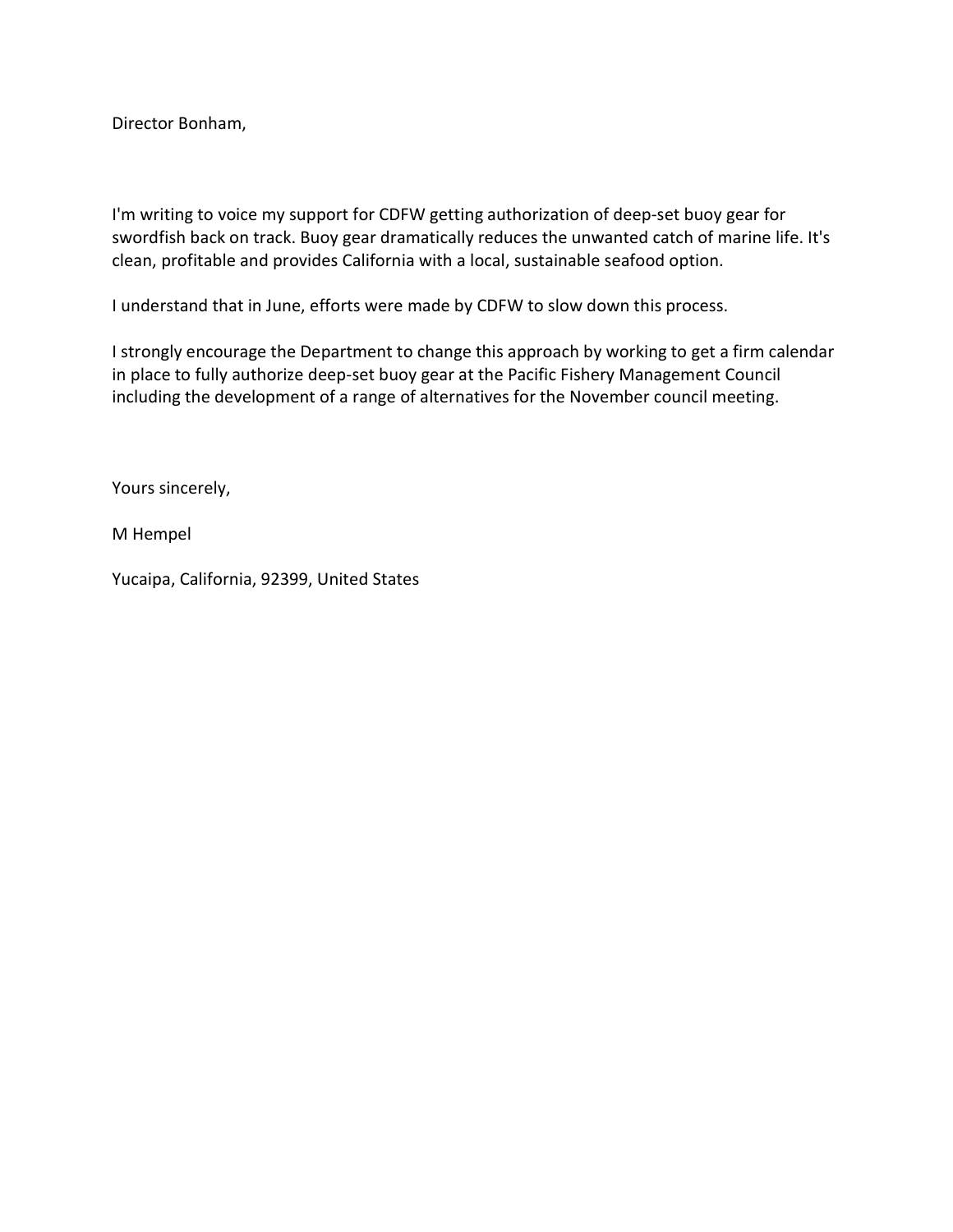I'm writing to voice my support for CDFW getting authorization of deep-set buoy gear for swordfish back on track. Buoy gear dramatically reduces the unwanted catch of marine life. It's clean, profitable and provides California with a local, sustainable seafood option.

I understand that in June, efforts were made by CDFW to slow down this process.

I strongly encourage the Department to change this approach by working to get a firm calendar in place to fully authorize deep-set buoy gear at the Pacific Fishery Management Council including the development of a range of alternatives for the November council meeting.

Yours sincerely,

Melinda Martin

Newport Beach, California, 92661, United States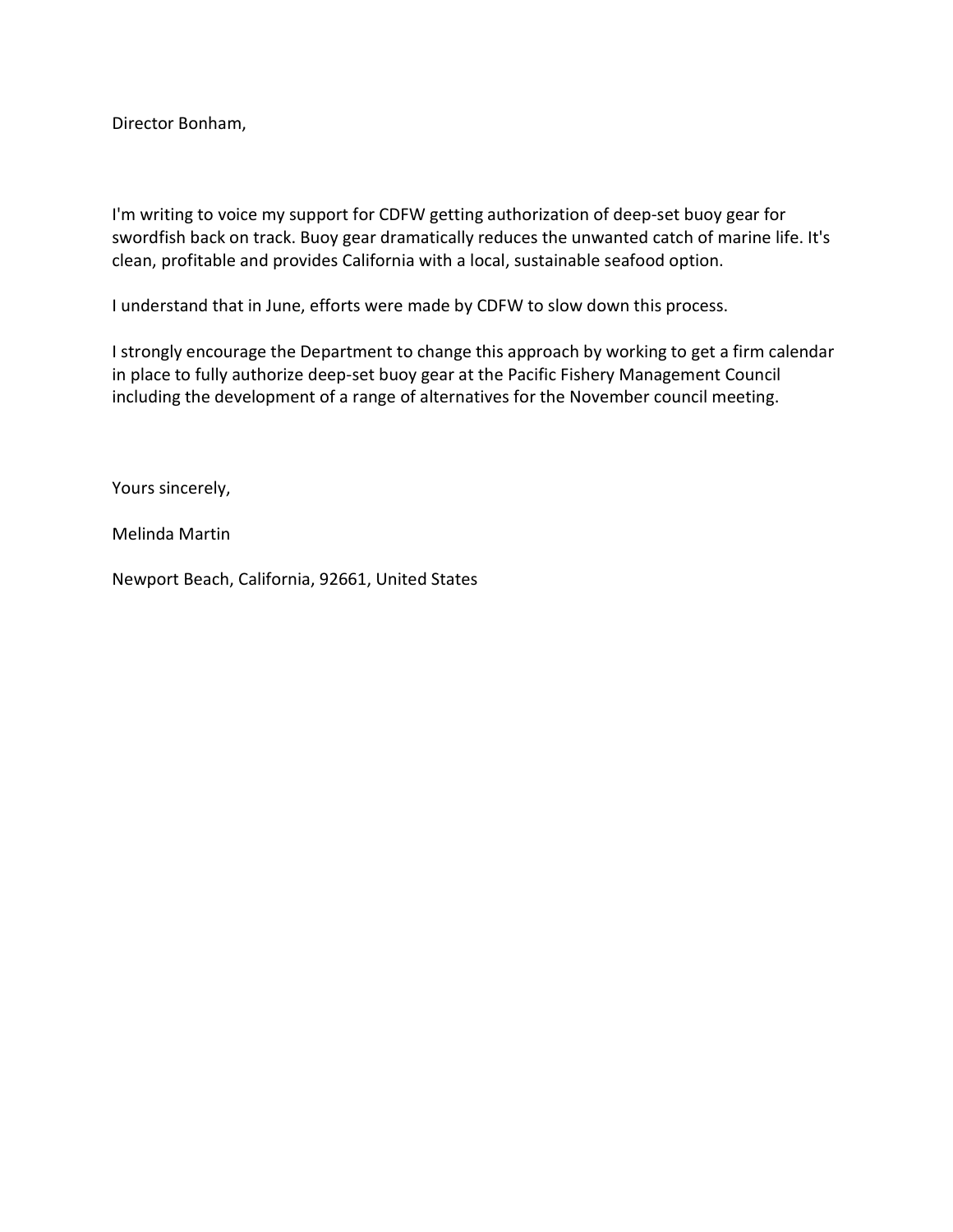I'm writing to voice my support for CDFW getting authorization of deep-set buoy gear for swordfish back on track. Buoy gear dramatically reduces the unwanted catch of marine life. It's clean, profitable and provides California with a local, sustainable seafood option.

I understand that in June, efforts were made by CDFW to slow down this process.

I strongly encourage the Department to change this approach by working to get a firm calendar in place to fully authorize deep-set buoy gear at the Pacific Fishery Management Council including the development of a range of alternatives for the November council meeting.

Yours sincerely,

jason blower

Santa Ana, California, 92705, United States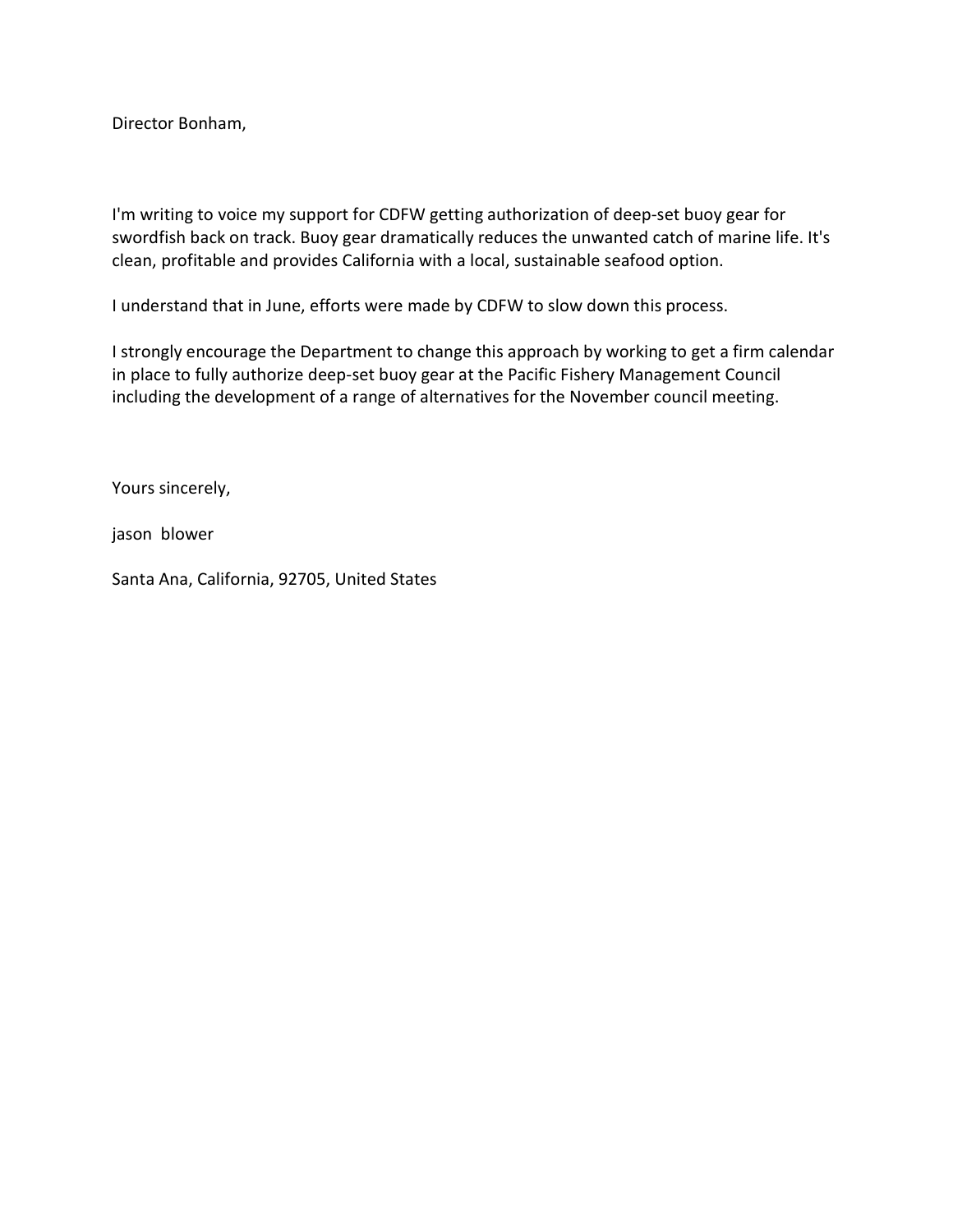I'm writing to voice my support for CDFW getting authorization of deep-set buoy gear for swordfish back on track. Buoy gear dramatically reduces the unwanted catch of marine life. It's clean, profitable and provides California with a local, sustainable seafood option.

I understand that in June, efforts were made by CDFW to slow down this process.

I strongly encourage the Department to change this approach by working to get a firm calendar in place to fully authorize deep-set buoy gear at the Pacific Fishery Management Council including the development of a range of alternatives for the November council meeting.

Yours sincerely,

Robert Chavers

Laguna Hills, California, 92653, United States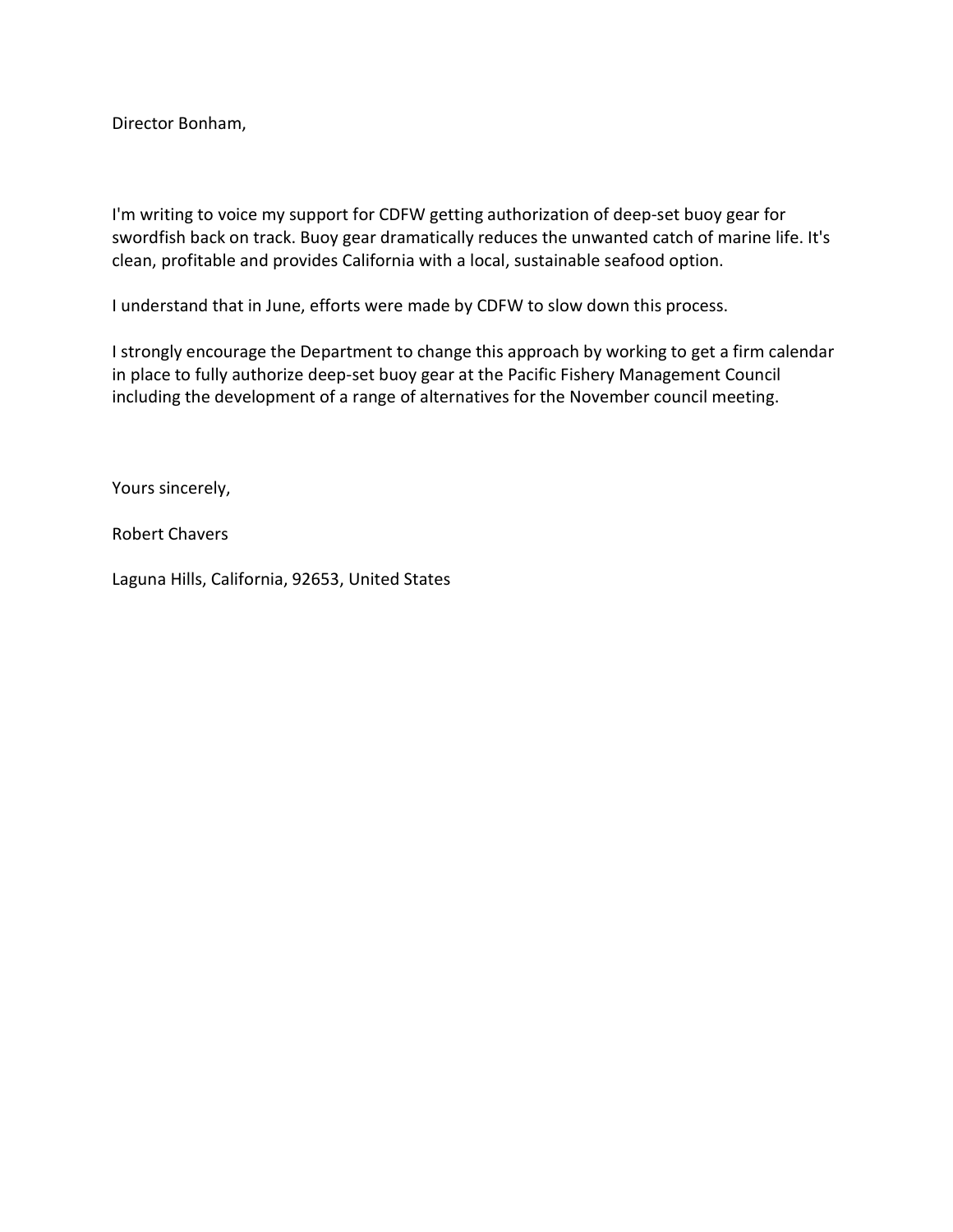I'm writing to voice my support for CDFW getting authorization of deep-set buoy gear for swordfish back on track. Buoy gear dramatically reduces the unwanted catch of marine life. It's clean, profitable and provides California with a local, sustainable seafood option.

I understand that in June, efforts were made by CDFW to slow down this process.

I strongly encourage the Department to change this approach by working to get a firm calendar in place to fully authorize deep-set buoy gear at the Pacific Fishery Management Council including the development of a range of alternatives for the November council meeting.

Yours sincerely,

Michael McCaddon

Ontario, California, 91762, United States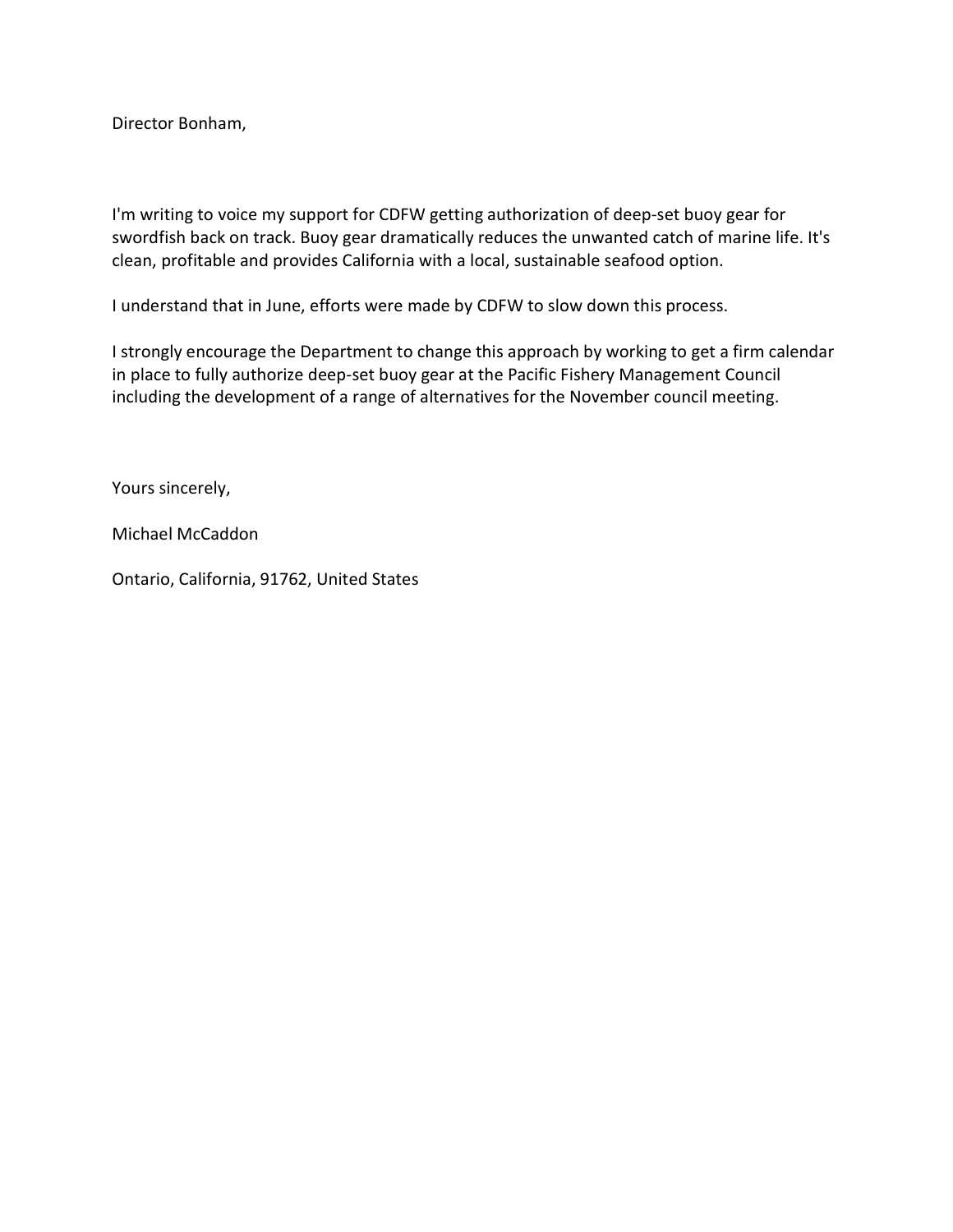I'm writing to voice my support for CDFW getting authorization of deep-set buoy gear for swordfish back on track. Buoy gear dramatically reduces the unwanted catch of marine life. It's clean, profitable and provides California with a local, sustainable seafood option.

I understand that in June, efforts were made by CDFW to slow down this process.

I strongly encourage the Department to change this approach by working to get a firm calendar in place to fully authorize deep-set buoy gear at the Pacific Fishery Management Council including the development of a range of alternatives for the November council meeting.

Yours sincerely,

Klara Fejer

Malibu, California, 90265, United States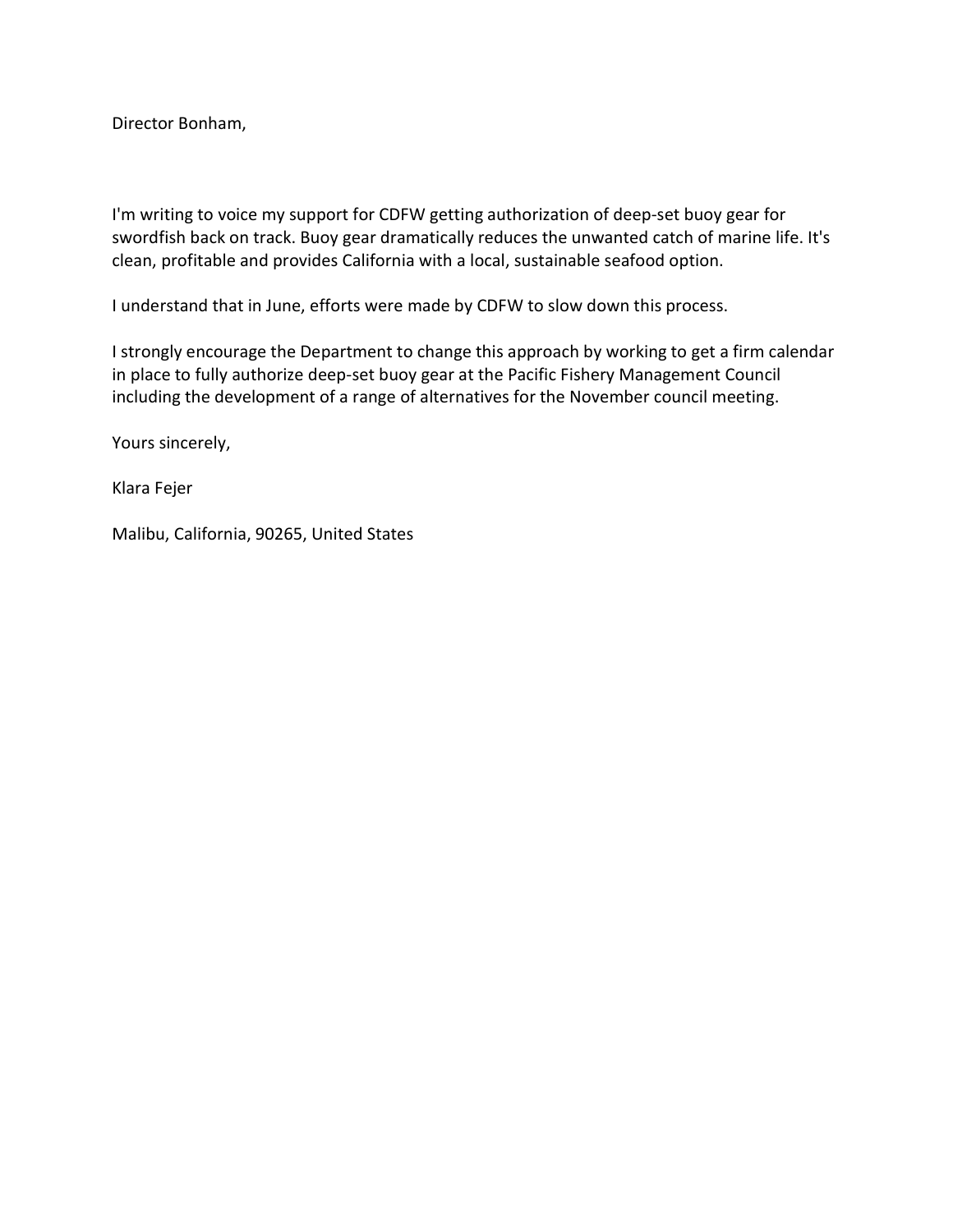I'm writing to voice my support for CDFW getting authorization of deep-set buoy gear for swordfish back on track. Buoy gear dramatically reduces the unwanted catch of marine life. It's clean, profitable and provides California with a local, sustainable seafood option.

I understand that in June, efforts were made by CDFW to slow down this process.

I strongly encourage the Department to change this approach by working to get a firm calendar in place to fully authorize deep-set buoy gear at the Pacific Fishery Management Council including the development of a range of alternatives for the November council meeting.

Yours sincerely,

james drew

California, 91342, United States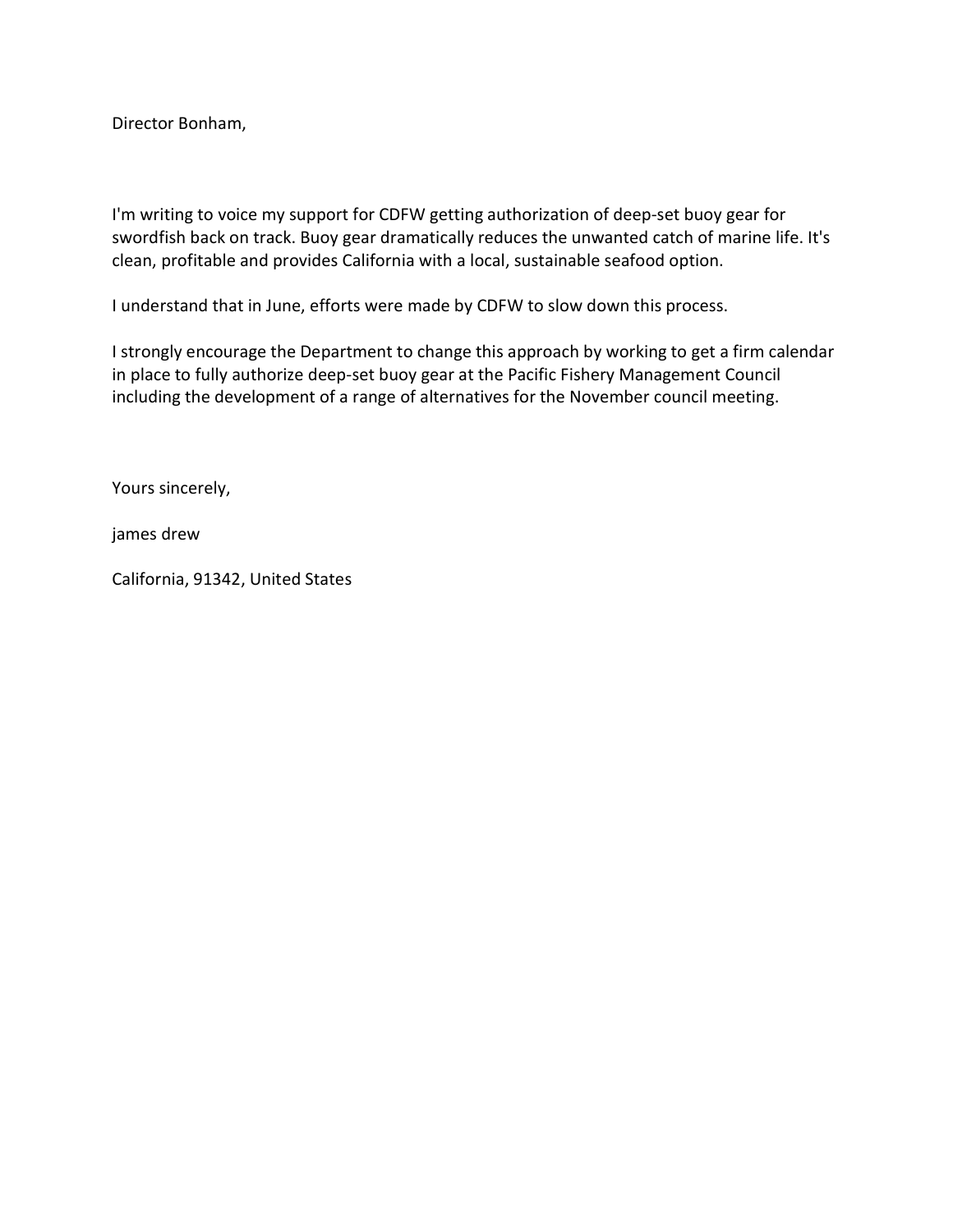I'm writing to voice my support for CDFW getting authorization of deep-set buoy gear for swordfish back on track. Buoy gear dramatically reduces the unwanted catch of marine life. It's clean, profitable and provides California with a local, sustainable seafood option.

I understand that in June, efforts were made by CDFW to slow down this process.

I strongly encourage the Department to change this approach by working to get a firm calendar in place to fully authorize deep-set buoy gear at the Pacific Fishery Management Council including the development of a range of alternatives for the November council meeting.

Yours sincerely,

thomas Bellec

Los Angeles, California, 90036, United States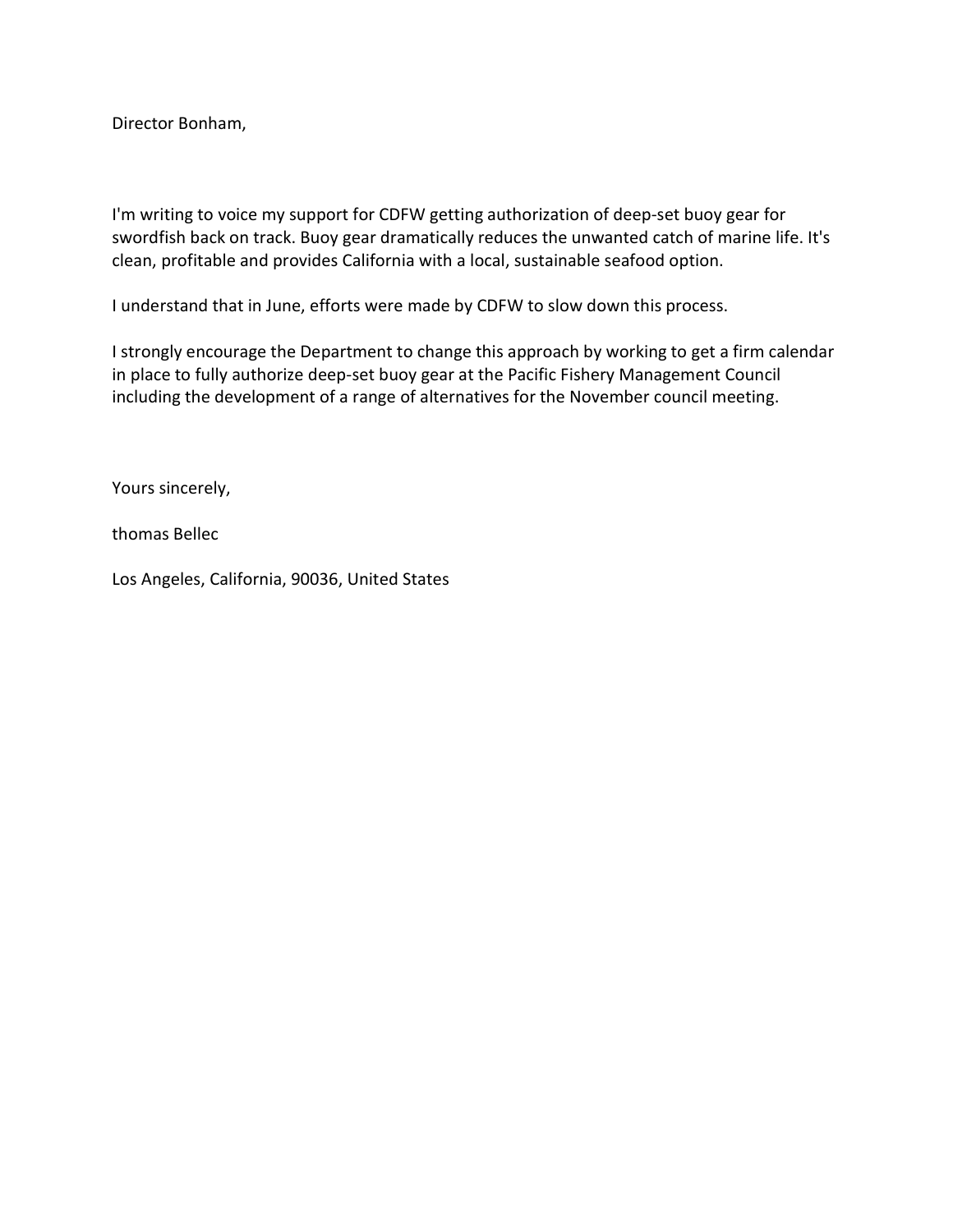I'm writing to voice my support for CDFW getting authorization of deep-set buoy gear for swordfish back on track. Buoy gear dramatically reduces the unwanted catch of marine life. It's clean, profitable and provides California with a local, sustainable seafood option.

I understand that in June, efforts were made by CDFW to slow down this process.

I strongly encourage the Department to change this approach by working to get a firm calendar in place to fully authorize deep-set buoy gear at the Pacific Fishery Management Council including the development of a range of alternatives for the November council meeting.

Yours sincerely,

John Wightman

Santa Barbara, California, 93111, United States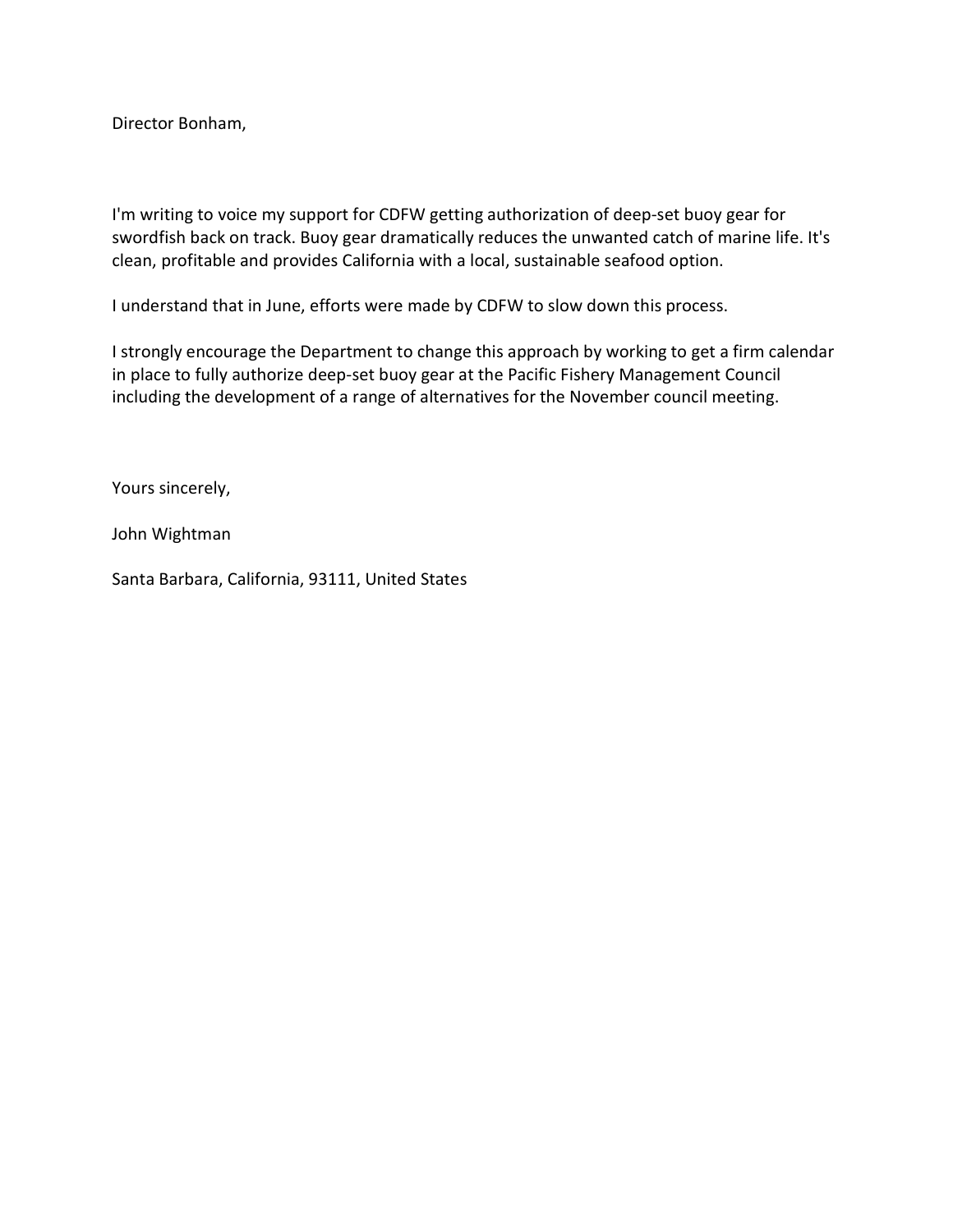I'm writing to voice my support for CDFW getting authorization of deep-set buoy gear for swordfish back on track. Buoy gear dramatically reduces the unwanted catch of marine life. It's clean, profitable and provides California with a local, sustainable seafood option.

I understand that in June, efforts were made by CDFW to slow down this process.

I strongly encourage the Department to change this approach by working to get a firm calendar in place to fully authorize deep-set buoy gear at the Pacific Fishery Management Council including the development of a range of alternatives for the November council meeting.

Yours sincerely,

Hilde L Bryant

Newport Beach, California, 92658, United States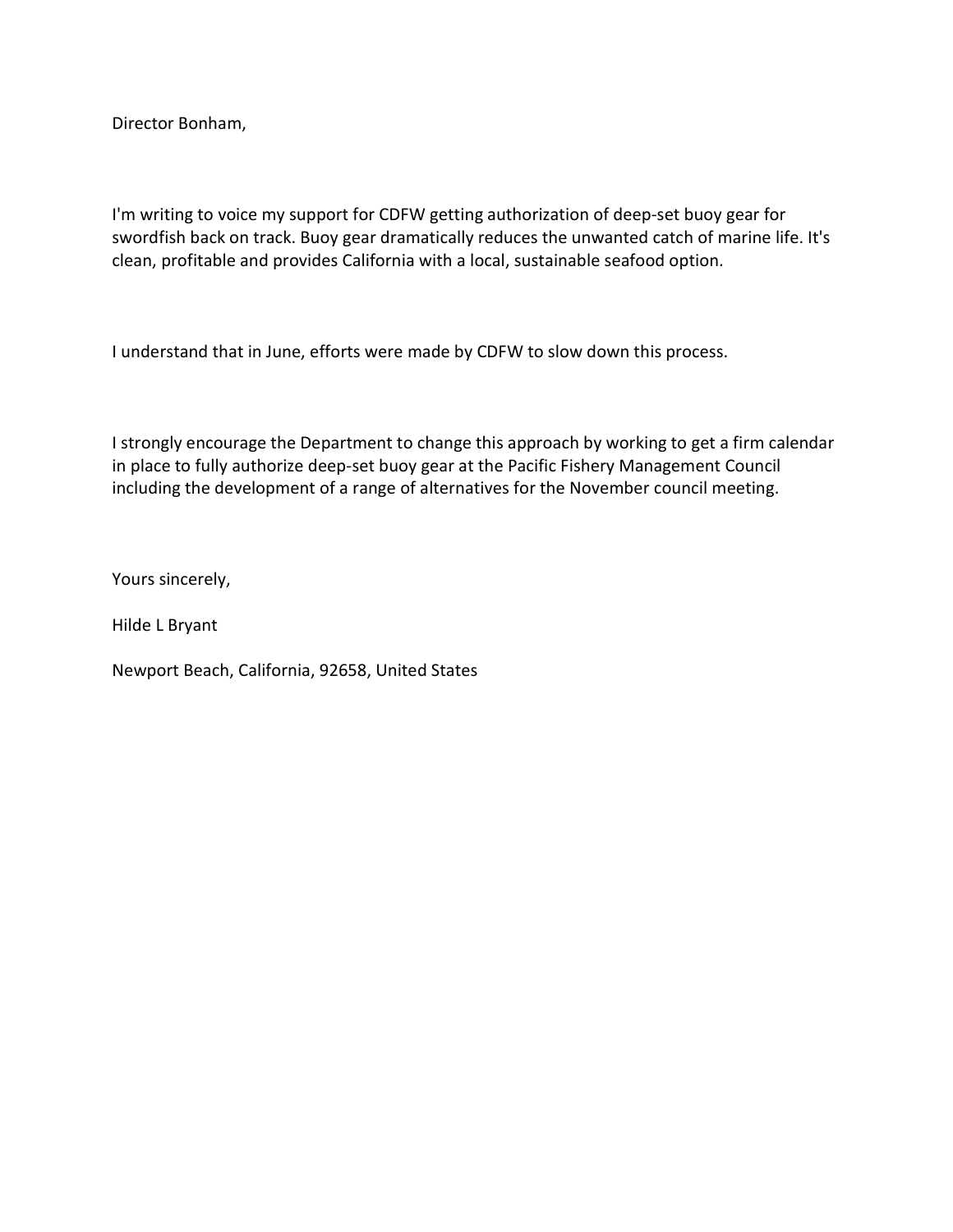I'm writing to voice my support for CDFW getting authorization of deep-set buoy gear for swordfish back on track. Buoy gear dramatically reduces the unwanted catch of marine life. It's clean, profitable and provides California with a local, sustainable seafood option.

I understand that in June, efforts were made by CDFW to slow down this process.

I strongly encourage the Department to change this approach by working to get a firm calendar in place to fully authorize deep-set buoy gear at the Pacific Fishery Management Council including the development of a range of alternatives for the November council meeting.

Thanks, Peggy Moody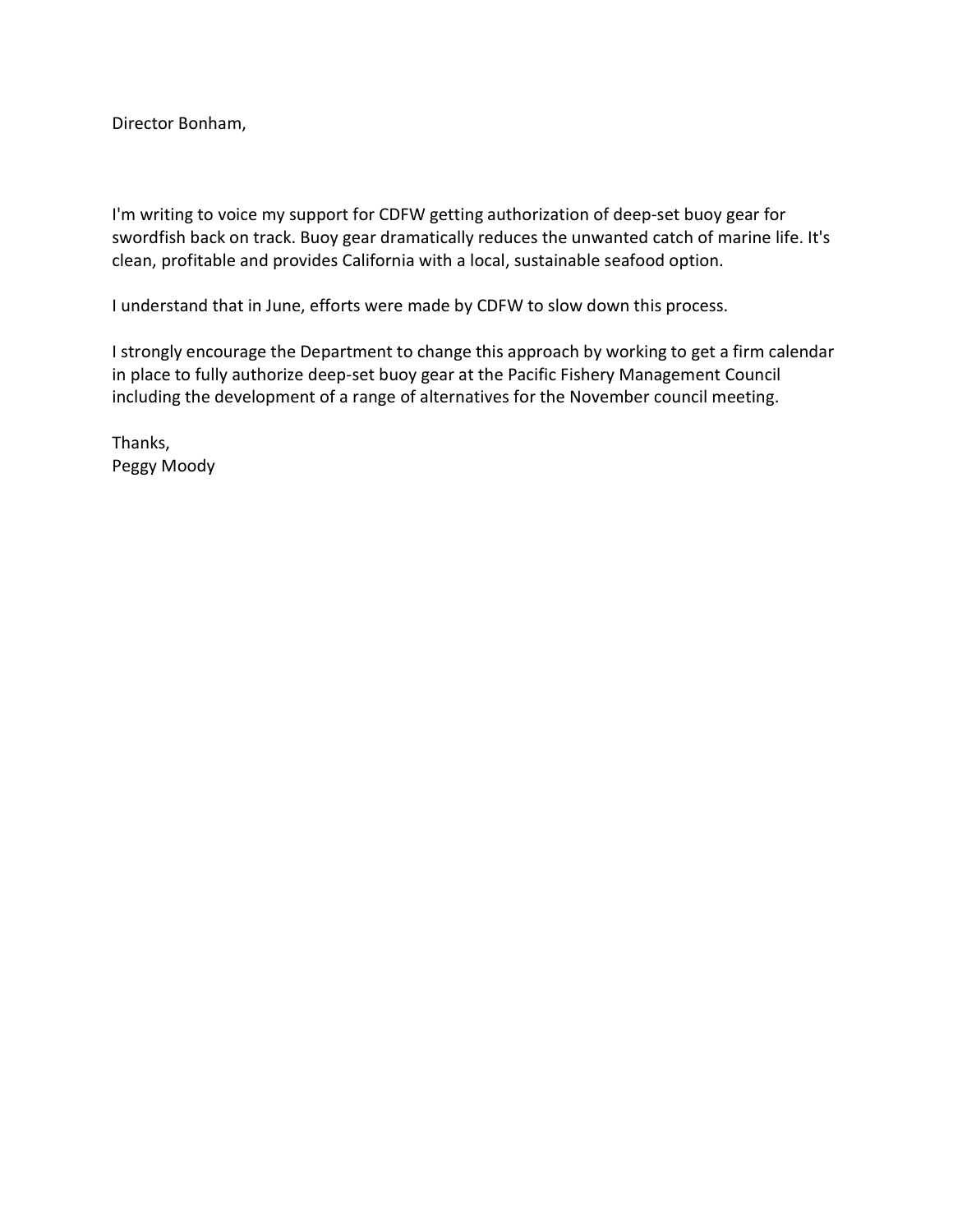I'm writing to voice my support for CDFW getting authorization of deep-set buoy gear for swordfish back on track. Buoy gear dramatically reduces the unwanted catch of marine life. It's clean, profitable and provides California with a local, sustainable seafood option.

I understand that in June, efforts were made by CDFW to slow down this process.

I strongly encourage the Department to change this approach by working to get a firm calendar in place to fully authorize deep-set buoy gear at the Pacific Fishery Management Council including the development of a range of alternatives for the November council meeting.

Cheers, Stacie Charlebois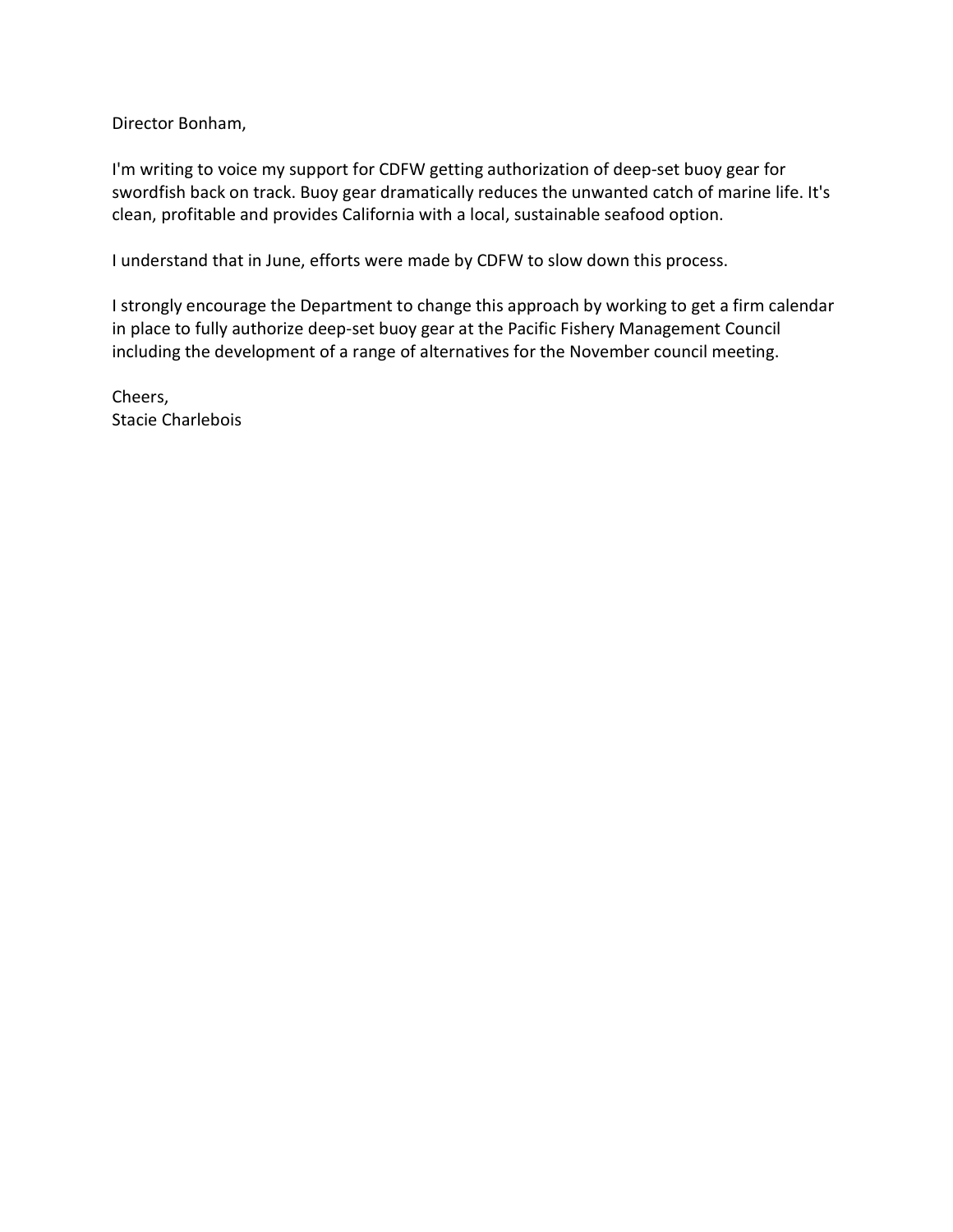I'm writing to voice my support for CDFW getting authorization of deep-set buoy gear for swordfish back on track. Buoy gear dramatically reduces the unwanted catch of marine life. It's clean, profitable and provides California with a local, sustainable seafood option.

I understand that in June, efforts were made by CDFW to slow down this process.

I strongly encourage the Department to change this approach by working to get a firm calendar in place to fully authorize deep-set buoy gear at the Pacific Fishery Management Council including the development of a range of alternatives for the November council meeting.

Yours sincerely,

ORION CASTANEDA

Avalon, California, 90704, United States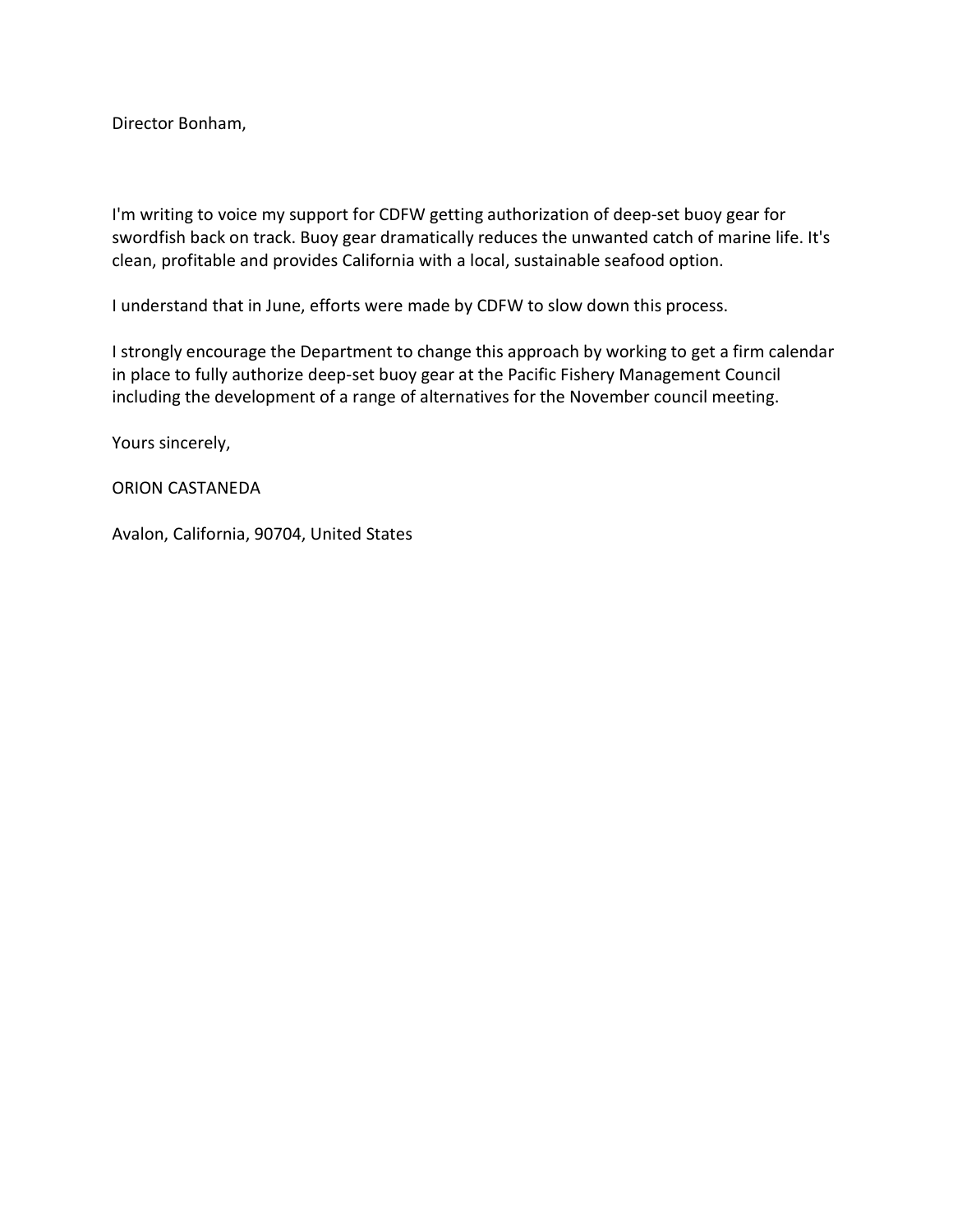I'm writing to voice my support for CDFW getting authorization of deep-set buoy gear for swordfish back on track. Buoy gear dramatically reduces the unwanted catch of marine life. It's clean, profitable and provides California with a local, sustainable seafood option.

I understand that in June, efforts were made by CDFW to slow down this process.

I strongly encourage the Department to change this approach by working to get a firm calendar in place to fully authorize deep-set buoy gear at the Pacific Fishery Management Council including the development of a range of alternatives for the November council meeting. end the over fishing now.

Sincerely, John Pasqua Escondido, CA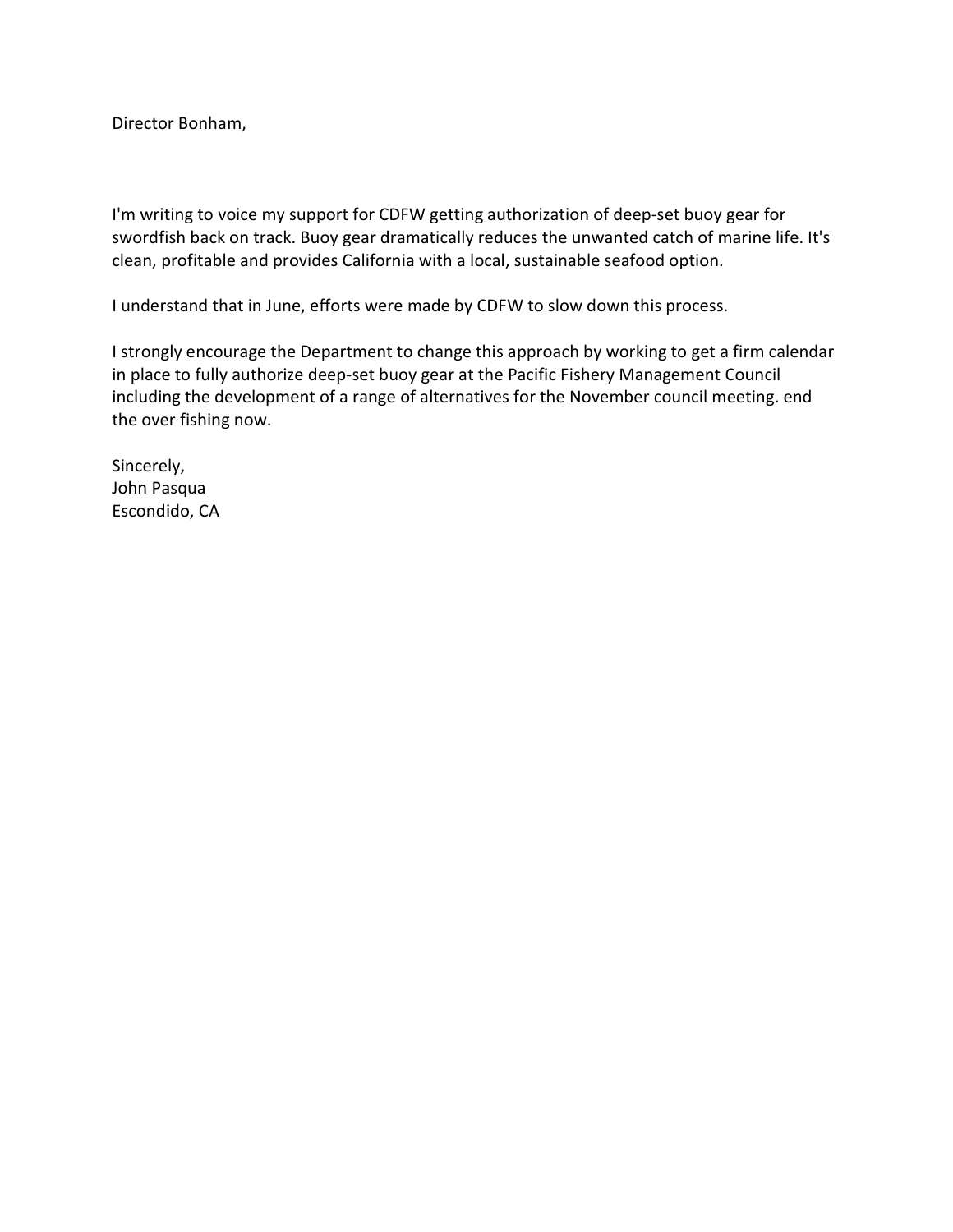I'm writing to voice my support for CDFW getting authorization of deep-set buoy gear for swordfish back on track. Buoy gear dramatically reduces the unwanted catch of marine life. It's clean, profitable and provides California with a local, sustainable seafood option.

I understand that in June, efforts were made by CDFW to slow down this process.

I strongly encourage the Department to change this approach by working to get a firm calendar in place to fully authorize deep-set buoy gear at the Pacific Fishery Management Council including the development of a range of alternatives for the November council meeting.

Yours sincerely,

Steven Standard

Los Angeles, California, 90023, United States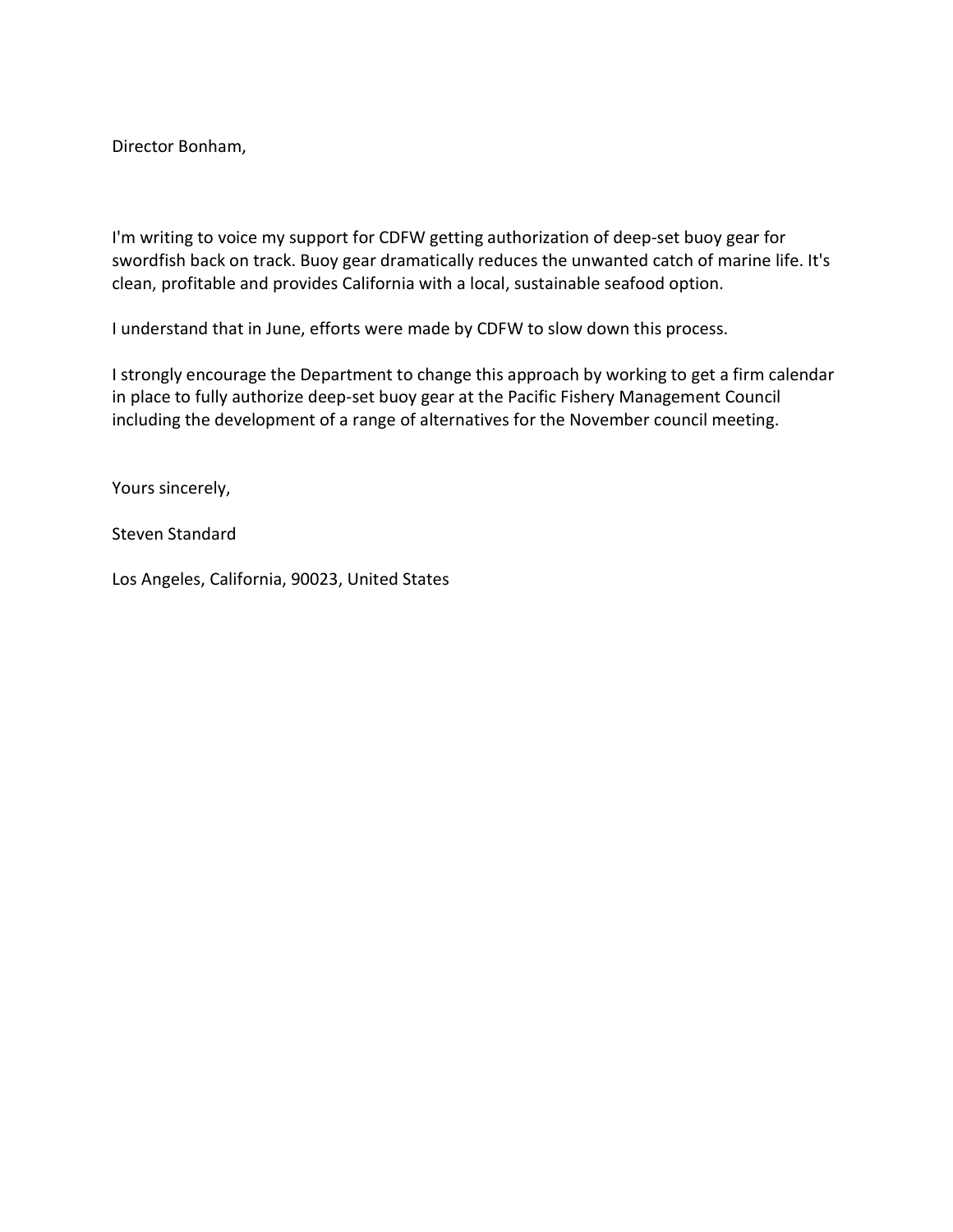I'm writing to voice my support for CDFW getting authorization of deep-set buoy gear for swordfish back on track. Buoy gear dramatically reduces the unwanted catch of marine life. It's clean, profitable and provides California with a local, sustainable seafood option.

I understand that in June, efforts were made by CDFW to slow down this process.

I strongly encourage the Department to change this approach by working to get a firm calendar in place to fully authorize deep-set buoy gear at the Pacific Fishery Management Council including the development of a range of alternatives for the November council meeting.

Yours sincerely,

sharon lacy

Sebastopol, California, 95472, United States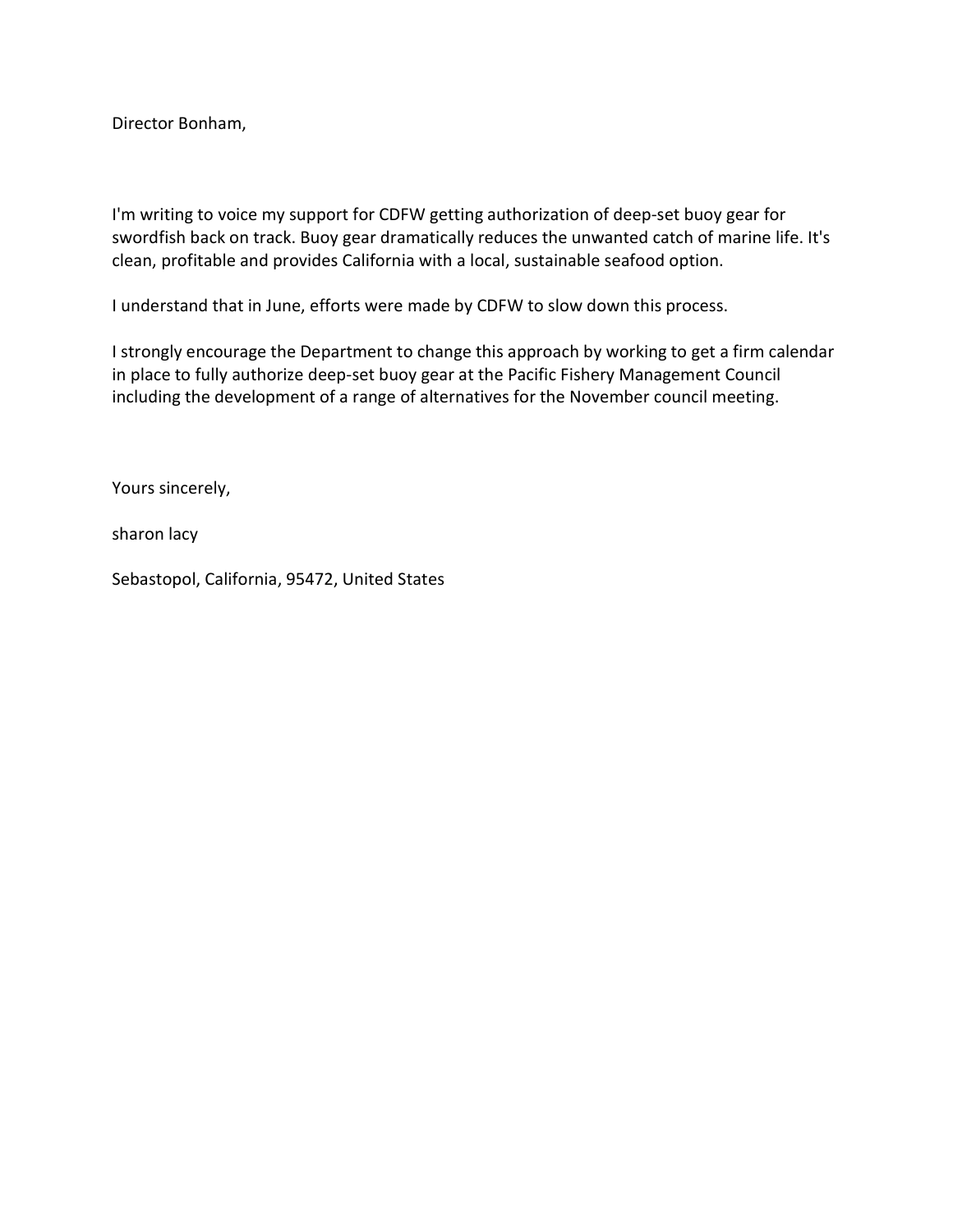I'm writing to voice my support for CDFW getting authorization of deep-set buoy gear for swordfish back on track. Buoy gear dramatically reduces the unwanted catch of marine life. It's clean, profitable and provides California with a local, sustainable seafood option.

I understand that in June, efforts were made by CDFW to slow down this process.

I strongly encourage the Department to change this approach by working to get a firm calendar in place to fully authorize deep-set buoy gear at the Pacific Fishery Management Council including the development of a range of alternatives for the November council meeting.

Yours sincerely,

Sal Battaglia

Vaughan, Ontario, L4L 9C1, Canada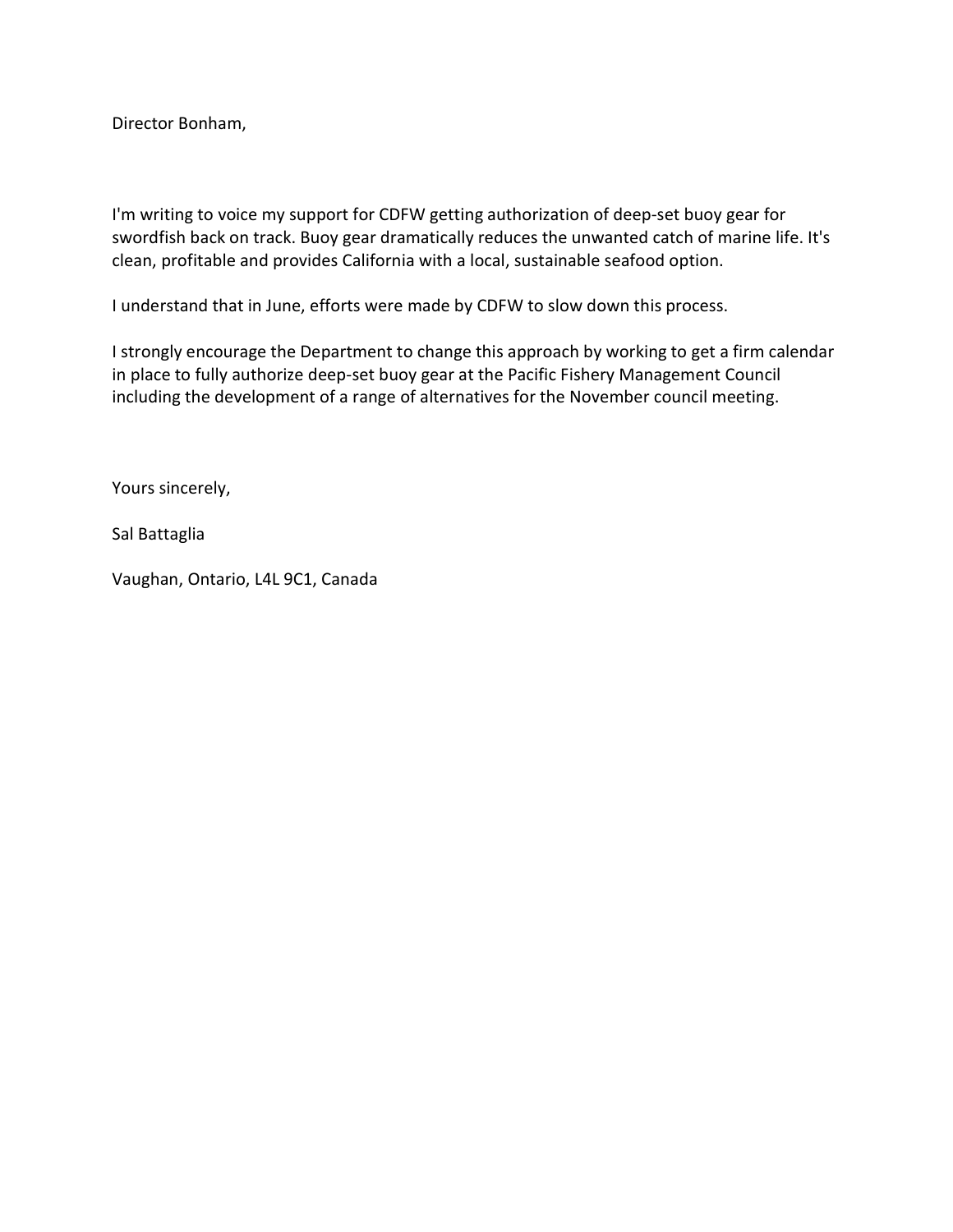I'm writing to voice my support for CDFW getting authorization of deep-set buoy gear for swordfish back on track. Buoy gear dramatically reduces the unwanted catch of marine life. It's clean, profitable and provides California with a local, sustainable seafood option.

I understand that in June, efforts were made by CDFW to slow down this process. As a chef this concerns me deeply as we cannot postpone any efforts that lead to more sustainable fishing practices!

I strongly encourage the Department to change this approach by working to get a firm calendar in place to fully authorize deep-set buoy gear at the Pacific Fishery Management Council including the development of a range of alternatives for the November council meeting.

Thanks, Robin Leventhal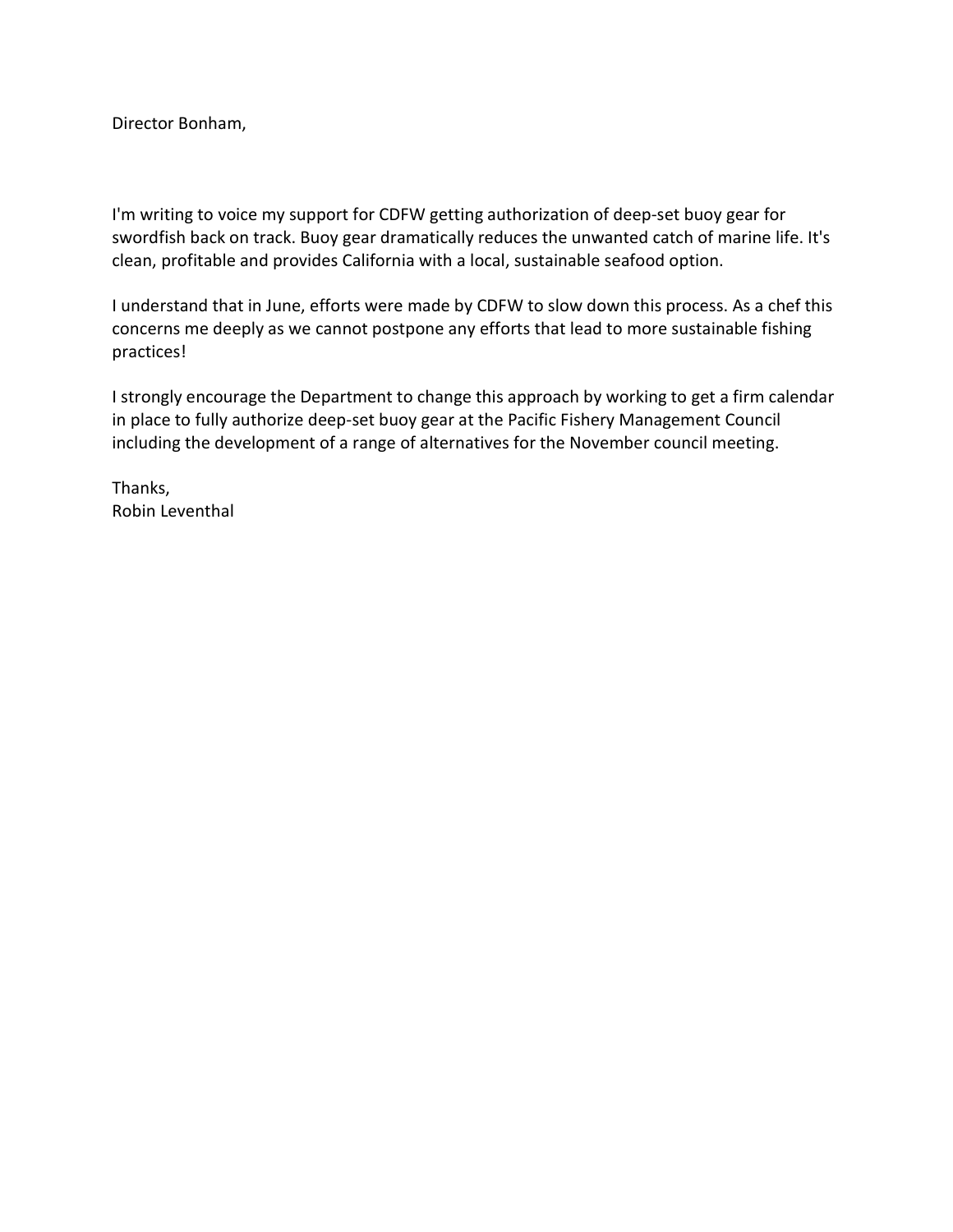I'm writing to voice my support for CDFW getting authorization of deep-set buoy gear for swordfish back on track. Buoy gear dramatically reduces the unwanted catch of marine life. It's clean, profitable and provides California with a local, sustainable seafood option.

I understand that in June, efforts were made by CDFW to slow down this process.

I strongly encourage the Department to change this approach by working to get a firm calendar in place to fully authorize deep-set buoy gear at the Pacific Fishery Management Council including the development of a range of alternatives for the November council meeting.

Best, Candy Bowman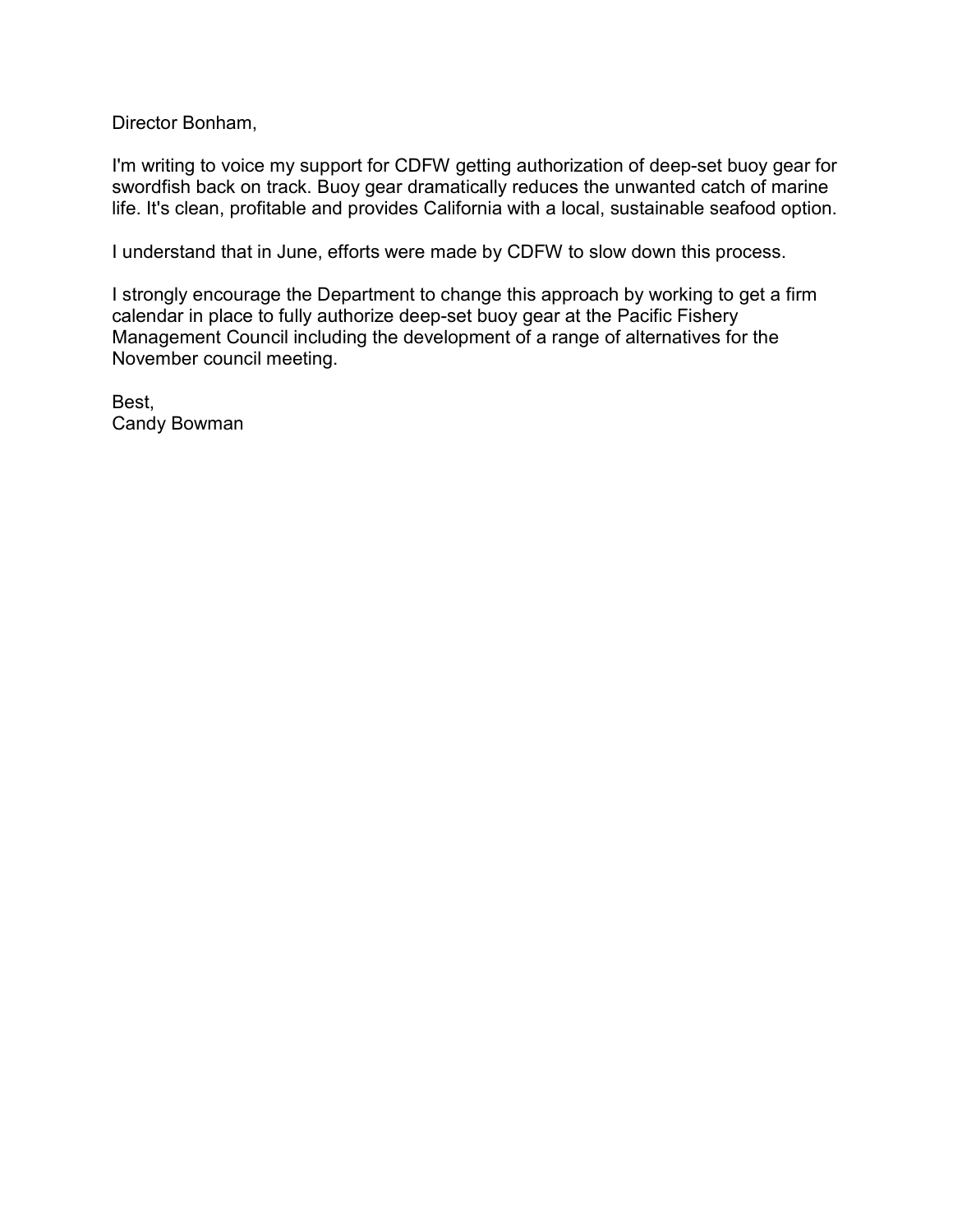I'm writing to voice my support for CDFW getting authorization of deep-set buoy gear for swordfish back on track. Buoy gear dramatically reduces the unwanted catch of marine life. It's clean, profitable and provides California with a local, sustainable seafood option.

I understand that in June, efforts were made by CDFW to slow down this process.

I strongly encourage the Department to change this approach by working to get a firm calendar in place to fully authorize deep-set buoy gear at the Pacific Fishery Management Council including the development of a range of alternatives for the November council meeting.

Yours sincerely,

Cary Frazee

Eureka, California, 95503, United States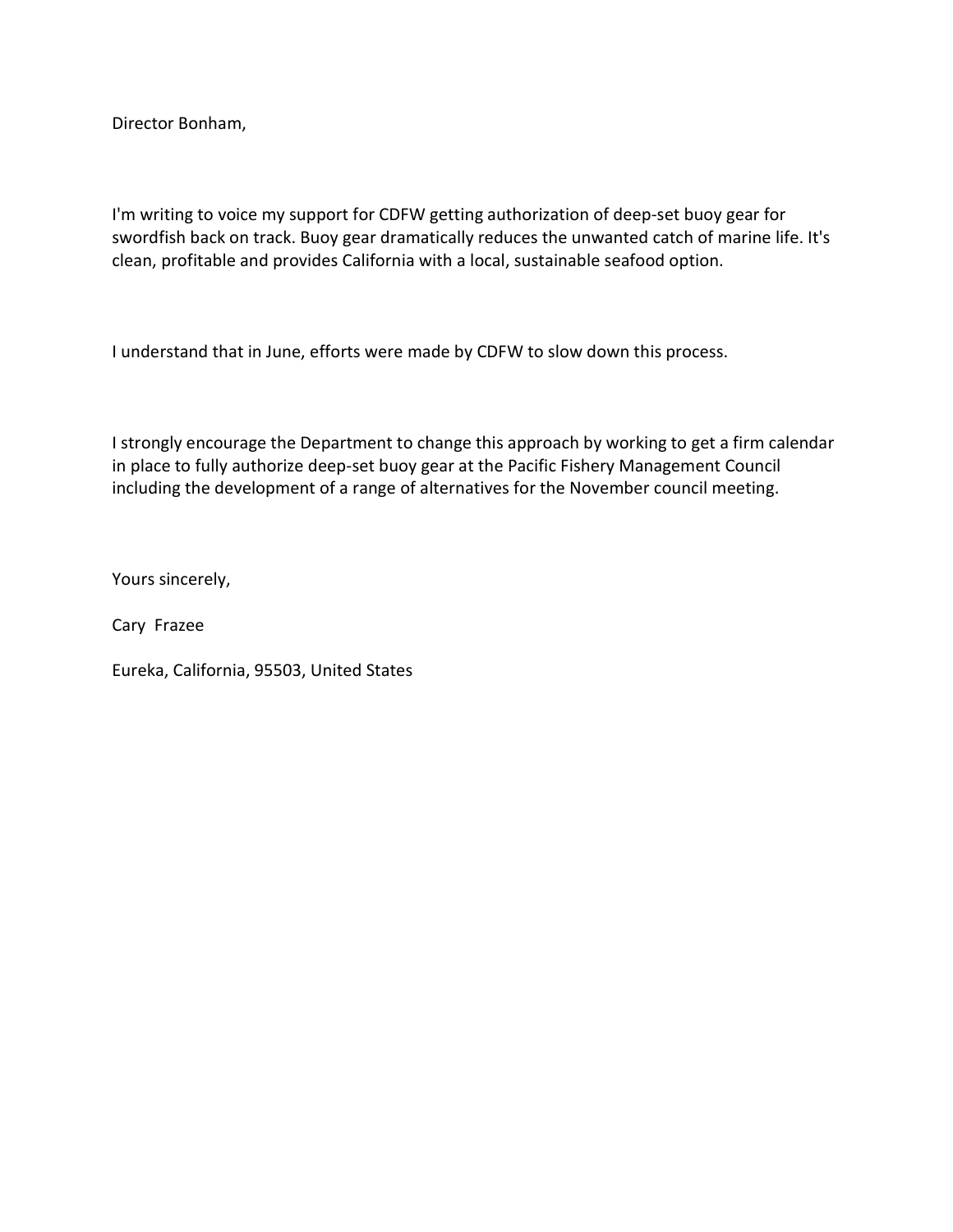I'm writing to voice my support for CDFW getting authorization of deep-set buoy gear for swordfish back on track. Buoy gear dramatically reduces the unwanted catch of marine life. It's clean, profitable and provides California with a local, sustainable seafood option.

I understand that in June, efforts were made by CDFW to slow down this process.

I strongly encourage the Department to change this approach by working to get a firm calendar in place to fully authorize deep-set buoy gear at the Pacific Fishery Management Council including the development of a range of alternatives for the November council meeting.

Yours sincerely,

Jeffrey Clary

La Quinta, California, 92253, United States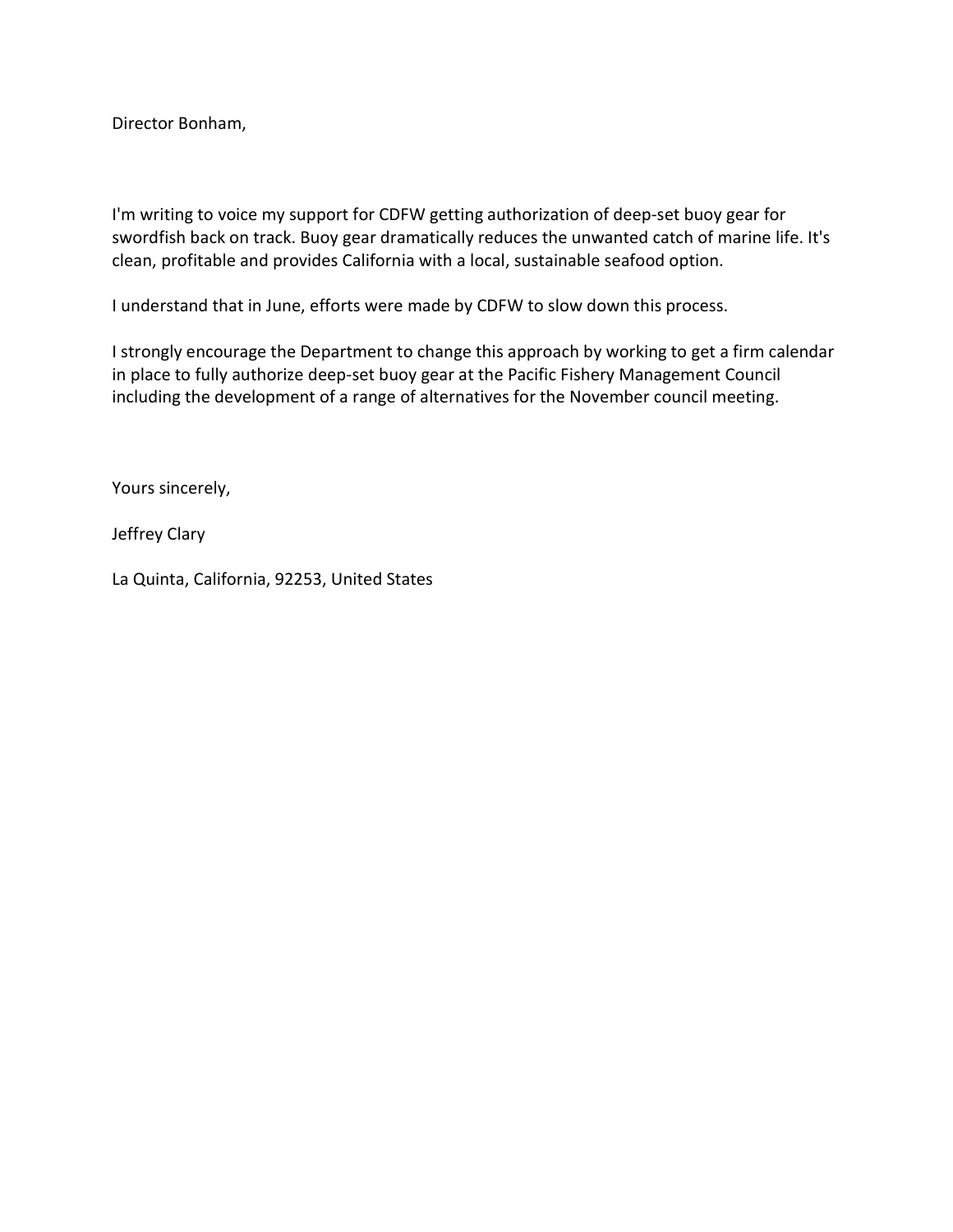I'm writing to voice my support for CDFW getting authorization of deep-set buoy gear for swordfish back on track. Buoy gear dramatically reduces the unwanted catch of marine life. It's clean, profitable and provides California with a local, sustainable seafood option.

I understand that in June, efforts were made by CDFW to slow down this process.

I strongly encourage the Department to change this approach by working to get a firm calendar in place to fully authorize deep-set buoy gear at the Pacific Fishery Management Council including the development of a range of alternatives for the November council meeting.

Yours sincerely,

victor demonte

Gardena, California, 90248, United States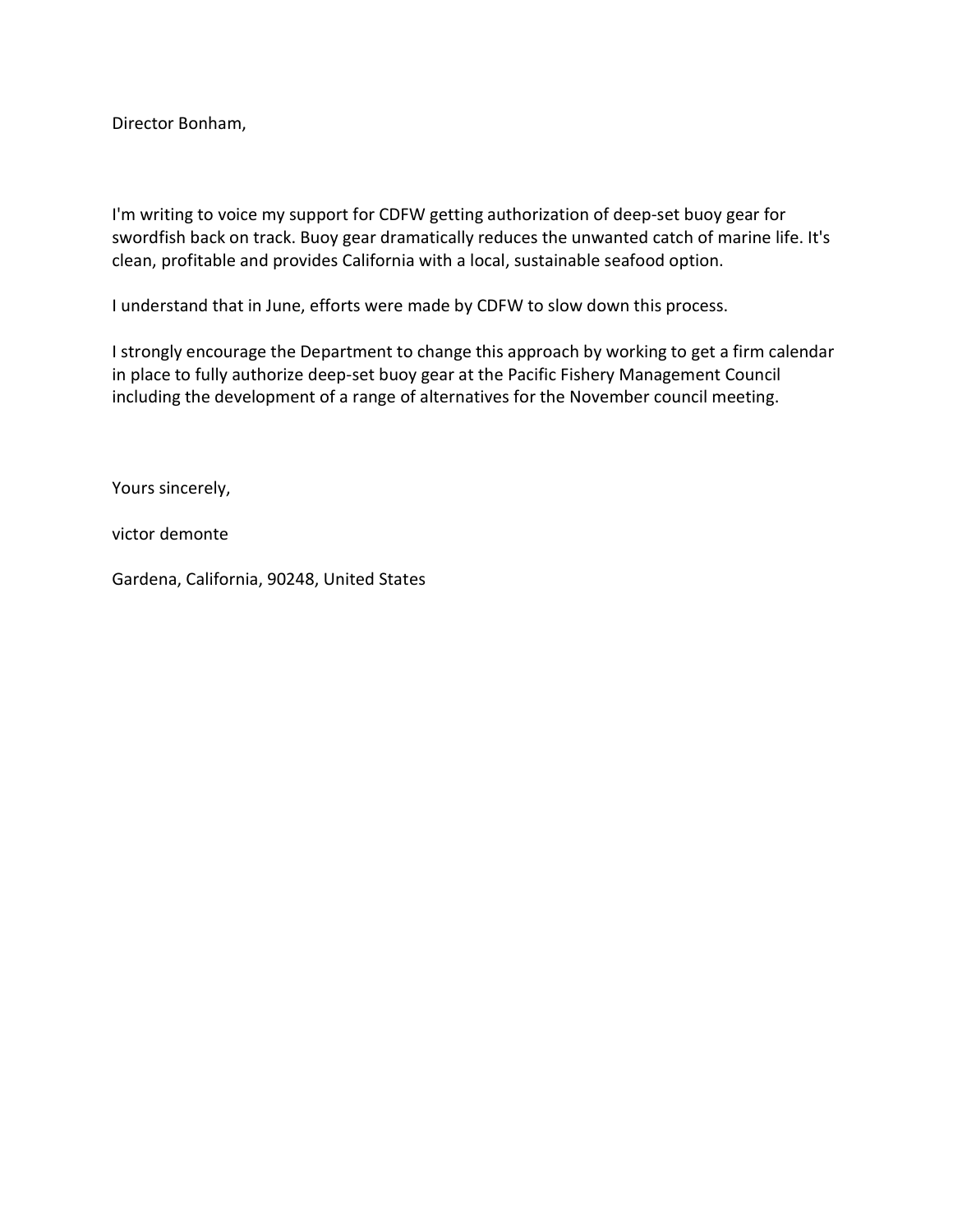I'm writing to voice my support for CDFW getting authorization of deep-set buoy gear for swordfish back on track. Buoy gear dramatically reduces the unwanted catch of marine life. It's clean, profitable and provides California with a local, sustainable seafood option.

I understand that in June, efforts were made by CDFW to slow down this process.

I strongly encourage the Department to change this approach by working to get a firm calendar in place to fully authorize deep-set buoy gear at the Pacific Fishery Management Council including the development of a range of alternatives for the November council meeting.

Yours sincerely,

Ricardo Heredia

San Diego, California, 92104, United States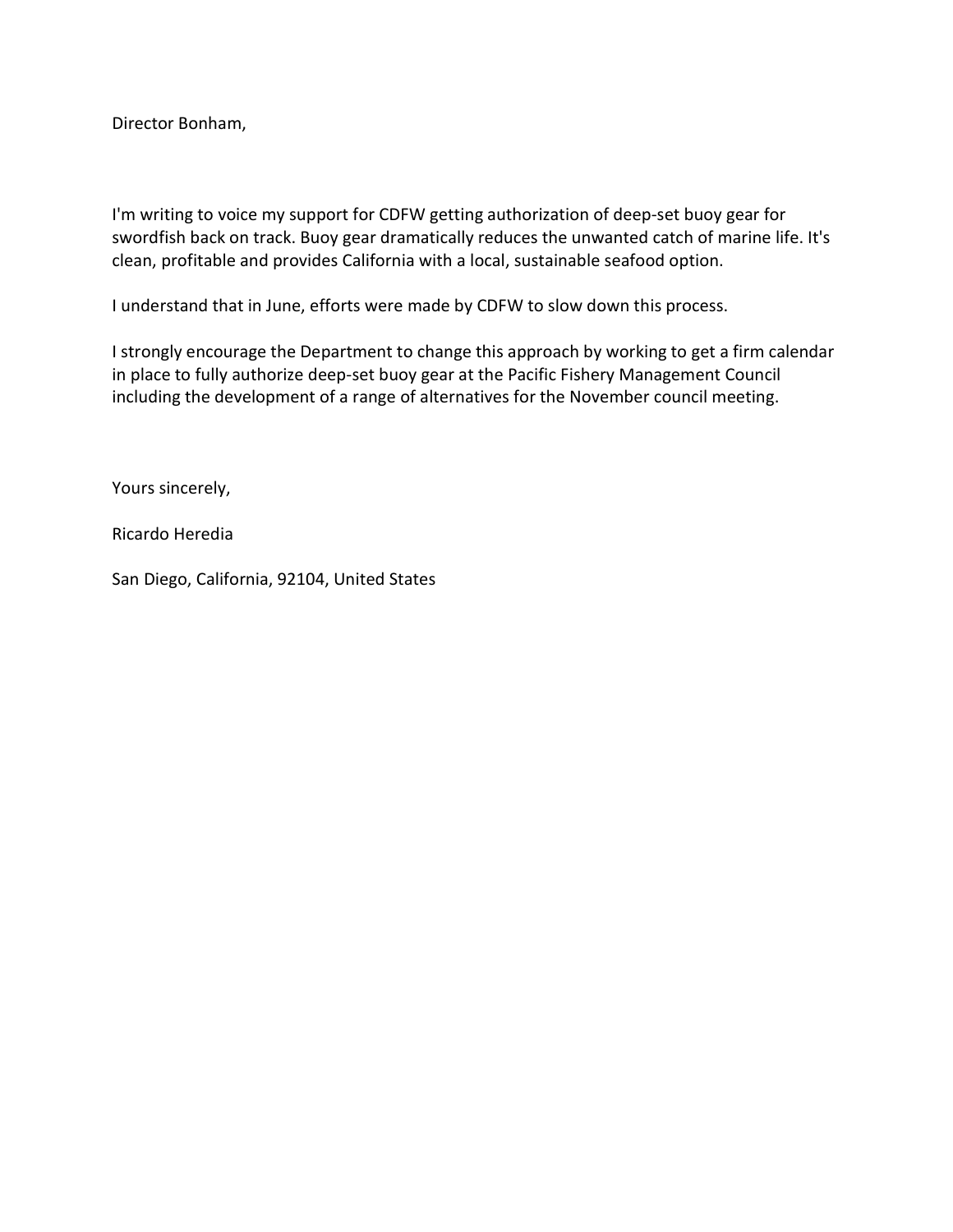I'm writing to voice my support for CDFW getting authorization of deep-set buoy gear for swordfish back on track. Buoy gear dramaticaslly reduces the unwanted catch of marine life. It's clean, profitable and provides California with a local, sustainable seafood option.

I understand that in June, efforts were made by CDFW to slow down this process.

I strongly encourage the Department to change this approach by working to get a firm calendar in place to fully authorize deep-set buoy gear at the Pacific Fishery Management Council including the development of a range of alternatives for the November council meeting.

Yours sincerely,

Roseana Peyron

San Diego, California, 92116, United States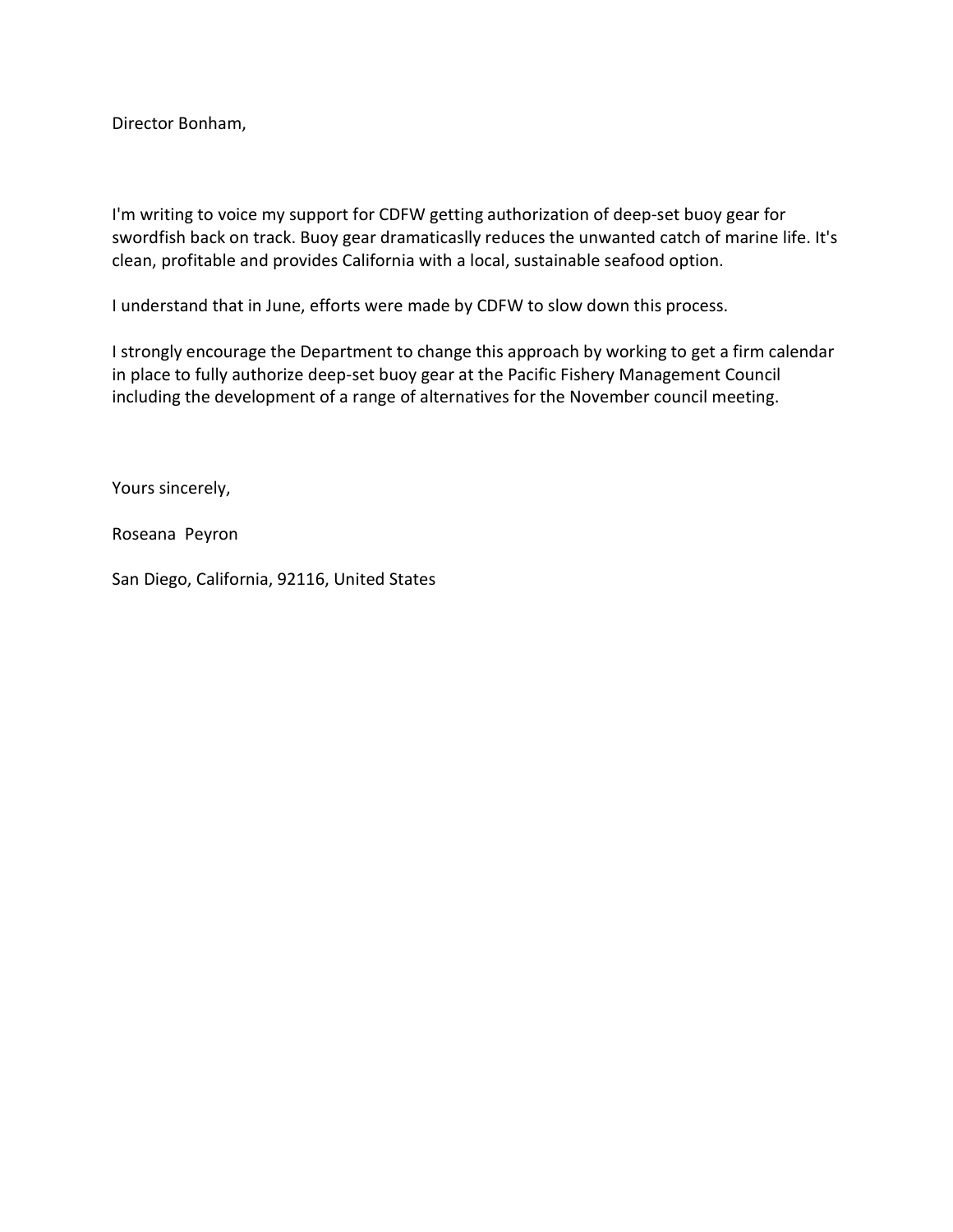I'm writing to voice my support for CDFW getting authorization of deep-set buoy gear for swordfish back on track. Buoy gear dramatically reduces the unwanted catch of marine life. It's clean, profitable and provides California with a local, sustainable seafood option.

I understand that in June, efforts were made by CDFW to slow down this process.

I strongly encourage the Department to change this approach by working to get a firm calendar in place to fully authorize deep-set buoy gear at the Pacific Fishery Management Council including the development of a range of alternatives for the November council meeting.

Yours sincerely,

Drew Reyes

San Diego, California, 92104, United States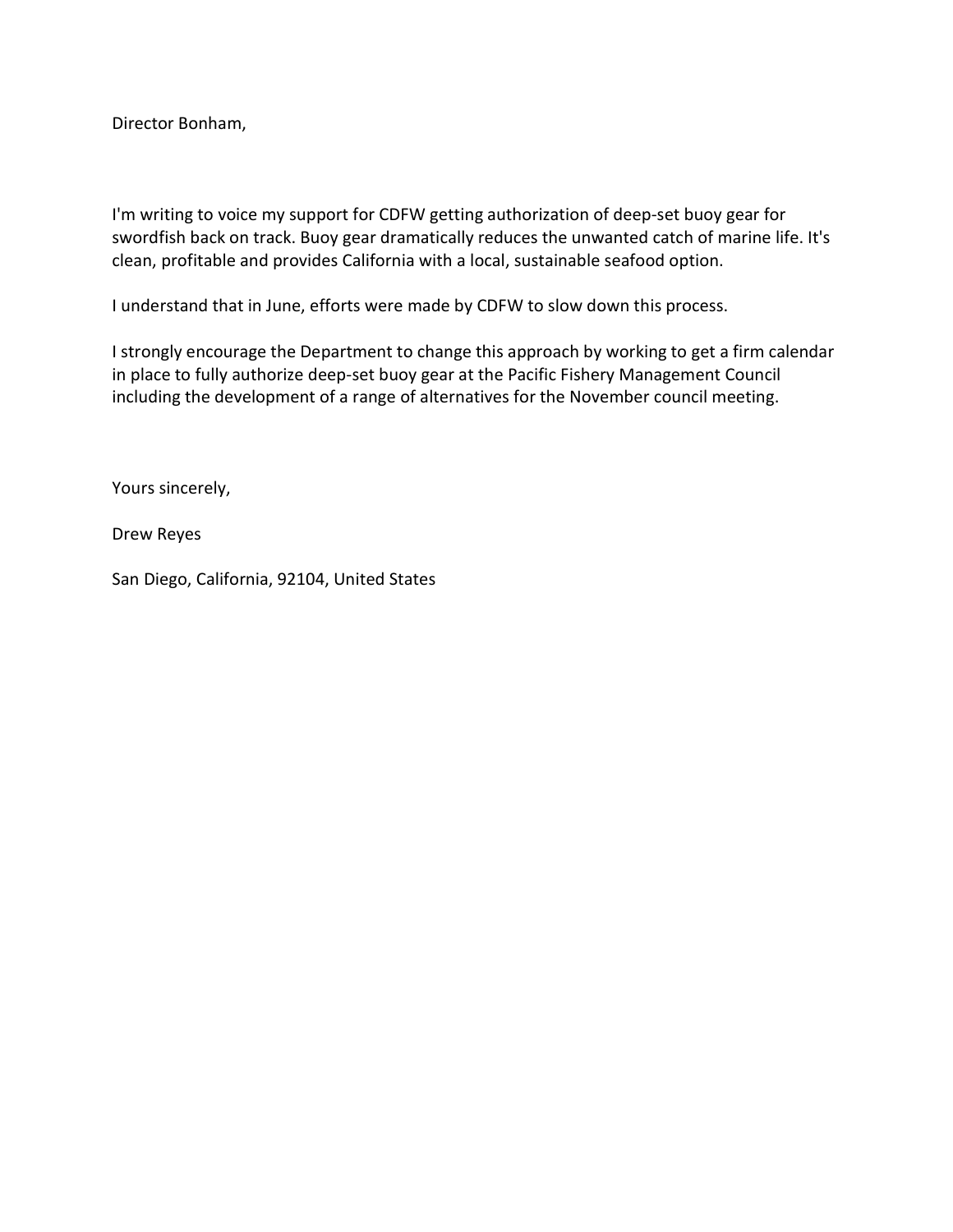I'm writing to voice my support for CDFW getting authorization of deep-set buoy gear for swordfish back on track. Buoy gear dramatically reduces the unwanted catch of marine life. It's clean, profitable and provides California with a local, sustainable seafood option.

I understand that in June, efforts were made by CDFW to slow down this process.

I strongly encourage the Department to change this approach by working to get a firm calendar in place to fully authorize deep-set buoy gear at the Pacific Fishery Management Council including the development of a range of alternatives for the November council meeting.

Best, Sally Kurz Newport Beach, CA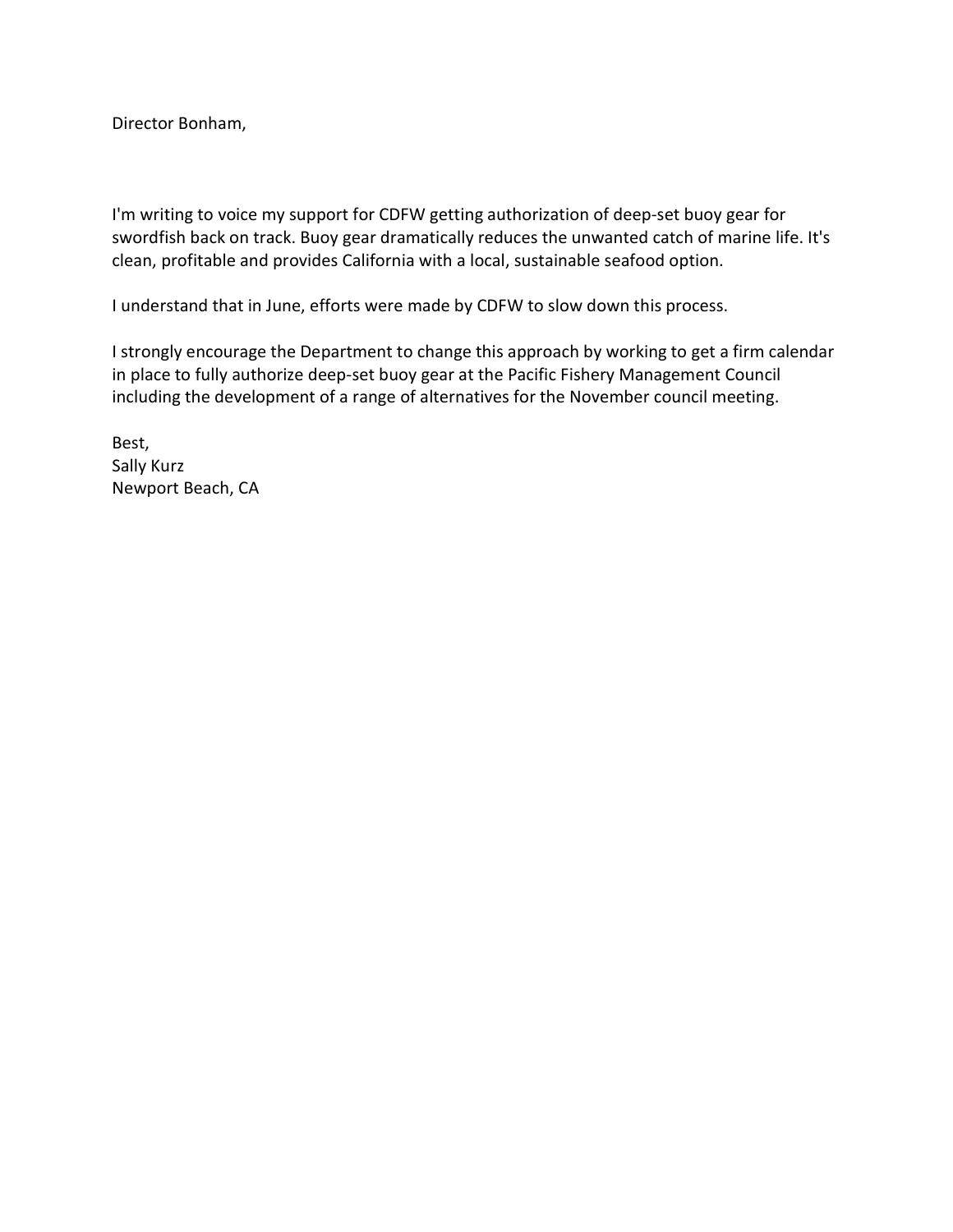I'm writing to voice my support for CDFW getting authorization of deep-set buoy gear for swordfish back on track. Buoy gear dramatically reduces the unwanted catch of marine life. It's clean, profitable and provides California with a local, sustainable seafood option.

I understand that in June, efforts were made by CDFW to slow down this process.

I strongly encourage the Department to change this approach by working to get a firm calendar in place to fully authorize deep-set buoy gear at the Pacific Fishery Management Council including the development of a range of alternatives for the November council meeting.

Yours sincerely,

Charles Albright

Newport Beach, California, 92660, United States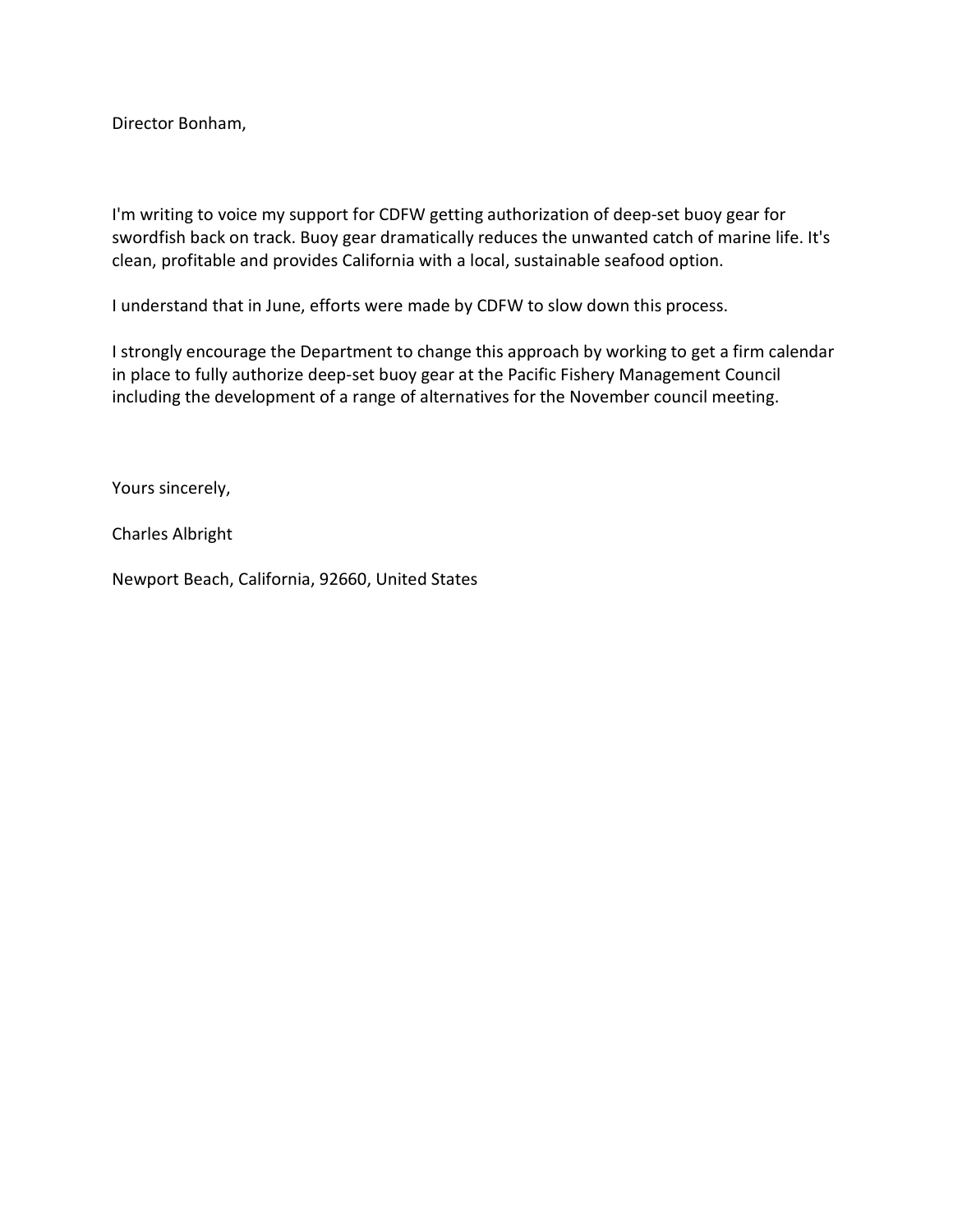I'm writing to voice my support for CDFW getting authorization of deep-set buoy gear for swordfish back on track. Buoy gear dramatically reduces the unwanted catch of marine life. It's clean, profitable and provides California with a local, sustainable seafood option.

I understand that in June, efforts were made by CDFW to slow down this process.

I strongly encourage the Department to change this approach by working to get a firm calendar in place to fully authorize deep-set buoy gear at the Pacific Fishery Management Council including the development of a range of alternatives for the November council meeting.

Yours sincerely,

Karen Jurgensen

Seattle, Washington, 98122, United States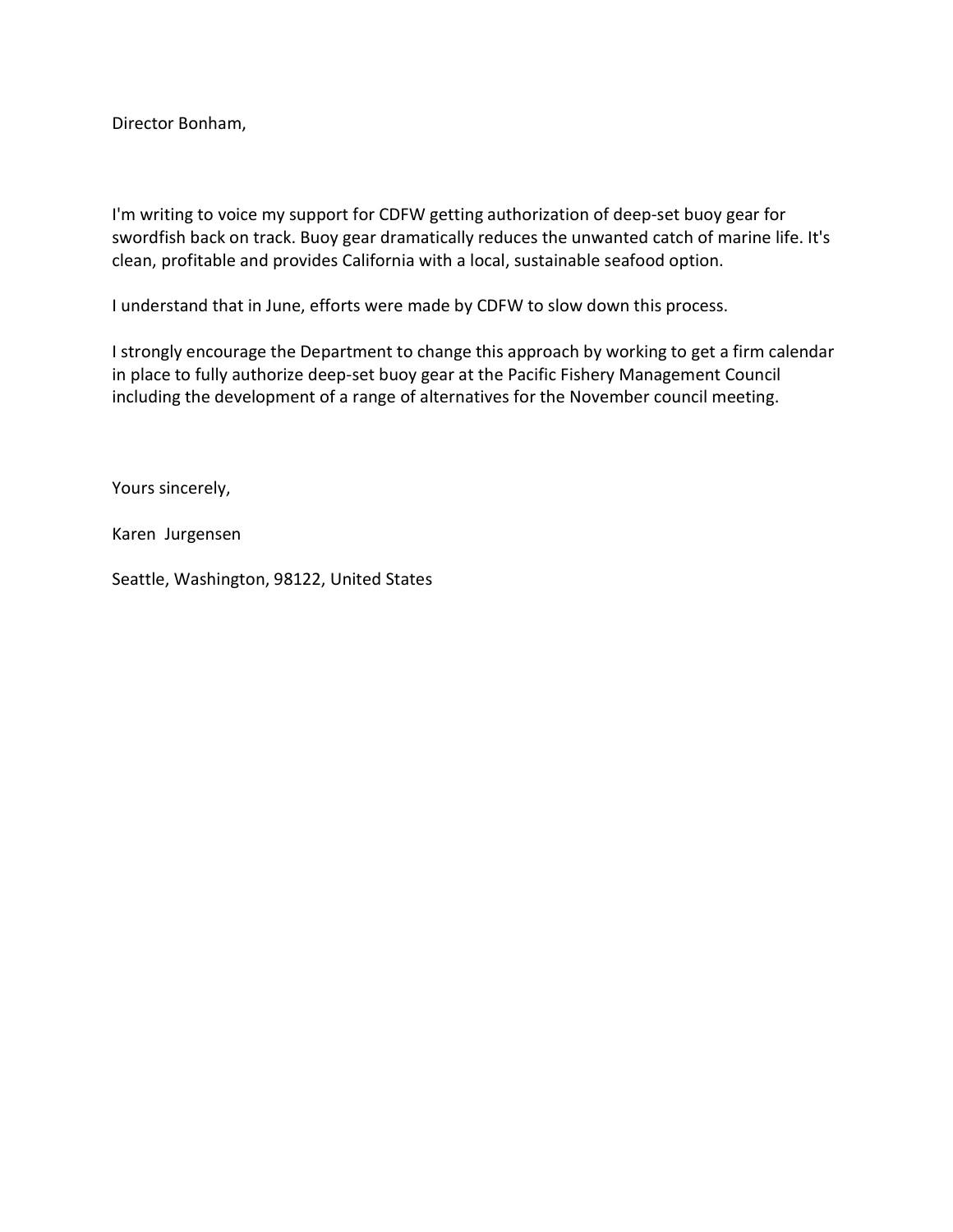I'm writing to voice my support for CDFW getting authorization of deep-set buoy gear for swordfish back on track. Buoy gear dramatically reduces the unwanted catch of marine life. It's clean, profitable and provides California with a local, sustainable seafood option.

I understand that in June, efforts were made by CDFW to slow down this process.

I strongly encourage the Department to change this approach by working to get a firm calendar in place to fully authorize deep-set buoy gear at the Pacific Fishery Management Council including the development of a range of alternatives for the November council meeting.

Yours sincerely,

Argyle Nelson

Moorpark, California, 93021, United States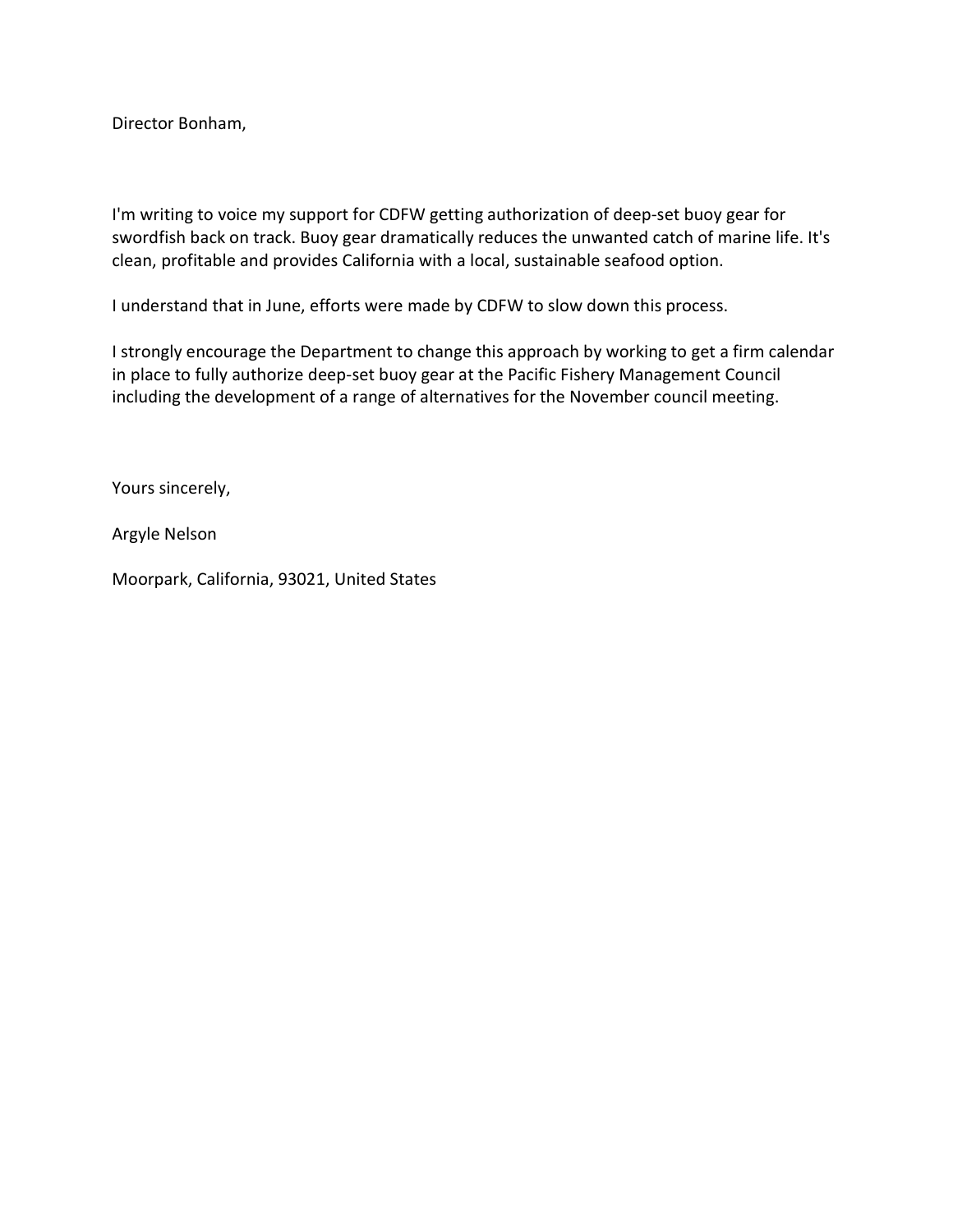I'm writing to voice my support for CDFW getting authorization of deep-set buoy gear for swordfish back on track. Buoy gear dramatically reduces the unwanted catch of marine life. It's clean, profitable and provides California with a local, sustainable seafood option.

I understand that in June, efforts were made by CDFW to slow down this process.

I strongly encourage the Department to change this approach by working to get a firm calendar in place to fully authorize deep-set buoy gear at the Pacific Fishery Management Council including the development of a range of alternatives for the November council meeting.

Yours sincerely,

Steve Robey

Ste. Genevieve, Missouri, 63670, United States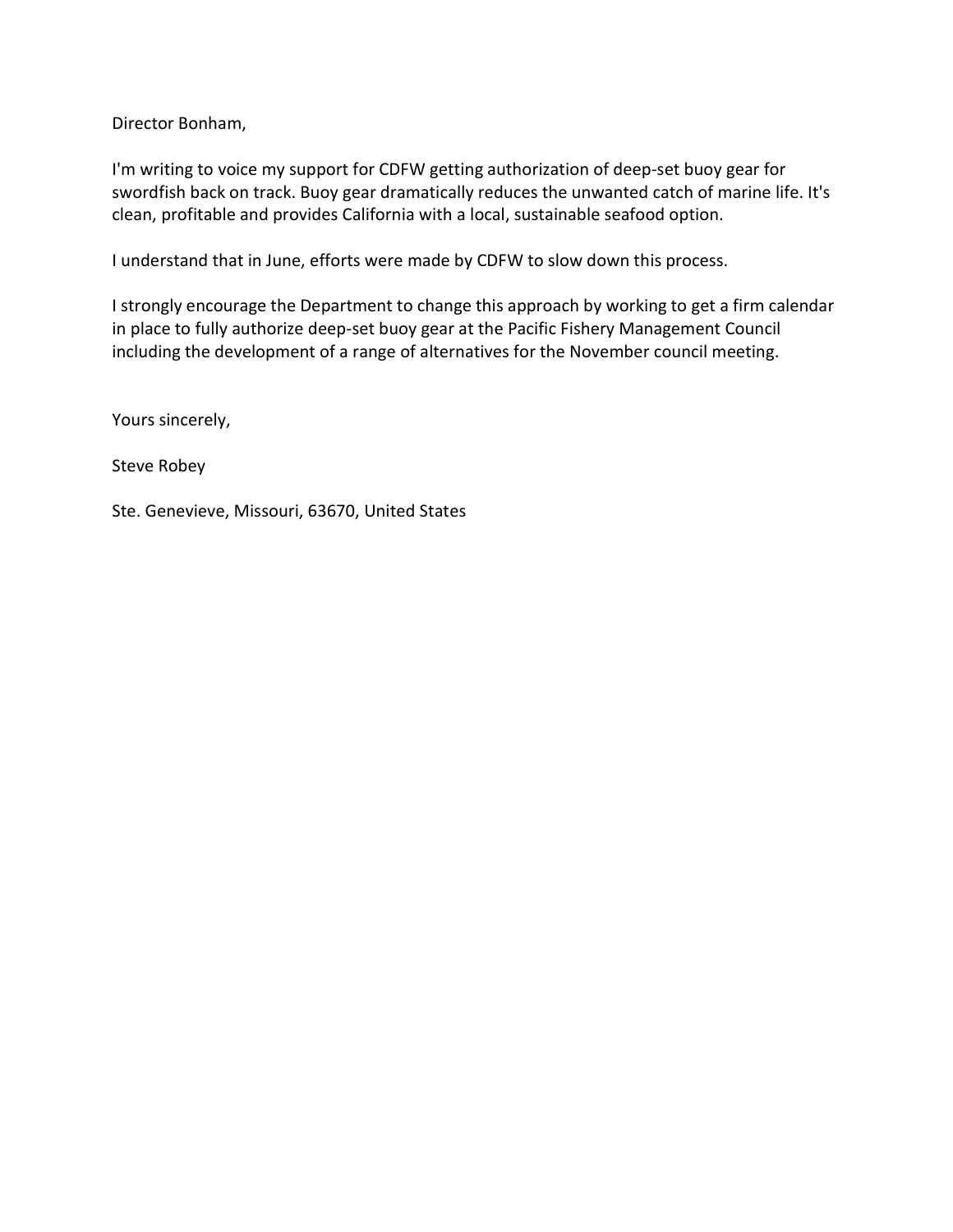I'm writing to voice my support for CDFW getting authorization of deep-set buoy gear for swordfish back on track. Buoy gear dramatically reduces the unwanted catch of marine life. It's clean, profitable and provides California with a local, sustainable seafood option.

I understand that in June, efforts were made by CDFW to slow down this process.

I strongly encourage the Department to change this approach by working to get a firm calendar in place to fully authorize deep-set buoy gear at the Pacific Fishery Management Council including the development of a range of alternatives for the November council meeting. Any steps you can take to reduce the amount of by-catch routinely caught and killed by gill-net usage would help our oceanic ecosystems recover from decades of over-fishing and by-catch killing would be much appreciated by all humans around the world.

Yours sincerely,

Scott Vickers

Denver, Colorado, 80218, United States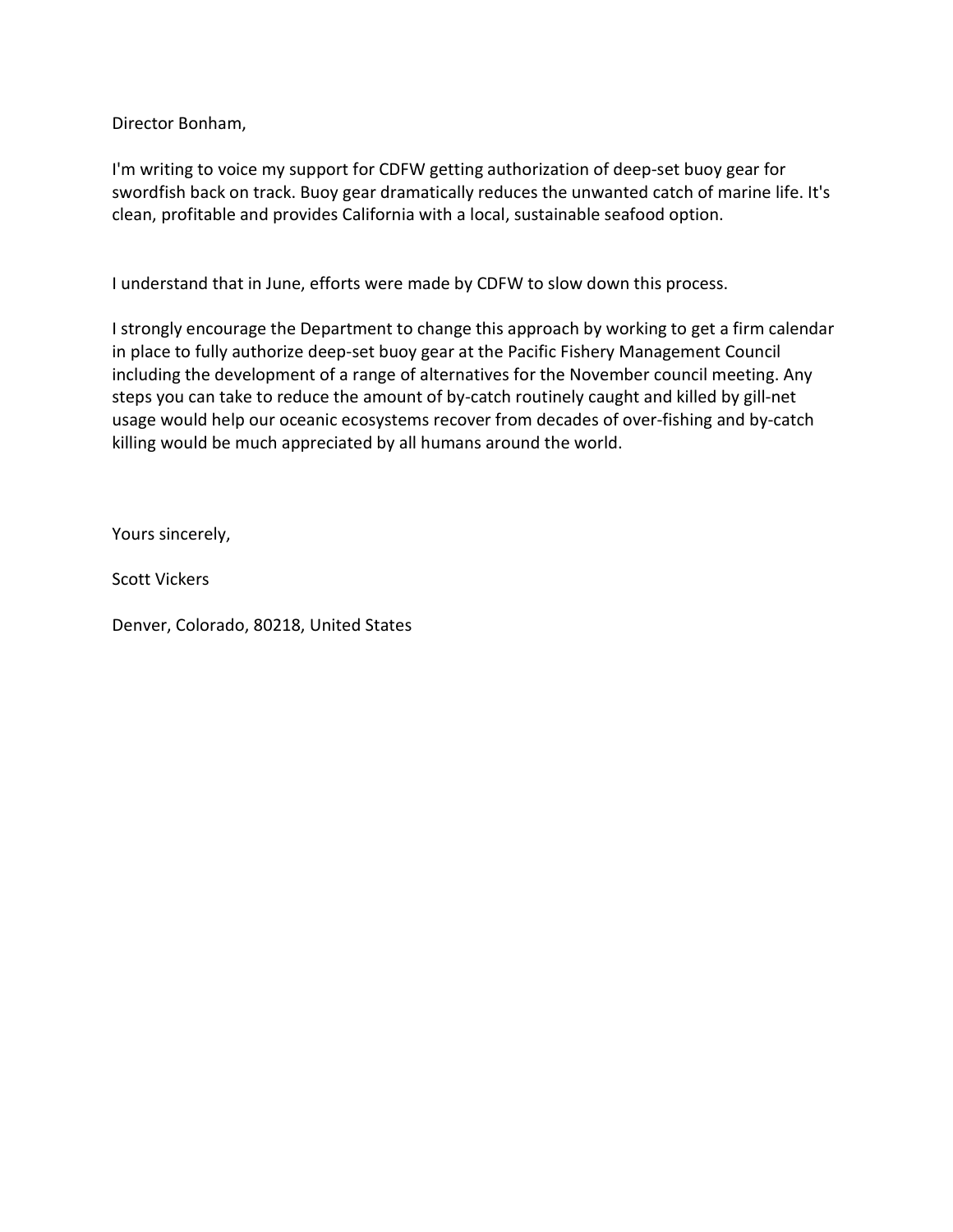I'm writing to voice my support for CDFW getting authorization of deep-set buoy gear for swordfish back on track. Buoy gear dramatically reduces the unwanted catch of marine life. It's clean, profitable and provides California with a local, sustainable seafood option.

I understand that in June, efforts were made by CDFW to slow down this process.

I strongly encourage the Department to change this approach by working to get a firm calendar in place to fully authorize deep-set buoy gear at the Pacific Fishery Management Council including the development of a range of alternatives for the November council meeting.

Yours sincerely, Janice Krause San Clemente, California, 92672, United States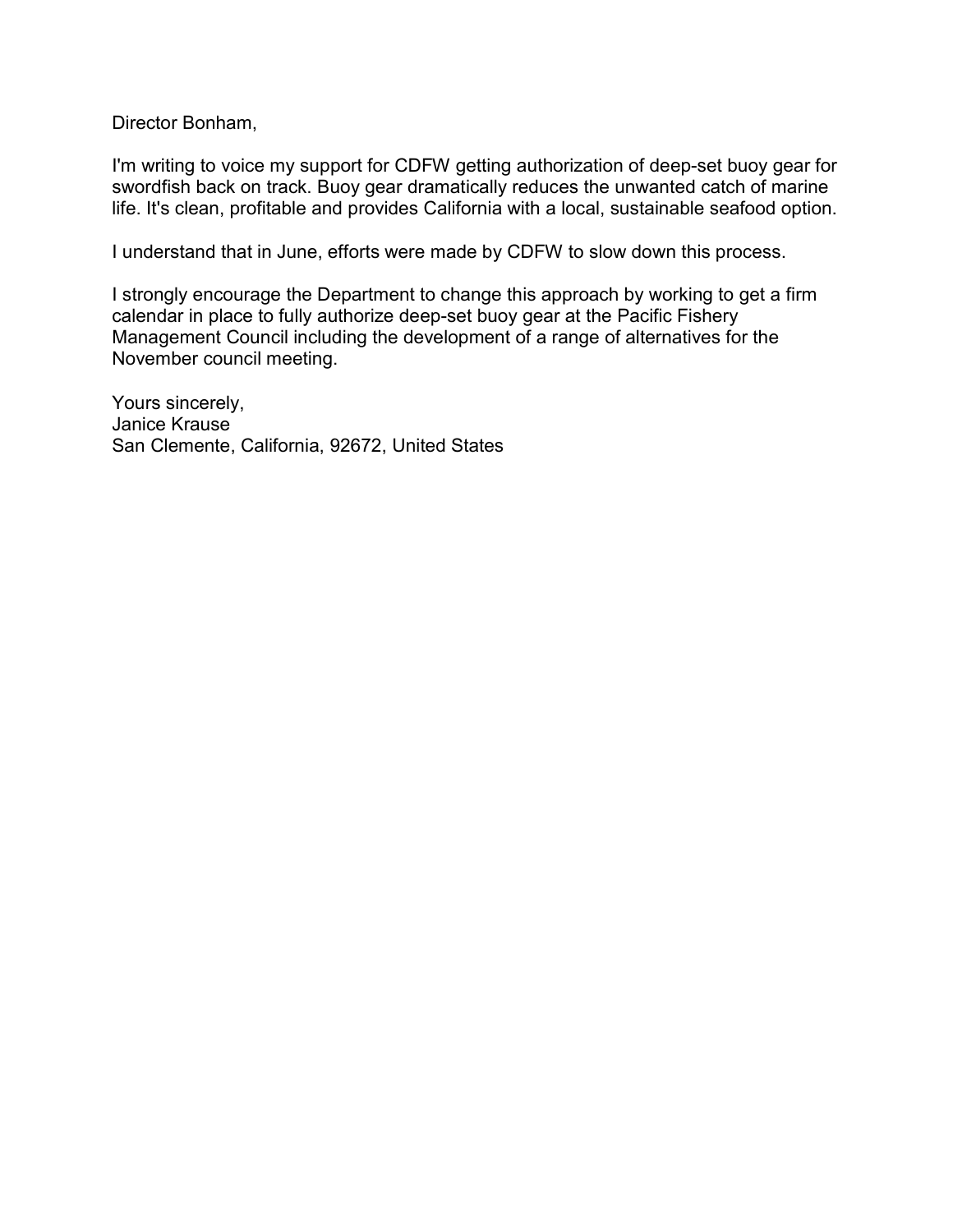I'm writing to voice my support for CDFW getting authorization of deep-set buoy gear for swordfish back on track. Buoy gear dramatically reduces the unwanted catch of marine life. It's clean, profitable and provides California with a local, sustainable seafood option.

I understand that in June, efforts were made by CDFW to slow down this process.

I strongly encourage the Department to change this approach by working to get a firm calendar in place to fully authorize deep-set buoy gear at the Pacific Fishery Management Council including the development of a range of alternatives for the November council meeting.

Yours sincerely,

Celeste DiFelici

Huntington, Vermont, 05462, United States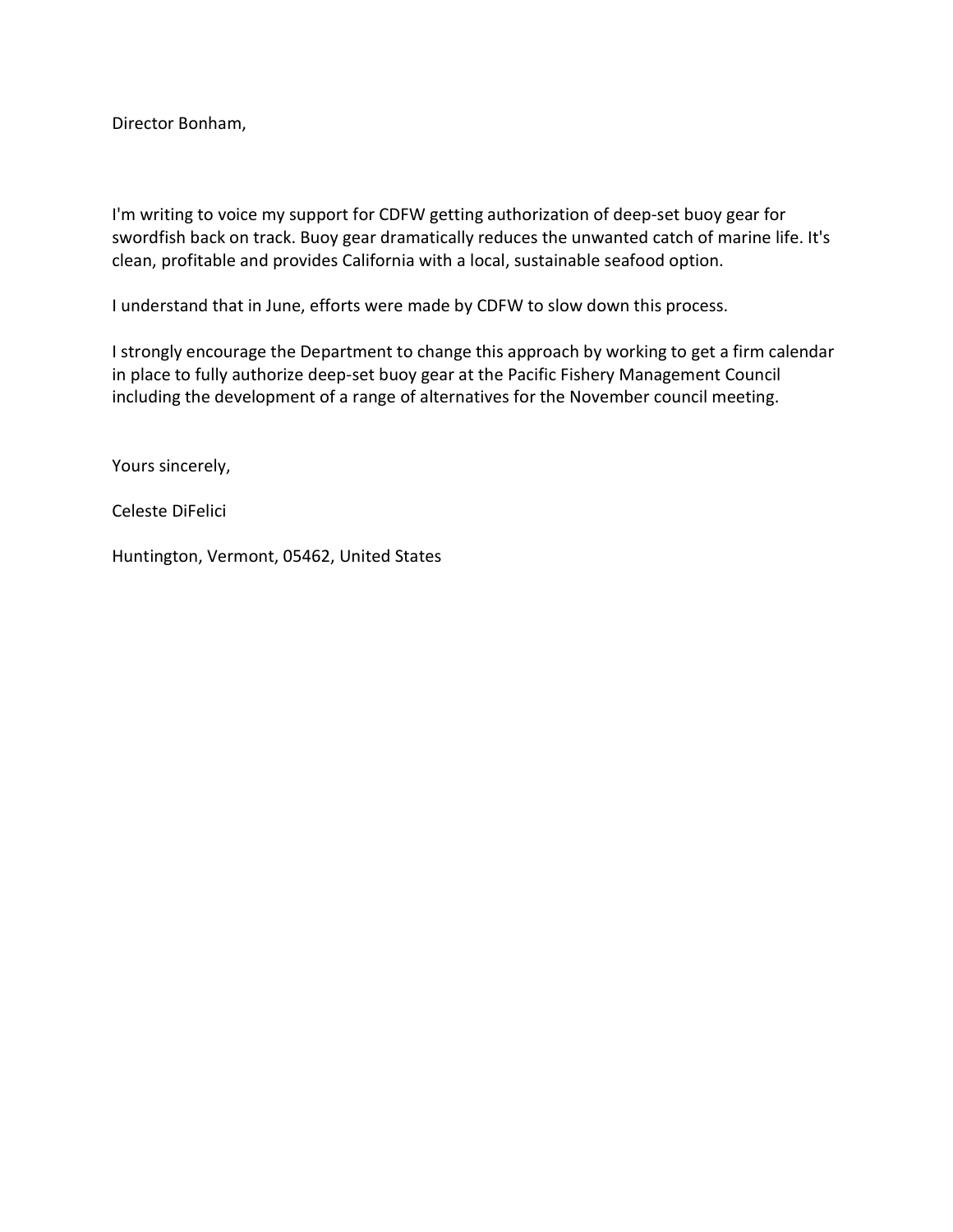I'm writing to voice my support for CDFW getting authorization of deep-set buoy gear for swordfish back on track. Buoy gear dramatically reduces the unwanted catch of marine life. It's clean, profitable and provides California with a local, sustainable seafood option.

I understand that in June, efforts were made by CDFW to slow down this process.

I strongly encourage the Department to change this approach by working to get a firm calendar in place to fully authorize deep-set buoy gear at the Pacific Fishery Management Council including the development of a range of alternatives for the November council meeting.

Yours sincerely,

Alex Seeman

Silver Spring, Maryland, 20910, United States